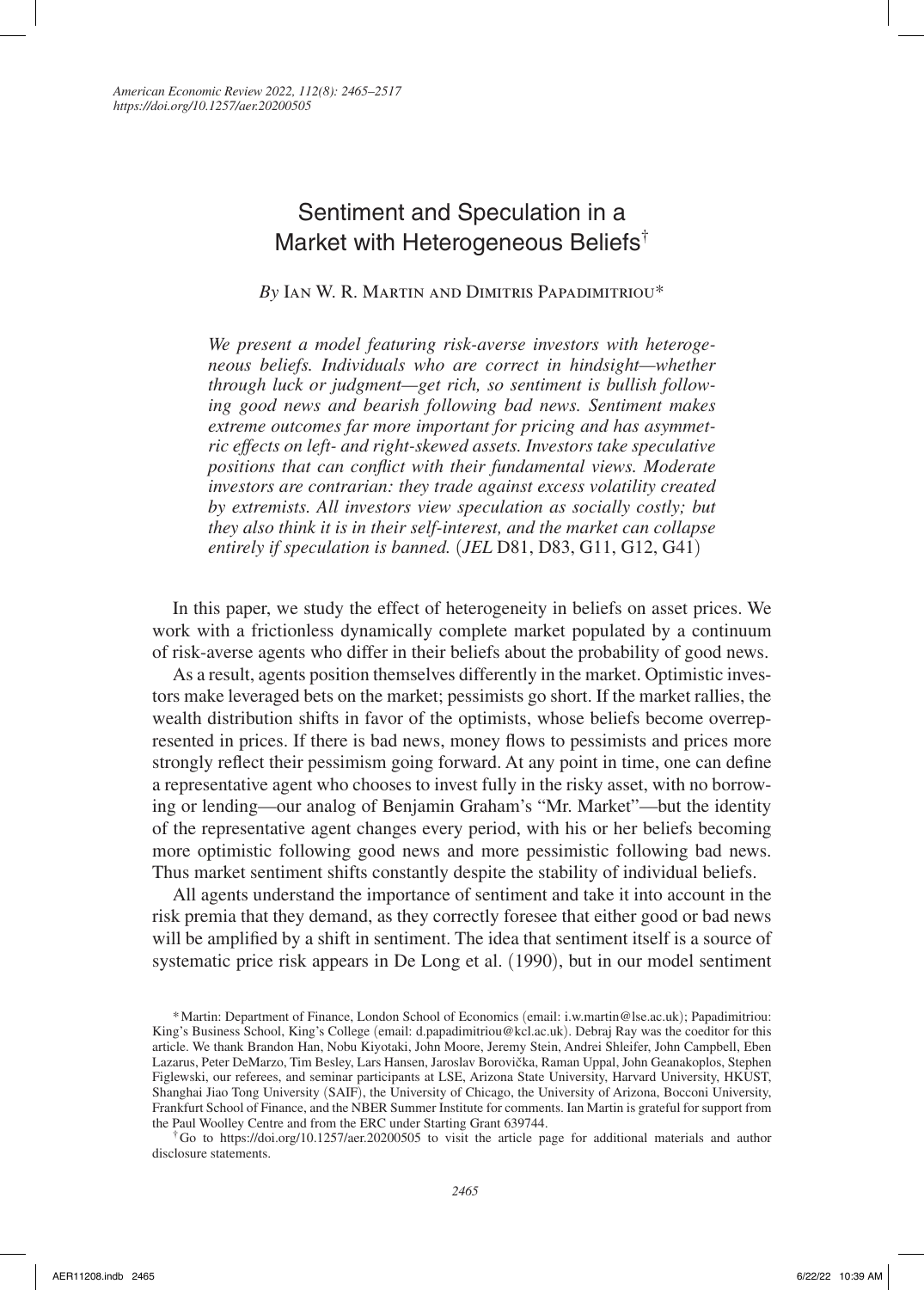emerges endogenously rather being modeled as random noise. The presence of sentiment induces speculation: agents take temporary positions, at prices they do not perceive as justified by fundamentals, in anticipation of adjusting their positions in the future.

We start in discrete time, providing a general pricing formula for arbitrary, exogenously specified, terminal payoffs. We find the wealth distribution, prices, and agents' investment decisions at every point in time, together with their subjective perceptions of expected returns, volatilities, and Sharpe ratios; and other quantities of interest, such as aggregate volume, leverage, and the level of the VIX index.

For most of the paper, we focus our attention on heterogeneity in beliefs by working in the limit in which investors have dogmatic priors, as is broadly consistent with the findings of Giglio et al. (2021) and Meeuwis et al. (2019). Although individual investors do not learn in this limit, the market exhibits "the wisdom of the crowd," in that the redistribution of wealth over time causes the market to behave as if it is learning as a whole. That said, our most general formulation allows the agents to learn over time by updating their heterogeneous priors according to Bayes' rule. Following good news, not only do optimists become relatively wealthier, as described above, but also every individual updates his or her beliefs in an optimistic direction. Formalizing this intuition, we show a precise sense in which learning amplifies the effect of belief heterogeneity.

We explore the properties of the model in a series of examples. The first makes the point that extreme states are much more important than they are in a homogeneous-belief economy. A risky bond matures in 50 days, and will default, paying \$30 rather than the par value of \$100, only in the "bottom" state of the world—that is, only if there are 50 consecutive pieces of bad news. Investors' beliefs about the probability, *h*, of an up-move are uniformly distributed between 0 and 1. Initially, the representative investor is the median agent,  $h = 0.5$ , who thinks the default probability is less than  $10^{-15}$ . And yet we show that the bond trades at what might seem (given that the riskless interest rate is zero) the remarkably low price of \$95.63. Moreover, almost half the agents—all agents with beliefs *h* below 0.48—initially go short at this price. Most of these think the asset is fundamentally undervalued. Nonetheless, they go short initially because if there is bad news next period, pessimists' trades will have been profitable, so their views will become overrepresented in the market and the bond's price will decline sharply *in the short run*. Most of the investors who are initially short will therefore reverse their position to go long if there are two periods of bad news. Only extreme pessimists with  $h < 0.006$  stay short to the bitter end.

Our second example modifies the first by considering an asset with a *high* payoff in the "top" state of the world. The asset is bubbly—sentiment inflates its price relative to the homogeneous-belief benchmark—and there are several interesting differences in the dynamics relative to the risky bond case. First, sentiment becomes increasingly important as time passes: if repeated good news arrives, the asset becomes more and more bubbly. (By contrast, sentiment has most impact early in the life of the risky bond.) Second, the risk premium perceived by the median investor is initially positive; becomes increasingly negative as the bubble grows; but then starts to rise and ultimately turns positive again at the height of the bubble, just before the terminal date. As a result, the median investor reverses position *twice* during the lifetime of the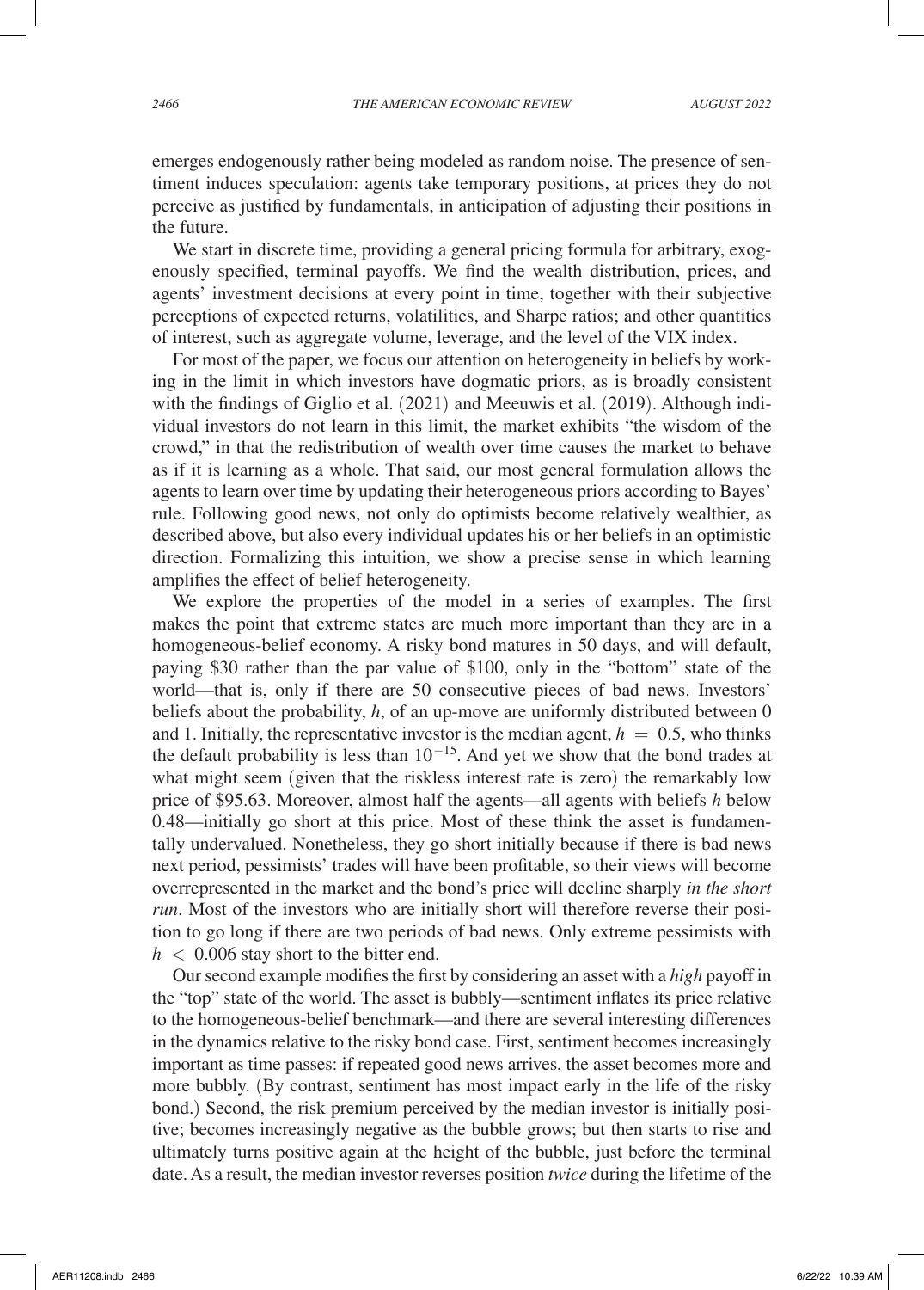bubble. Finally, implied volatility, as measured by the VIX index, rises as the bubble grows, whereas the reverse happens in the risky bond example.

In our third example, we construct a stark situation in which there is *no* volatility if beliefs are homogeneous: the asset is (until the final period) totally riskless. When beliefs are heterogeneous, however, our investors speculate on short-run sentiment. The resulting volatility is socially costly, in the sense that average realized utility is lower than it would be if investors were prevented from speculating.

We then consider two continuous-time limits that model information as arriving continuously over time in small pieces (formally, as driven by a Brownian motion), or as arriving infrequently in lumps (formally, as driven by a Poisson process).

In the *Brownian limit*, sentiment drives up true and implied volatility, particularly in the short run, and hence also risk premia; both types of volatility are lower at long horizons due to the moderating influence of the terminal date at which pricing is dictated by fundamentals. Extremists speculate increasingly aggressively as the market moves in their favor, whereas moderate investors trade in contrarian fashion. Among moderates, there is a particularly interesting *gloomy investor*. This Eeyore-like figure (Milne 1926) is somewhat pessimistic, and has the lowest expected utility of all investors. Despite believing that the risky asset earns zero instantaneous risk premium, he thinks that sizable Sharpe ratios can be attained by selling in the face of irrational exuberance on the up side and buying in response to irrational pessimism on the down side. The gloomy investor can therefore be thought of as supplying liquidity to the extremists.

Every investor thinks sufficiently out-of-the-money options are overvalued due to the presence of investors with extreme views. As a result, every investor has a U-shaped stochastic discount factor and a target price—the ideal outcome for that investor, given his or her beliefs, and hence trading strategy—that can usefully be compared to what the investor expects to happen. An extremist is happy if the market moves even more than he or she expected. The gloomy investor, in contrast, hopes to be proved right; in a sense that we make precise, the best outcome for him is the one that he expects.

In the *Poisson limit*, news arrives infrequently. The jumps that occur at such times represent bad news, perhaps driven by credit or catastrophe risk. Optimistic investors sell insurance against jumps to pessimists: as long as things are quiet, wealth flows smoothly from pessimists to optimists, but at the time of a jump there is a sudden shift in the pessimists' favor. Optimists are in the position in which derivative traders inside major financial institutions have traditionally found themselves: short volatility, making money in quiet times but occasionally subject to severe losses at times of market turmoil. As a result, even though all individuals perceive constant jump arrival rates, the risk-neutral jump arrival rate—which can be interpreted as a CDS rate—declines smoothly in the absence of jumps, but spikes sharply after a jump occurs. Similar patterns have been documented in catastrophe insurance markets by Froot and O'Connell (1999) and Born and Viscusi (2006), among others.

*Related Literature.*—Our paper intersects with several strands of the large literature on the effects of disagreement in financial markets. The closest antecedent of—and the inspiration for—our paper is Geanakoplos (2010), whose paper studies disagreement among risk-neutral investors (as do Harrison and Kreps 1978;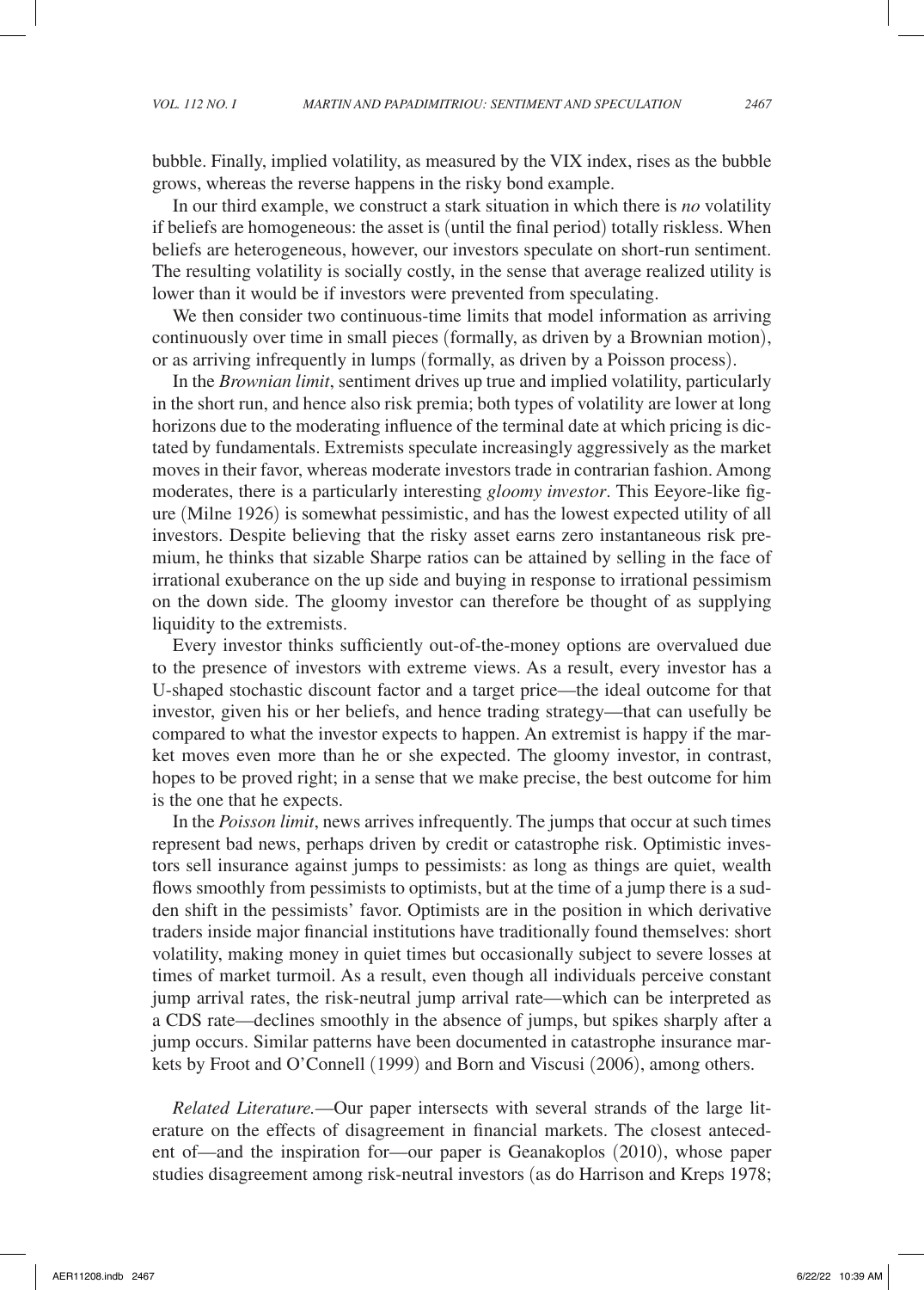Scheinkman and Xiong 2003). Risk neutrality simplifies the analysis in some respects but complicates it in others. For example, short sales must be restricted for equilibrium to exist. This is natural in some settings, but not if one thinks of the risky asset as representing, say, a broad stock market index; and the resulting kinked indirect utility functions are not very tractable. Moreover, the aggressive trading behavior of risk-neutral investors leads to extreme predictions: every time there is a down-move in the Geanakoplos model, all agents who are invested in the risky asset go bankrupt.

In a variation on the Geanakoplos model, Simsek (2013) emphasizes the importance of the type of disagreement: for example, an agent might be considered relatively optimistic either because she perceives a high chance of some good outcome, or because she perceives a low chance of a bad outcome. In our binomial setting there is no distinction between these alternatives, as an agent who perceives a high chance of "up" must also perceive a low chance of "down," but Simsek allows for more than two—in fact, for a continuum of—possible outcomes. (In the other direction, we have a continuum of investor types whereas Simsek has two.) The mechanisms in the two papers are complementary: Simsek's model features just one period, so his agents (who are risk neutral) do not speculate in our sense.

Other strands of the literature have focused on the role of disagreement in the efficiency of the market (Figlewski 1978), in the amplification of volatility and trading volume (Basak 2005; Banerjee and Kremer 2010; Atmaz and Basak 2018), in the evolution of the wealth distribution (Zapatero 1998; Jouini and Napp 2007; Bhamra and Uppal 2014), in the underreaction of prices to public information (Ottaviani and Sørensen 2015), in amplifying the importance of extremely unlikely states (Kogan et al. 2006), and in the pricing of options (Buraschi and Jiltsov 2006). Other papers generate similar asset-pricing effects by allowing for heterogeneity in risk aversion rather than beliefs (Dumas 1989; Chan and Kogan 2002), though of course they do not account for the direct evidence from surveys that individuals have heterogeneous beliefs (Shiller 1987; Ben-David, Graham, and Harvey 2013).

A related literature addresses the question of which agents will survive into the infinite future (Sandroni 2000; Jouini and Napp 2007; Borovička 2020). Our paper does not directly bear on this question, as we fix a finite terminal horizon. But as the truth lies in the support of every agent's prior in our extended model with learning, all agents would in principle survive to infinity (Blume and Easley 2006).

Most of the prior literature restricts to the diffusion setting (of the papers mentioned, Dumas 1989; Zapatero 1998; Chan and Kogan 2002; Scheinkman and Xiong 2003; Basak 2005; Buraschi and Jiltsov 2006; Kogan et al. 2006; Jouini and Napp 2007; Dumas, Kurshev, and Uppal 2009; Cvitanic´ et al. 2012; Atmaz and Basak 2018; Borovička 2020); while Banerjee and Kremer (2010) work with a CARA– Normal model, and Geanakoplos (2010) and Simsek (2013) with one- or two-period models. (A notable exception is Chen, Joslin, and Tran (2012), who present a model with heterogeneity in beliefs about disaster risk.)

Our model is extremely tractable, which allows us to study all these issues analytically—together with new results on the implied volatility surface, the variance risk premium, individual investors' trading strategies and attitudes to speculation and so forth—in a simple framework that allows for learning and for general terminal payoffs. This tractability is due in part to our use of log utility, which we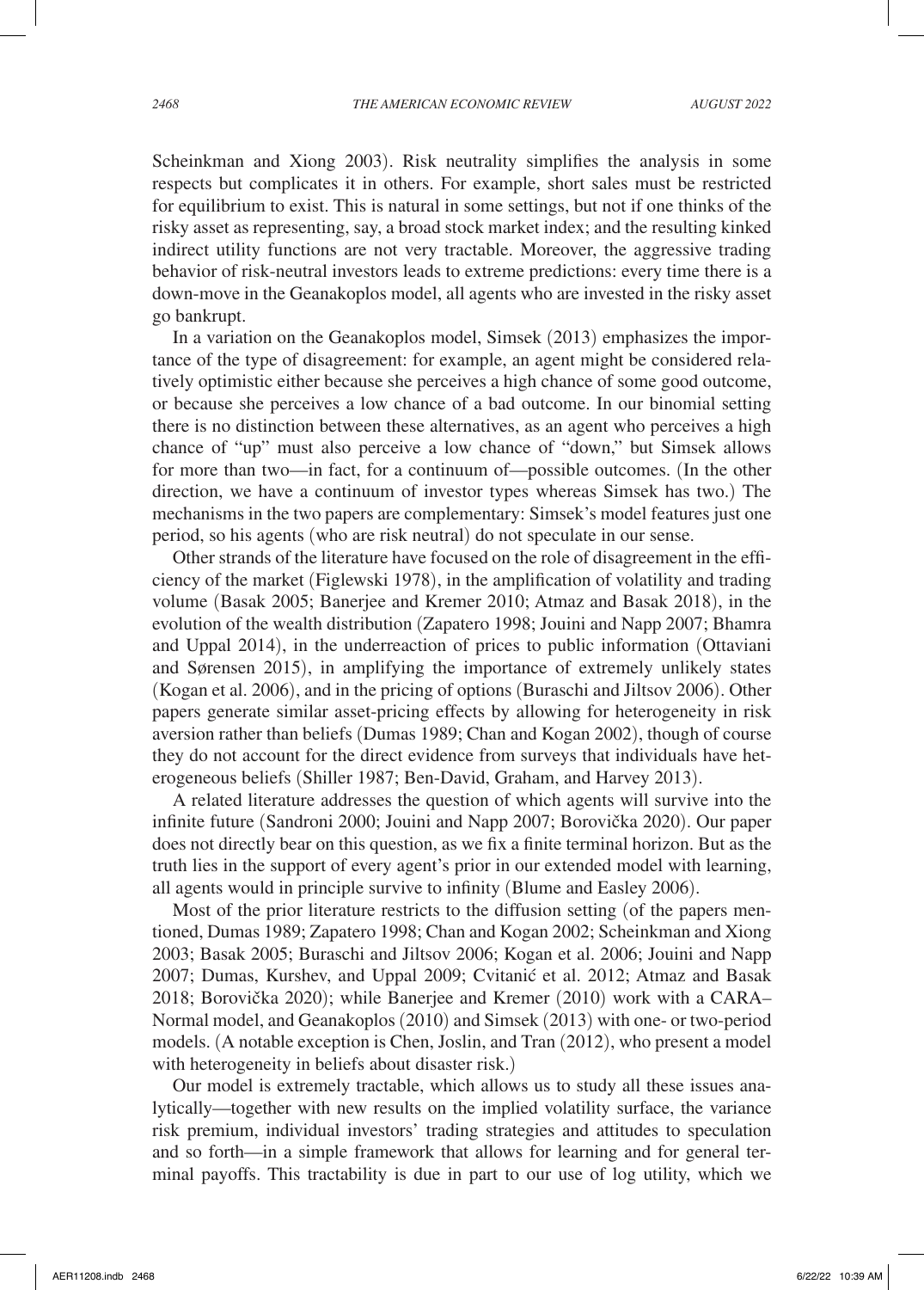view as a reasonable benchmark given the results of Martin (2017); Kremens and Martin (2019); and Martin and Wagner (2019), and which implies (even in a nondiffusion setting) that the representative investor's perceived risk premium is equal to risk-neutral variance so that our model generates empirically plausible first and second moments of returns. It also reflects the fact that we work with a continuum of beliefs, like Geanakoplos (2010) and Atmaz and Basak (2018) but unlike the two-type models of Harrison and Kreps (1978); Scheinkman and Xiong (2003); Basak (2005); Buraschi and Jiltsov (2006); Kogan et al. (2006); Dumas, Kurshev, and Uppal (2009); Banerjee and Kremer (2010); Simsek (2013); Bhamra and Uppal  $(2014)$ ; Borovička  $(2020)$ . Aside from the evident desirability of having a realistic

belief distribution, the identities of the representative investor and of the investor who chooses to sit out of the market entirely then become smoothly varying equilibrium objects that are determined endogenously in an intuitive and tractable way.

### **I. The Model**

We work in discrete time,  $t = 0, \ldots, T$ . Uncertainty evolves on a binomial tree, so that whatever the current state of the world, there are two possible successor states next period: "up" and "down." There is a risky asset with exogenously specified payoffs at the terminal date *T*. As our agents will have log utility, these payoffs must be strictly positive so that utility is finite at every node, but they can otherwise be arbitrary. We will assume that the binomial tree is recombining—i.e., that the terminal payoffs depend on the number of total up- and down-moves rather than on the path by which the terminal node is reached—but our approach generalizes to the non-recombining case.

We normalize the net interest rate to zero. This implies that any variation in expected returns, across agents or over time, reflects variation in risk premia.

There is a unit mass of agents indexed by  $h \in (0,1)$ . Each agent has log utility over terminal wealth, zero time-preference rate, and is initially endowed with one unit of the risky asset, which we will think of as representing "the market," so the risky asset is in unit supply and the riskless asset is in zero net supply. Agent *h* believes that the probability of an up-move is *h*; we often refer to *h* as the agent's *belief*, for short. In most of our examples, payoffs will be higher at nodes closer to the "top" of the tree, so we will think of an up-move as good news, and of agents with higher *h* as being more optimistic. By working with the open interval  $(0,1)$ , as opposed to the closed interval [0,1], we ensure that the investors agree on *what events can possibly happen* (more formally, their beliefs are absolutely continuous with respect to each other). As our investors have log utility, they will not allow their wealth to go to zero in any state of the world; there are endogenous limits on the amount of leverage taken by optimists and on the extent of short-selling by pessimists.

The mass of agents with belief *h* is  $f(h)$ . We allow  $f(h)$  to be an arbitrary probability density function (PDF) throughout Section IA and in our main pricing Result 1. But for much of the paper, we find it convenient to specify that the cross-section of beliefs obeys a beta distribution, so that the PDF is

(1) 
$$
f(h) = \frac{h^{\alpha-1}(1-h)^{\beta-1}}{B(\alpha,\beta)},
$$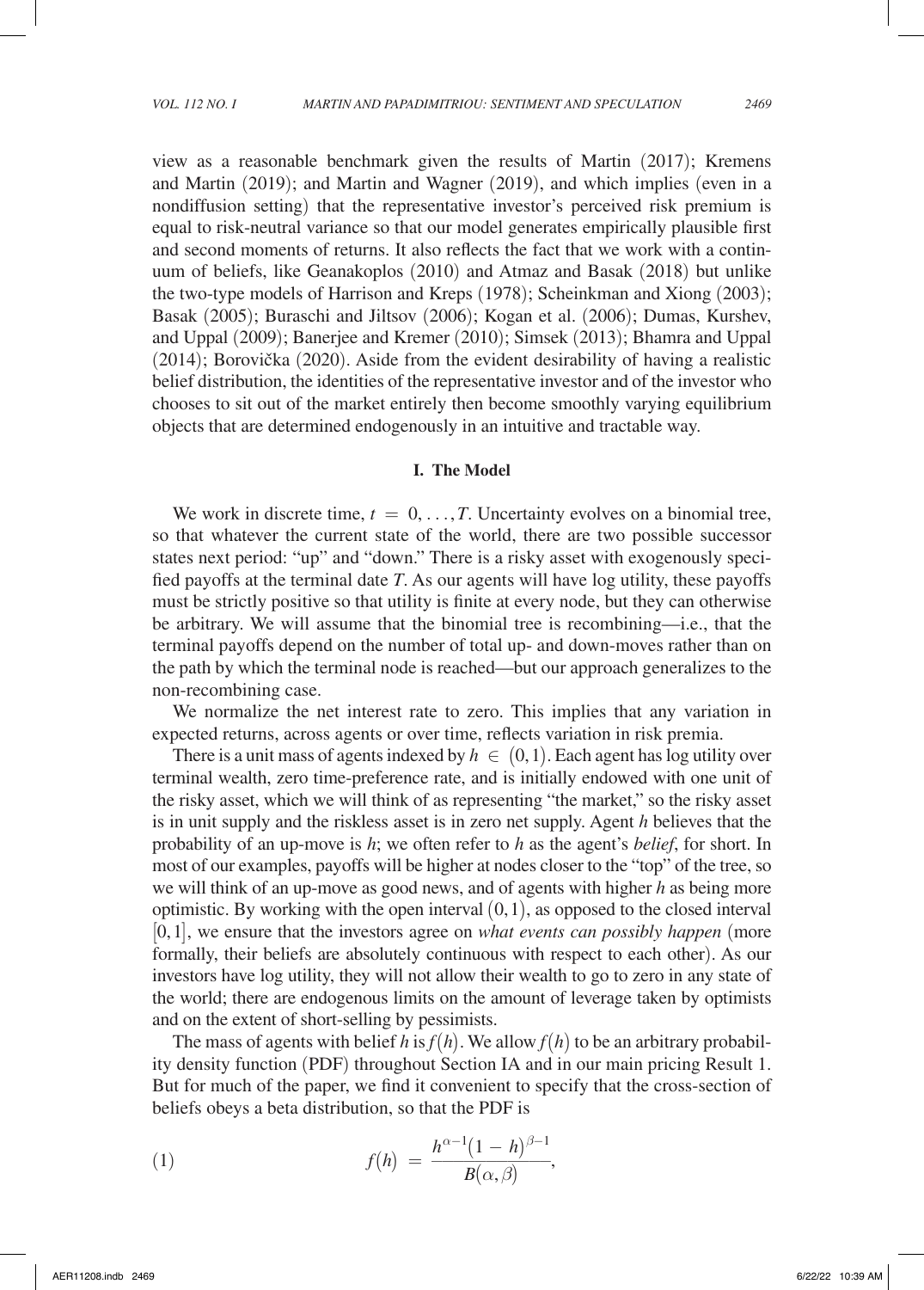

FIGURE 1. BETA DISTRIBUTIONS FOR VARIOUS CHOICES OF  $\alpha$  and  $\beta$ 

where  $\alpha > 0$  and  $\beta > 0$  are parameters and  $B(\alpha, \beta) = \int_{h=0}^{1} h^{\alpha-1}(1-h)^{\beta-1}dh$  is the beta function.<sup>1</sup> The beta distribution is the conjugate prior for the binomial distribution, which makes the analysis tractable. The flexibility and tractability of the family of beta distributions is particularly important in the continuous-time limits considered in Sections III and IV.

Figure 1 illustrates beta distributions for a range of choices of  $\alpha$  and  $\beta$ . If  $\alpha = \beta$  then the distribution of beliefs is symmetric with mean 1/2. In particular, if  $\alpha = \beta = 1$  then  $f(h) = 1$ , so that beliefs are uniformly distributed over  $(0,1)$ ; this is a useful case to keep in mind as one works through the algebra. More generally, the case  $\alpha \neq \beta$  allows for asymmetric distributions with mean  $\alpha/(\alpha + \beta)$ and variance  $\alpha\beta/\left[ (\alpha + \beta)^2(\alpha + \beta + 1) \right]$ . Thus the distribution shifts toward 1 if  $\alpha > \beta$  and toward 0 if  $\alpha < \beta$ , and there is little disagreement when  $\alpha$  and  $\beta$  are large: if, say,  $\alpha = 90$  and  $\beta = 10$  then beliefs are concentrated around a mean of 0.9, with standard deviation 0.03.

#### A. *Equilibrium*

As agents have log utility over terminal wealth, they behave myopically; we can therefore consider each period in isolation. We start by taking next-period prices at the up- and down-nodes as given, and use these prices to determine the equilibrium price at the current node. This logic will ultimately allow us to solve the model by backward induction, and to express the price at time 0 in terms of the exogenous terminal payoffs.<sup>2</sup>

<sup>&</sup>lt;sup>1</sup> The beta function is related to the gamma function by  $B(\alpha, \beta) = \Gamma(\alpha)\Gamma(\beta)/\Gamma(\alpha + \beta)$ . If  $\alpha$  and  $\beta$  are integers, then  $B(\alpha, \beta) = (\alpha - 1)!(\beta - 1)!/(\alpha + \beta - 1)!$ .

 ${}^{2}$ A referee pointed out to us that we could also exploit dynamic completeness to solve our model as a static Arrow–Debreu equilibrium. We lay out this approach, which gives a shorter proof of Result 1, in the online Appendix. We take the approach in the body of the paper for expositional reasons, as it allows us to introduce quantities that will be important for understanding the dynamics of the model.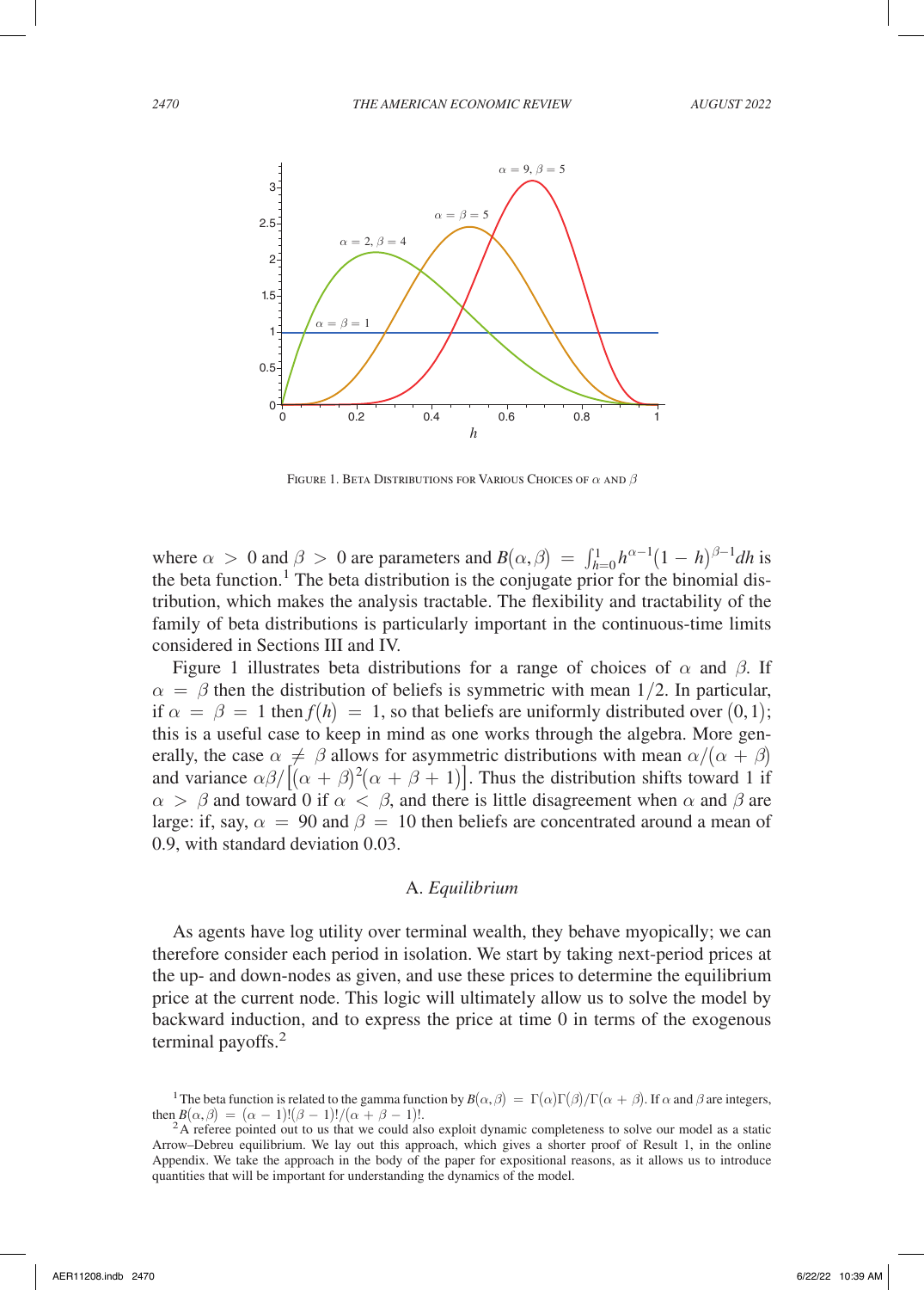Suppose, then, that the price of the risky asset will be either  $p_d$  or  $p_u$  next period. Our problem, for now, is to determine the equilibrium price, *p*, at the current node; we assume that  $p_d \neq p_u$  so that this pricing problem is nontrivial. (If  $p_d = p_u$  then the asset is riskless so  $p = p_d = p_u$ . Suppose also that agent *h* has wealth  $w_h$  at the current node. If he chooses to hold  $x_h$  units of the asset, then his wealth next period is  $w_h - x_h p + x_h p_u$  in the up-state and  $w_h - x_h p + x_h p_d$  in the down-state. So the portfolio problem is

 $\max_{x_h} h \log [w_h - x_h p + x_h p_u] + (1 - h) \log [w_h - x_h p + x_h p_d].$ 

The agent's first-order condition is therefore  
\n(2) 
$$
x_h = w_h \left( \frac{h}{p - p_d} - \frac{1 - h}{p_u - p} \right).
$$

The sign of  $x_h$  is that of  $p - p_u$  for  $h = 0$  and that of  $p - p_d$  for  $h = 1$ . These must have opposite signs to avoid an arbitrage opportunity, so at every node there are some agents who are short and others who are long. The most optimistic agent<sup>3</sup> levers up as much as possible without risking default. From the perspective of an extreme optimist,  $p_d$  can be thought of as the liquidation value: when it is large, the optimist can get more leverage. For, the first-order condition (2) implies that as  $h \rightarrow 1$ , agent *h* holds  $w_h/(p - p_d)$  units of the risky asset. This is the largest possible position that does not risk default: to acquire it, the agent must borrow  $w_h p/(p - p_d) - w_h = w_h p_d/(p - p_d)$ . If the unthinkable (to this most optimistic agent!) occurs and the down state materializes, the agent's holdings are worth  $w_h p_d/(p - p_d)$ , which is precisely what the agent owes to his creditors. Correspondingly, the most pessimistic agent takes on the largest short position possible that does not risk default if the good state occurs.

It will often be convenient to think in terms of the risk-neutral probability of an up-move,  $h^*$ , defined by the property that the price can be interpreted as a risk-neutral expected payoff,  $p = h^* p_u + (1 - h^*) p_d$ . (There is no discounting, as the riskless rate is zero.) Hence, rate is zero.) Hence,<br>  $h^* = \frac{p - p_d}{p_u - p_d}$ 

$$
h^* = \frac{p - p_d}{p_u - p_d}.
$$

$$
h = p_u - p_d
$$
  
In these terms, the first-order condition (2) becomes  

$$
x_h = \frac{w_h}{p_u - p_d} \frac{h - h^*}{h^*(1 - h^*)},
$$

for example. An agent whose *h* equals *h*<sup>∗</sup> will have zero position in the risky asset: by the defining property of the risk-neutral probability, such an agent perceives that the risky asset has zero expected excess return.

<sup>3</sup>This is an abuse of terminology: there is no "most optimistic agent" since *h* lies in the *open* set (0,1). More formally, this discussion relates to the behavior of agents in the limit as  $h \to 1$ . An agent with  $h = 1$  would want to take arbitrarily large levered positions in the risky asset, so there is a behavioral discontinuity at  $h = 1$  (and similarly at  $h = 0$ ).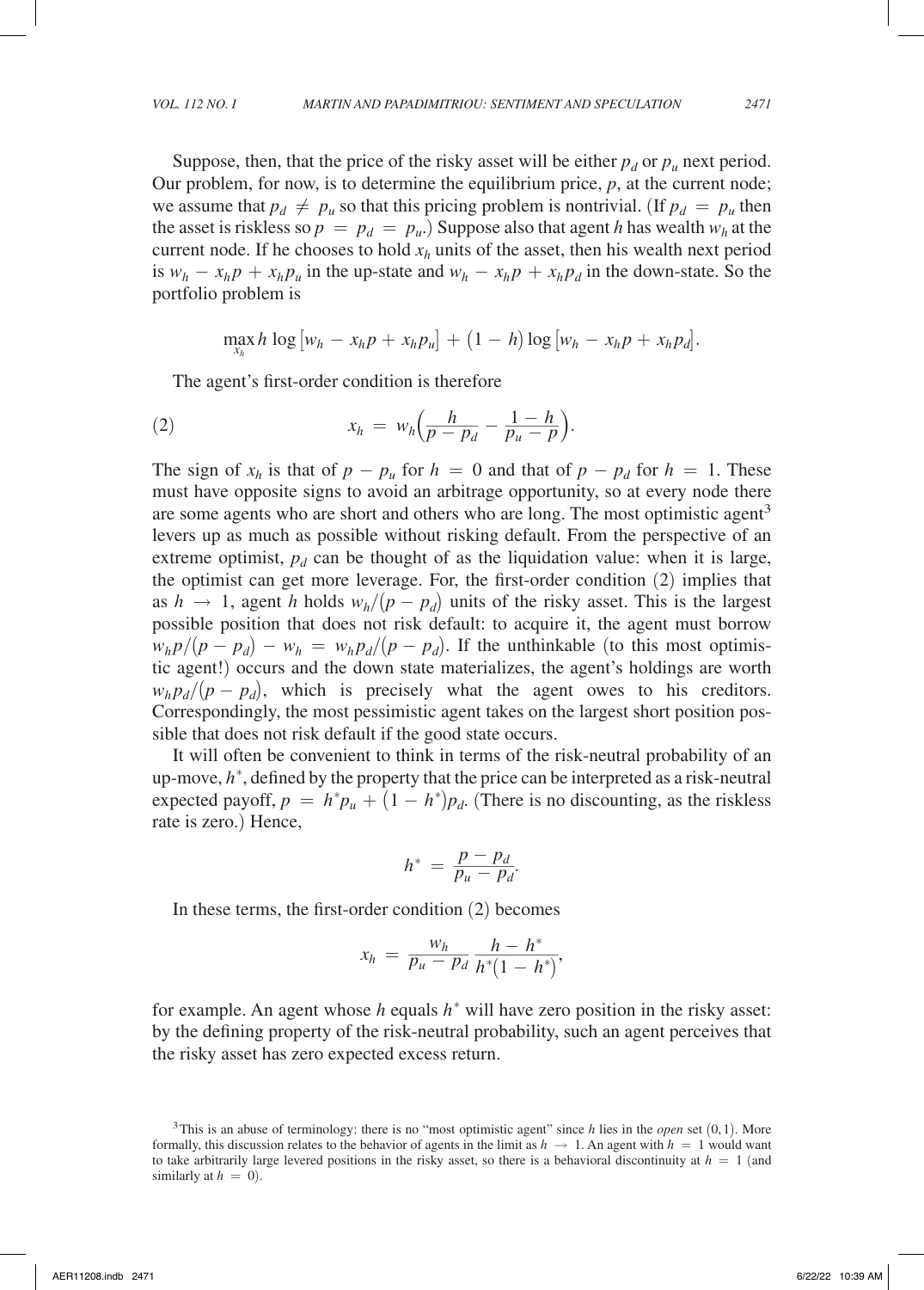Agent *h*'s wealth next period is therefore  $w_h + x_h(p_u - p) = w_h(h/h^*)$  in the up-state, and  $w_h - x_h(p - p_d) = w_h[(1 - h)/(1 - h^*)]$  in the down-state. In either case, all agents' returns on wealth are linear in their beliefs. Moreover, this relationship applies at every node. It follows that person *h*'s wealth at the current node is  $\lambda_{path} h^m (1 - h)^n$ , where  $\lambda_{path}$  is a constant that is independent of *h* but which can depend on the path travelled to the current node, which we have assumed has *m* up and *n* down steps.

As aggregate wealth is equal to the value of the risky asset—which is in unit supply—we must have

$$
\int_0^1 \lambda_{path} h^m (1-h)^n f(h) dh = p.
$$

This enables us to solve for the value of 
$$
\lambda_{path}
$$
:  
\n
$$
\lambda_{path} = \frac{p}{\int_0^1 h^m (1 - h)^n f(h) dh}.
$$
\nSubstituting back, agent *h*'s wealth equals

Substituting back, agent *h*'s wealth equals

Substituting back, agent *h*'s wealth equals\n
$$
w_h = \frac{h^m (1-h)^n p}{\int_0^1 h^m (1-h)^n f(h) dh}.
$$

This is maximized by  $h \equiv m/(m + n)$ : the agent whose beliefs turned out to be most accurate ex post ends up richest.

The wealth distribution—that is, the fraction of aggregate wealth held by type-*h* agents—satisfies

(3)

\n
$$
\frac{w_h f(h)}{p} = \frac{h^m (1-h)^n f(h)}{\int_0^1 h^m (1-h)^n f(h) dh}.
$$

The wealth-weighted cross-sectional average belief, *H*, therefore equals  
\n(4) 
$$
H = \int_0^1 h \frac{w_h f(h)}{p} dh = \frac{\int_0^1 h^{m+1} (1-h)^n f(h) dh}{\int_0^1 h^m (1-h)^n f(h) dh}
$$

at time *t*, after *m* up-moves and *n* down-moves.4

These expressions take a convenient form if  $f(h) = h^{\alpha-1}(1-h)^{\beta-1}/B(\alpha,\beta)$  is the density function of the Beta $(\alpha, \beta)$  distribution. In that case equation (3) implies

$$
\lim_{t\to\infty} -\frac{1}{t} \log \Omega \left[ h, h_{true}t, \left(1-h_{true}\right)t \right] = h_{true} \log \frac{h_{true}}{h} + \left(1-h_{true}\right) \log \frac{1-h_{true}}{1-h}.
$$

<sup>&</sup>lt;sup>4</sup>If there is a fixed true probability of an up-move,  $h_{true}$ , then investors with  $h \neq h_{true}$  will eventually become irrelevant. Let us refer to the share of wealth (3) held by type-*h* agents as  $\Omega(h, m, n)$ . As the elapsed number of periods, *t*, tends to infinity,  $m/t \rightarrow h_{true}$  and  $n/t \rightarrow 1 - h_{true}$  almost surely, by the strong law of large numbers, and the asymptotic rate of exponential decay in the type-*h* wealth share is<br>  $\lim_{t \to \infty} -\frac{1}{t} \log \Omega[h, h_{true}t$ and the asymptotic rate of exponential decay in the type-*h* wealth share is

This holds for any belief distribution  $f(h)$ . The decay rate is strictly positive when  $h \neq h_{true}$ , so the wealth share of any incorrect investor declines exponentially fast. But investors who are roughly correct will retain a substantial share of wealth for many periods. For example, the half-life for investor  $h = 0.5$ —that is, log 2/decay rate, the time required for the investor's wealth to halve—is more than 34 periods for all values of  $h_{\text{true}}$  between 0.4 and 0.6. See the online Appendix for a proof and more discussion.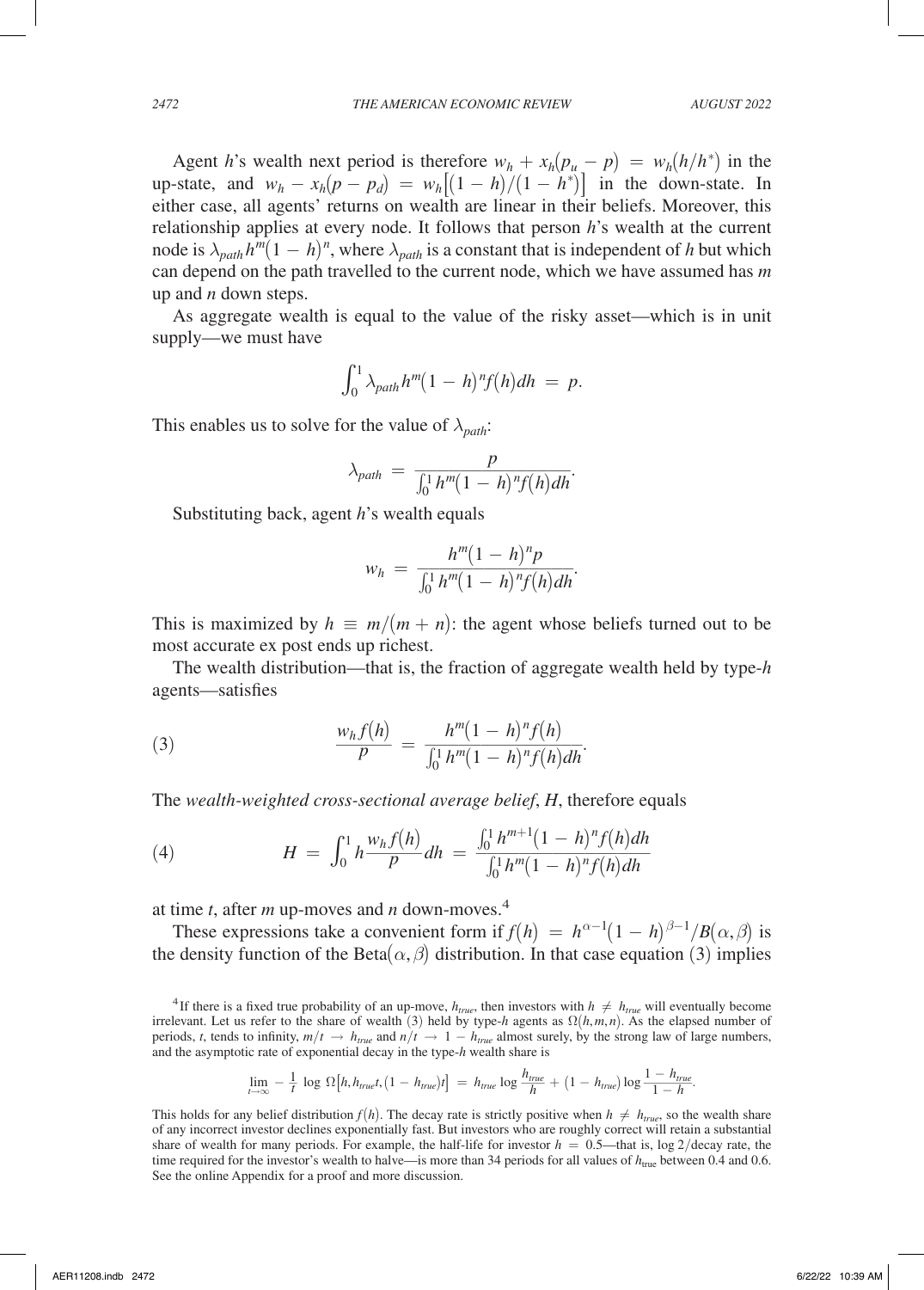that the wealth distribution is also a beta distribution with parameters  $\alpha + m$  and  $\beta + n$ , so that

that the wealth distribution is also a beta distribution with pal  
\n
$$
\beta + n
$$
, so that\n
$$
\frac{w_h f(h)}{p} = \frac{h^{\alpha+m-1}(1-h)^{\beta+n-1}}{B(\alpha+m,\beta+n)},
$$
\nand equation (4) simplifies to

and equation (4) simplifies to

$$
H = \frac{m + \alpha}{t + \alpha + \beta}.
$$

*P*  $B(\alpha + m, \beta + n)$ <br>
and equation (4) simplifies to<br>  $H = \frac{m + \alpha}{t + \alpha + \beta}$ .<br> *Example*.—Let us now revisit Figure 1. For the sake of argument, suppose that  $f(h)$  describes a beta distribution with  $\alpha = \beta = 1$  so that investor beliefs  $h \in (0,1)$  are uniformly distributed. If, by time 4, there have been  $m = 1$  up-moves and  $n = 3$  down-moves, then equation  $(5)$  implies that the new wealth distribution follows the line labeled  $\alpha = 2$ ,  $\beta = 4$ . (Investors with *h* close to 0 or to 1 have been almost wiped out by their aggressive trades; the best performers are moderate pessimists with  $h = 1/4$ , whose beliefs happen to have been vindicated ex post.) At time 8, following three more up-moves and one down-move, the new wealth distribution is indicated by the line labeled  $\alpha = \beta = 5$ . And if by time 12 there have been a further four up-moves, then the wealth distribution is given by the line labeled  $\alpha = 9$ ,  $\beta = 5$ . These shifts in the wealth distribution are central to our model. They reflect the fact that money flows, over time, toward investors whose beliefs appear correct in hindsight.

Now we solve for the equilibrium price using the first-order condition described in (2). The price *p* adjusts to clear the market, so that aggregate demand for the asset by the agents equals the unit aggregate supply:

is equals the unit aggregate supply:  
\n
$$
\int_0^1 x_h f(h) dh = \frac{p[H(p_u - p) - (1 - H)(p - p_d)]}{(p_u - p)(p - p_d)} = 1.
$$

This has a unique solution with respect to *p*:  
\n(6) 
$$
p = \frac{p_d p_u}{H p_d + (1 - H) p_u}.
$$
\nIn equilibrium, therefore, the risk neutral probability of *g*:

In equilibrium, therefore, the risk-neutral probability of an up-move is  
\n(7) 
$$
h^* = \frac{Hp_d}{Hp_d + (1 - H)p_u}.
$$
\nIt follows that

It follows that

It follows that  
(8) 
$$
\frac{p_u}{p} = \frac{H}{h^*} \text{ and } \frac{p_d}{p} = \frac{1 - H}{1 - h^*}.
$$

Hence,  $h^*$  is smaller than *H* if  $p_u > p_d$  and larger than *H* if  $p_u < p_d$ : in either case, risk-neutral beliefs are more pessimistic than the wealth-weighted average belief.

The share of wealth an agent of type *h* invests in the risky asset is  
\n(9) 
$$
\frac{x_h p}{w_h} = \frac{h - h^*}{H - h^*},
$$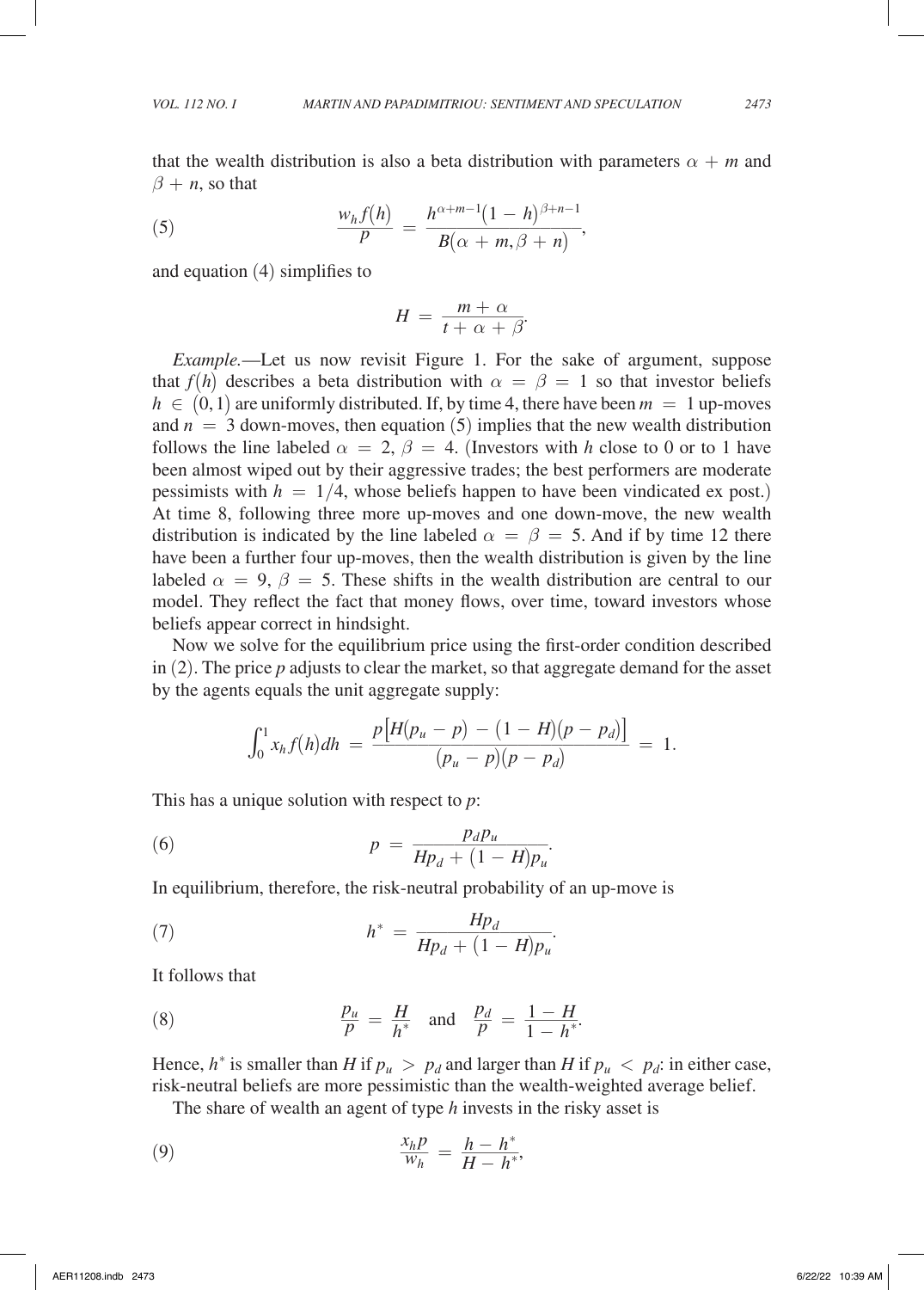using equations  $(2)$  and  $(8)$ . We can use this equation to calculate the leverage of investor *h*, which we define as the ratio of funds borrowed to wealth:

using equations (2) and (8). We can use this equation  
investor h, which we define as the ratio of funds borrow  
(10) 
$$
\frac{x_h p - w_h}{w_h} = \frac{h - H}{H - h^*}.
$$
The agent with  $h = H$  can be thought of as the r

The agent with  $h = H$  can be thought of as *the representative agent*, Benjamin Graham's Mr. Market: by equation (9), this is the agent who chooses to invest his wealth fully in the market, with no borrowing or lending. Similarly, the individual with  $h = h^*$  is an all-cash investor who chooses to hold his or her wealth fully in the bond. Pessimistic investors with  $h < h^*$  choose to short the risky asset; moderate investors with  $h^* < h < H$  hold a balanced portfolio with long positions in both the bond and the risky asset; and optimistic investors with  $h > H$  take on leverage, shorting the bond to go long the risky asset.

For comparison, in a homogeneous economy in which all agents agree that the up-probability is  $\overline{H}$ , it is easy to check that up-probability is  $\overline{H}$ , it is easy to check that<br>  $h^* = \frac{\overline{H}p_d}{\overline{H}p_d + (1 - \overline{H})p_u}$ .<br>
Comparing this expression with equation (7), we see that for *short-run* pricing

$$
h^* \,=\, \frac{\bar{H} p_d}{\bar{H} p_d \,+\, \big(1 \,-\, \bar{H}\big) p_u}.
$$

purposes our heterogeneous economy looks the same as a homogeneous economy featuring a representative agent with belief *H*. But as the identity, *H*, of the representative agent changes over time in our model, the similarity will disappear when we study the pricing of multiperiod claims.

Investors disagree on risk premia: for example, agent *h* perceives that the risk premium is

premium is

\n
$$
(11) \quad \frac{hp_u + (1-h)p_d}{p} - 1 = \frac{(h-h^*)(H-h^*)}{h^*(1-h^*)}.
$$
\nBy contract, they agree on objectives, substituting such as the risk point.

By contrast, they agree on objective quantities such as the risk-neutral variance of the asset return, which is By contrast, they agree on objective quantities such as the risk-neutral variance of<br>the asset return, which is<br>(12)  $h^* \left(\frac{p_u}{p}\right)^2 + (1 - h^*) \left(\frac{p_d}{p}\right)^2 - 1 = \frac{(H - h^*)^2}{h^*(1 - h^*)}$ .<br>In particular, notice that the represent

(12) 
$$
h^*\left(\frac{p_u}{p}\right)^2 + (1-h^*)\left(\frac{p_d}{p}\right)^2 - 1 = \frac{(H-h^*)^2}{h^*(1-h^*)}.
$$

given in equation (11) with  $h = H$ , equals risk-neutral variance (12). Inside our model, this quantity (which Martin (2017) argues is a good empirical proxy for the equity premium) is a natural measure of "the market's" risk premium; it equals the wealth-weighted cross-sectional average risk premium, and (12) shows that it is always positive. Conversely, the *equally* weighted cross-sectional average risk premium—the analog of an average survey expectation, as in Ben-David, Graham and Harvey (2013)—may be negative. In the beta case (1), it is given by equation (11) with  $h = \alpha/(\alpha + \beta)$ .

We can use these expressions to understand the expression for the proportion of

\n We can use these expressions to understand the expression for the prop-  
\n wealth invested by an arbitrary agent *h* in the risky asset,\n

\n\n 
$$
h
$$
's risky share (9) =  $\frac{h$ 's subjective risk premium (11)\n

\n\n objective risk-neutral variance (12)\n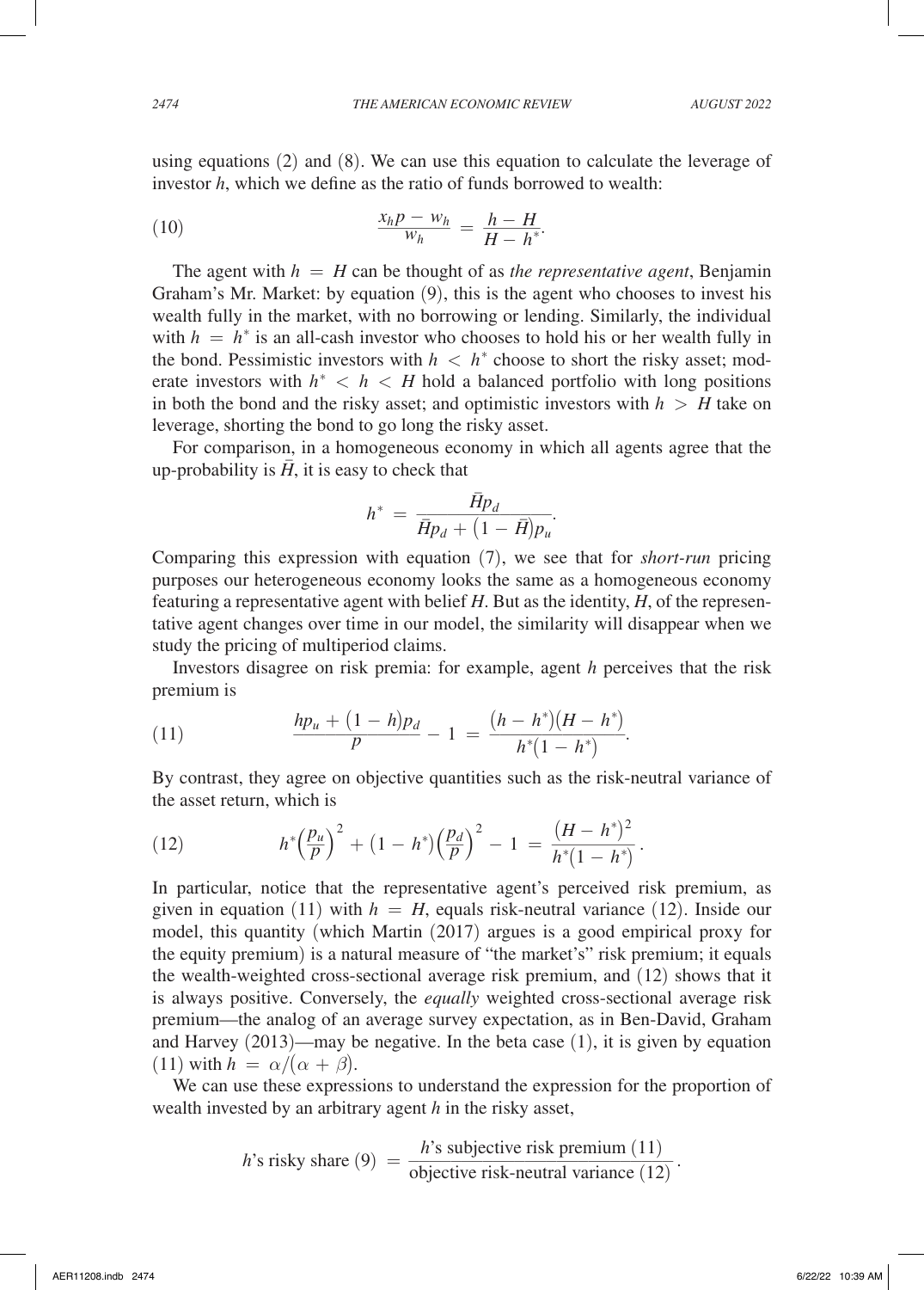This can be compared to the Merton (1969) formula, risky share  $= \mu/(\gamma \sigma^2)$ , derived in a homogeneous setting with risk premium  $\mu$ , arbitrary risk aversion  $\gamma > 0$ , and no distinction between true and risk-neutral variance,  $\sigma^2$ . In our model, agents disagree on true variance but agree on risk-neutral variance; and it turns out that the latter is the quantity that influences the risky share.

We can calculate the level of the VIX index on similar lines.<sup>5</sup> To do so, we use the model-free relationship  $VIX_{t \to t+1}^2 = 2(\log \mathbb{E}_t^* R_{t \to t+1} - \mathbb{E}_t^* \log R_{t \to t+1}),$  where  $R_{t\rightarrow t+1}$  is the gross return on the risky asset from *t* to  $t + 1$  (see, e.g., Martin 2017). As the net riskless rate is zero,  $\mathbb{E}_t^* R_{t \to t+1} = 1$ ; together with the equilibrium relationship (8), this implies that

tionship (8), this implies that  
(13) 
$$
VIX_{t\to t+1}^2 = 2\Big[h^*log\frac{h^*}{H} + (1-h^*)log\frac{1-h^*}{1-H}\Big].
$$

Thus, the VIX index squared equals twice the relative entropy (or Kullback-Leibler divergence) of the beliefs of the representative agent with respect to the beliefs of the all-cash agent. When VIX is high, the two agents have very different beliefs.

The left panel of Figure 2 shows a numerical example with uniformly distributed beliefs and  $T = 2$ . Sentiment in the heterogeneous belief economy is initially the same as it would be in a homogeneous economy—the representative investor's belief is  $H = 0.5$  at the initial node—but the price is lower because of sentiment risk. If bad news arrives, money flows to pessimists, the price declines further than it would in a homogeneous economy, and the previously representative investor with  $h = 0.5$  takes a levered long position. Conversely, if good news arrives, money flows to optimists who drive the price up, to the extent that the previously representative investor  $h = 0.5$  exits the market entirely and keeps all his money in cash.

The right panel plots the Sharpe ratios perceived by different investors in each of the possible states. As person *h*'s subjectively perceived variance of the asset's return is

return is  
\n
$$
h\left(\frac{p_u}{p}\right)^2 + (1-h)\left(\frac{p_d}{p}\right)^2 - \left(\frac{hp_u + (1-h)p_d}{p}\right)^2 = \frac{h(1-h)(H-h^*)^2}{h^{*2}(1-h^*)^2},
$$
\nhis or her perceived Sharpe ratio is  
\n
$$
\frac{h-h^*}{\sqrt{h(1-h)}},
$$
\nwhich is increasing in *h* for all *h*\*. Extremists perceive extreme Sharpe ratios, reflect-

his or her perceived Sharpe ratio is

$$
\frac{h - h^*}{\sqrt{h(1 - h)}},
$$

ing their perception that true volatility is close to zero. This might seem surprising, given the heuristic that second moments of returns are relatively easy to measure empirically, and hence relatively difficult to disagree upon. Indeed this is to some extent an artifact of the two-period setting of the present example: in the Brownian limit of Section III, all agents disagree about expected returns, but agree on the volatility of returns.

<sup>5</sup>By definition,  $VIX_{t-t+1}^2 \equiv 2R_{f,t} \left( \int_0^t \frac{1}{K^2} p u t_t(K) dK + \int_{F_t}^{\infty} \frac{1}{K^2} c a l t_t(K) dK \right)$ , where  $R_{f,t}$  is the gross one-period interest rate,  $F_t$  is the one-period-ahead forward price of the risky asset, and put<sub>*t*</sub>(*K*) and call<sub>*t*</sub>(*K*) are time *t* prices of one-period put and call options with strike *K*.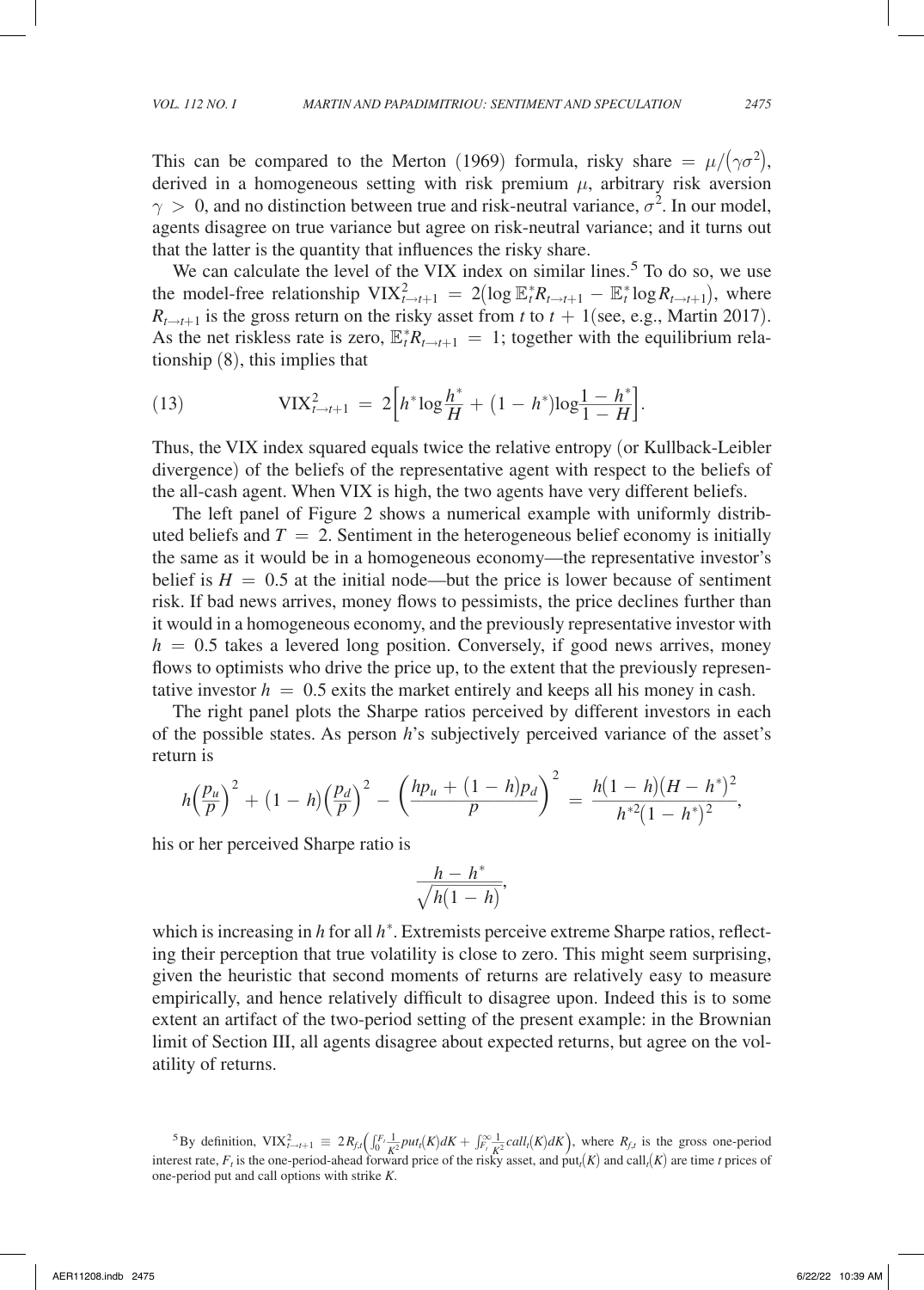

*Notes:* Left: the price in a homogeneous economy with  $\overline{H} = 1/2$  is denoted by  $\overline{p}$ ; the price in a heterogeneous economy with  $\alpha = \beta = 1$  is denoted by *p*; and *h*<sup>\*</sup> and *H* indicate the risk-neutral probability of an up-move and the identity of the representative agent in the heterogeneous economy. Right: the Sharpe ratio perceived by different agents in the initial state  $(·)$ , down state  $(d)$ , and up state  $(u)$ .

The figure also shows that all investors believe that Sharpe ratios are high in bad times and low in good times. Thus the model does not generate extrapolative beliefs (as studied empirically by Greenwood and Shleifer (2014) and theoretically by Barberis et al. 2015) on the part of individual investors. But the *representative* investor (whose identity in each state is indicated by dots in the right panel) is more optimistic, and perceives a higher Sharpe ratio, in good times than in bad times. Our model generates extrapolative behavior in a dollar-weighted sense: Mr. Market disagrees with *every* individual investor about the behavior of Sharpe ratios in good and bad states.

### B. *The General Case*

From now on we will keep track of the current node by writing subscripts to indicate the number of up-moves to date and total time elapsed. Thus, for example,  $p_{m,t}$ is the price at time *t* after *m* up-moves and  $n = t - m$  down-moves, and  $H_{m,t}$  and  $h_{m,t}^*$  represent the identities of the representative investor and of the investor who is fully invested in cash, respectively. Translating the notation of the last section into this new notation, we have  $p = p_{m,t}, p_u = p_{m+1,t+1}, p_d = p_{m,t+1}, H = H_{m,t}$ , and  $h^* = h^*_{m,t}$ . We also sometimes write  $p_0$  for  $p_{0,0}$ .

Writing  $z_{m,t} = 1/p_{m,t}$ , equation (6) implies that the following recurrence relation holds at each node:

(14) 
$$
z_{m,t} = H_{m,t} z_{m+1,t+1} + (1 - H_{m,t}) z_{m,t+1}.
$$

That is, the price at each node is the weighted harmonic mean of the next-period prices, with weights given by the beliefs of the currently representative agent. This leads to our main pricing result, whose proof is in the Appendix.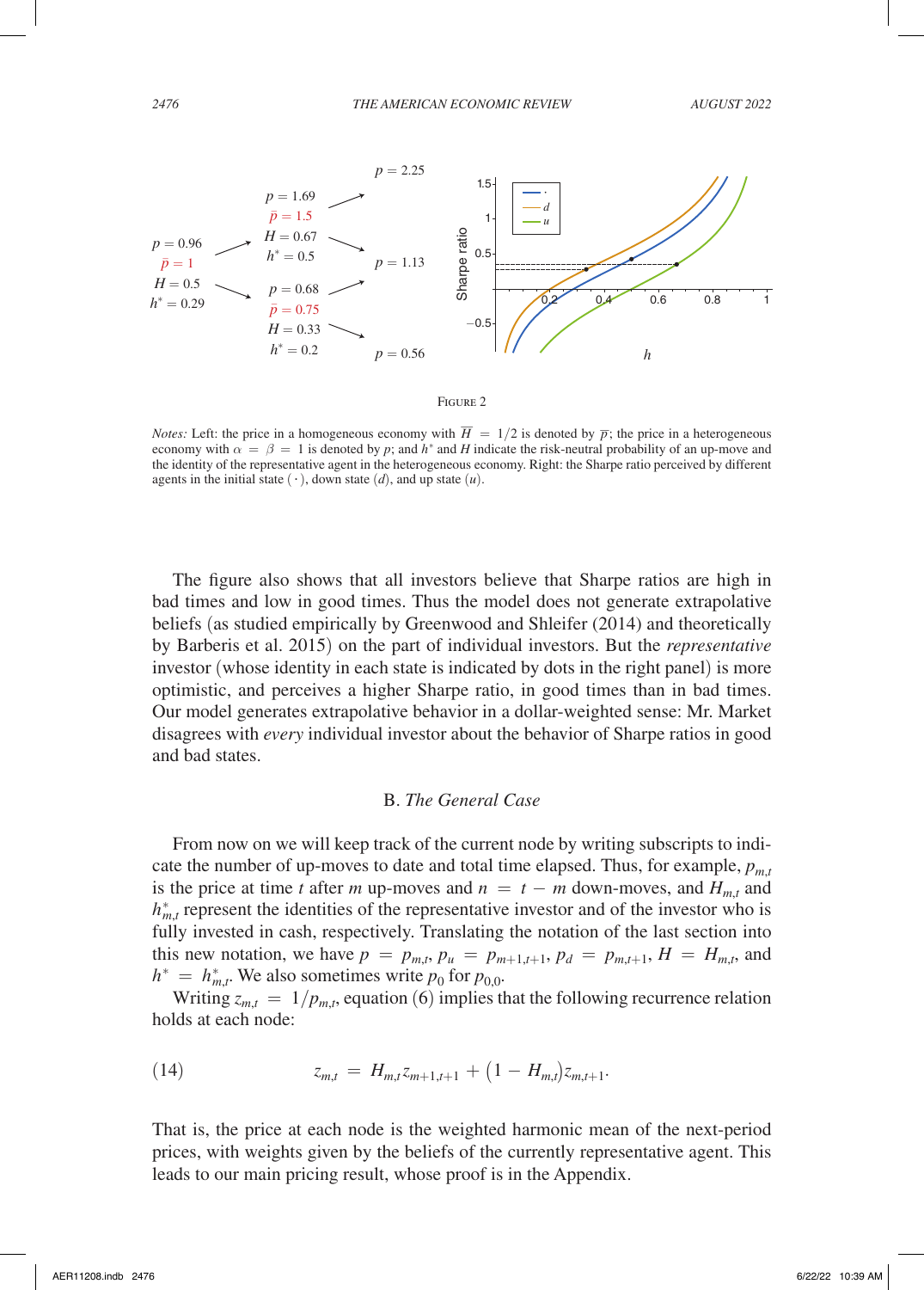RESULT 1: *If the risky asset has terminal payoffs*  $p_{m,T}$  *at time*  $T$  *(for*  $m = 0, ..., T$ *), then its initial price is*<sup>6</sup>

$$
p_0 = \frac{1}{\sum_{m=0}^{T} \frac{c_m}{p_{m,T}}}, \quad where \quad c_m = {T \choose m} \int_0^1 h^m (1-h)^{T-m} f(h) dh.
$$

The coefficient  $c_m$  can be interpreted as the cross-sectional average perceived probability of reaching node *m*. For reference, note that if the cross-section of beliefs obeys a beta distribution, as in equation  $(1)$ , then  $c_m$  satisfies *B*(*α* + *m*, *β* + *T* − *m*) *B*(*α*, *β*) *B*(*α*, *β*) *B*(*α*, *β*) *B*(*α*, *β*) *B*(*α*, *β*) *B*(*α*, *β*) *B*(*α*, *β*) *B*(*α*, *β*) *B*(*α*, *β*) *B*(*α*, *β*) *B B*<sub>(*α*</sub>, *B*) *B B B B B B B*

$$
c_m = \binom{T}{m} \frac{B(\alpha + m, \beta + T - m)}{B(\alpha, \beta)}.
$$

Conversely, if beliefs are homogeneous and all agents perceive that the probability of an up-move is  $\overline{H}$ , then  $c_m = \binom{m}{m} \overline{H}^m (1 - \overline{H})^{T-m}$ .

In our setting, pricing is the same as it would be if a single representative investor with appropriately chosen prior beliefs learned over time about the probability of an up-move. Although such a model is inconsistent with the evidence that individuals have different beliefs, the link reveals a sense in which the market exhibits "the wisdom of the crowd," in that the redistribution of wealth between agents causes the market to behave as if it is learning as a whole.<sup>7</sup>

RESULT 2 (The wisdom of the crowd): *Pricing in the heterogeneous-agent economy is identical to pricing in an economy with a representative agent with log utility whose prior belief*, *as of time 0*, *about the probability of an up-move has distribution f*(*h*), *and who updates his or her beliefs over time via Bayes' rule.*

The next result characterizes the effect of belief heterogeneity on prices for a broad class of assets. In this result, and for the rest of the paper, we restrict attention to the beta family of belief distributions, so that  $f(h)$  is the PDF given in equation (1).

RESULT 3: If the risky asset has terminal payoffs such that  $1/p_{m,T}$  is convex when *viewed as a function of m*, *then the asset's time 0 price decreases as beliefs become more heterogeneous* (*that is*, *as the cross-sectional variance of h increases with its mean held constant*)*. In particular*, *it is sufficient*, *though not necessary*, *that*  $\log p_{m}$ *T* be weakly concave for the asset's price to be decreasing in the degree of *belief heterogeneity.*

*Conversely, if*  $1/p_{m,T}$  *is concave in m then the asset's time* 0 *price increases as beliefs become more heterogeneous.*

Result 3 implies that if the risky asset's terminal payoff  $p_{m,T}$  is concave in *m*, then its price declines as heterogeneity increases. But the same may be true even

<sup>&</sup>lt;sup>6</sup>It is of course also possible to represent the price as  $p_0 = \sum_{m=0}^{T} q_m^* p_{m,T}$  for appropriate risk-neutral probabilities,  $q_m^*$ , that we provide in the Appendix. In equilibrium, these risk-neutral probabilities are such that the formula in Result 1 holds. 7The existence of a representative investor in this sense is guaranteed by the results of Rubinstein (1976).

Our result makes explicit what the beliefs of such an investor must be. See Blume and Easley (1993) and Blume and Easley (2010) for further discussion.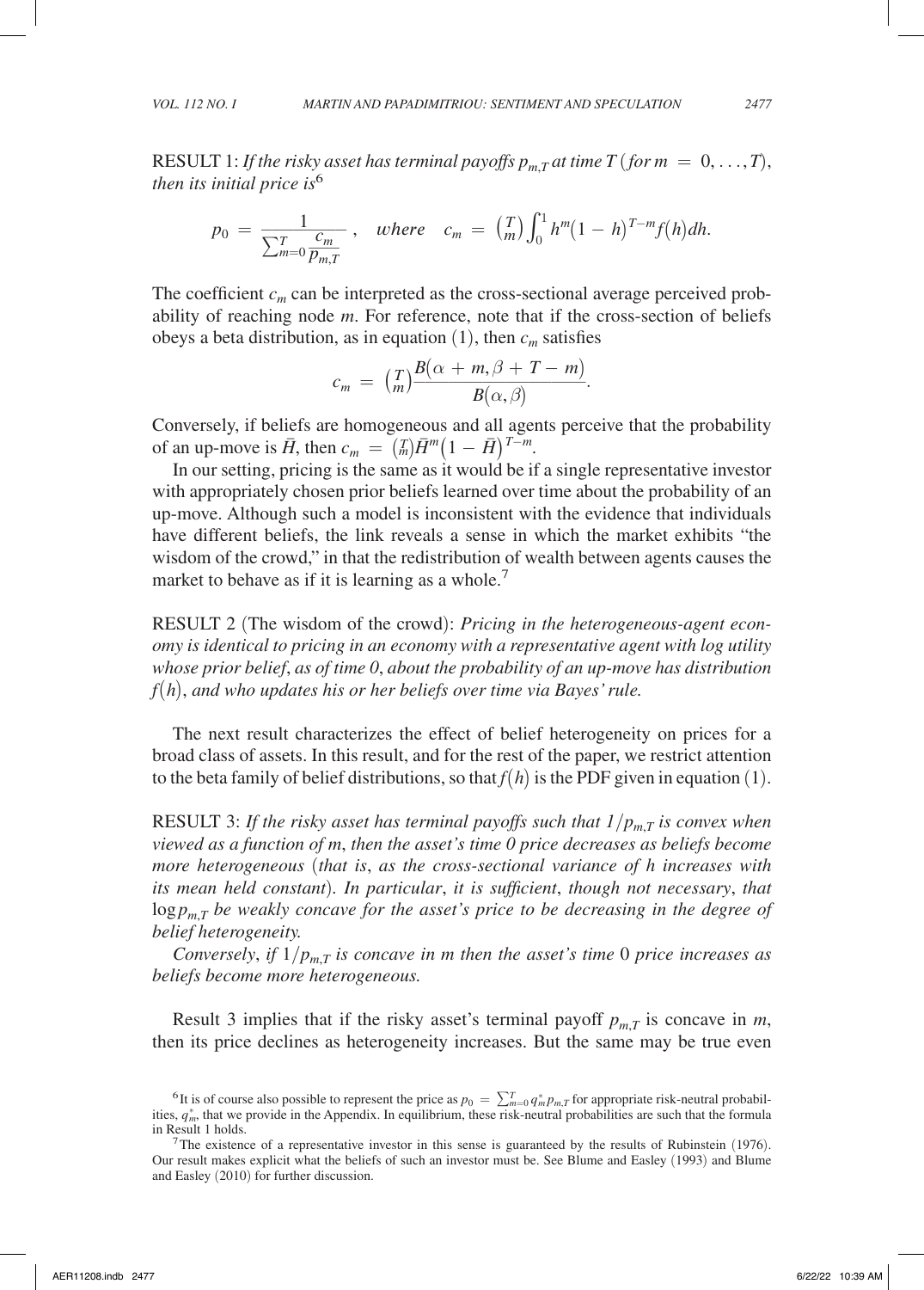for assets with convex payoffs—for example, if the asset's payoffs are exponential in *m* then the log payoff is linear, and hence weakly concave, in *m*. The examples of Sections 3 and 4 fall into this category. On the other hand,<sup>8</sup> if the risky asset has highly convex payoffs—as might be the case for a "growth" asset with a large payoff in some extreme state of the world—then its price increases with heterogeneity. We explore the two cases further via concrete examples in Sections IIA and IIB.

Notice that if there were only one period, then—with only two possible terminal payoffs— $1/p_{mT}$  would be both convex and concave in *m*, and hence the asset's price would be independent of the degree of heterogeneity. Thus the dynamic aspect of our model is critical for Result 3 to be interesting and nontrivial. It is therefore complementary to Simsek (2013, Theorems 4 and 5), who presents results with a superficially similar flavor in a static, one-period, model: whereas Result 3 characterizes the impact of heterogeneity in terms of the concavity or convexity of the asset's payoffs, Simsek emphasizes the importance of the degree of skewness of beliefs in the minds of investors.

### C. *Bayesian Learning*

We can extend our model to allow the heterogeneous individuals to update their beliefs over time using Bayes' rule. We continue to assume that each investor has a type  $h \in (0,1)$ , and that types follow a beta distribution with parameters  $\alpha$  and  $\beta$ , as in equation (1). Now, however, investor *h*'s prior belief is that the probability of an up-move is  $h$  ∼ Beta $(ζh, ζ(1 – h))$ . This prior has mean *h* and variance  $h(1 - h)/(1 + \zeta)$ , so is sharply peaked around *h* when the (positive) constant  $\zeta$  is large. This structure allows us to calibrate the disagreement across individuals in the population, which is controlled by  $\alpha$  and  $\beta$ , separately from the uncertainty in the mind of a fixed individual, which is controlled by  $\zeta$ . In the limit as  $\zeta$  tends to infinity, we recover the dogmatic limiting case considered in the rest of the paper.

RESULT 4 (*Pricing with belief heterogeneity and learning*): *If the risky asset has* 

\n
$$
p_0 = \frac{1}{\sum_{m=0}^{T} \frac{\tilde{c}_m}{p_{m,T}}} \,,
$$
\n*where*\n $\tilde{c}_m = \left(\frac{T}{m}\right) \int_0^1 \frac{B(\zeta h + m, \zeta(1 - h) + T - m)}{B(\zeta h, \zeta(1 - h))} f(h) dh,$ \n

*where*  $f(h)$  *is the PDF of a beta distribution, as defined in equation* (1)*.* 

*If the risky asset has terminal payoffs such that 1*/*pm*,*T is convex when viewed as a function of m*, *then for any level of belief heterogeneity the asset's time* 0 *price decreases as investors' prior uncertainty increases* (*i.e.*, *as* ζ *decreases*, *with*  $\alpha/(\alpha + \beta)$  held constant so that the mean investor type is held constant). Conversely, *if*  $1/p_{m,T}$  *is concave in m then the asset's time 0 price increases as investors' prior uncertainty increases.*

<sup>8</sup>The empirical evidence concerning the effect of belief dispersion on prices is mixed. Johnson (2004) considers levered firms with option-like payoffs and finds that price is increasing in belief dispersion (see also Chen, Hong, and Stein 2002; Yu, 2011) while Avramov et al. (2009), Banerjee (2011) and others find the opposite result.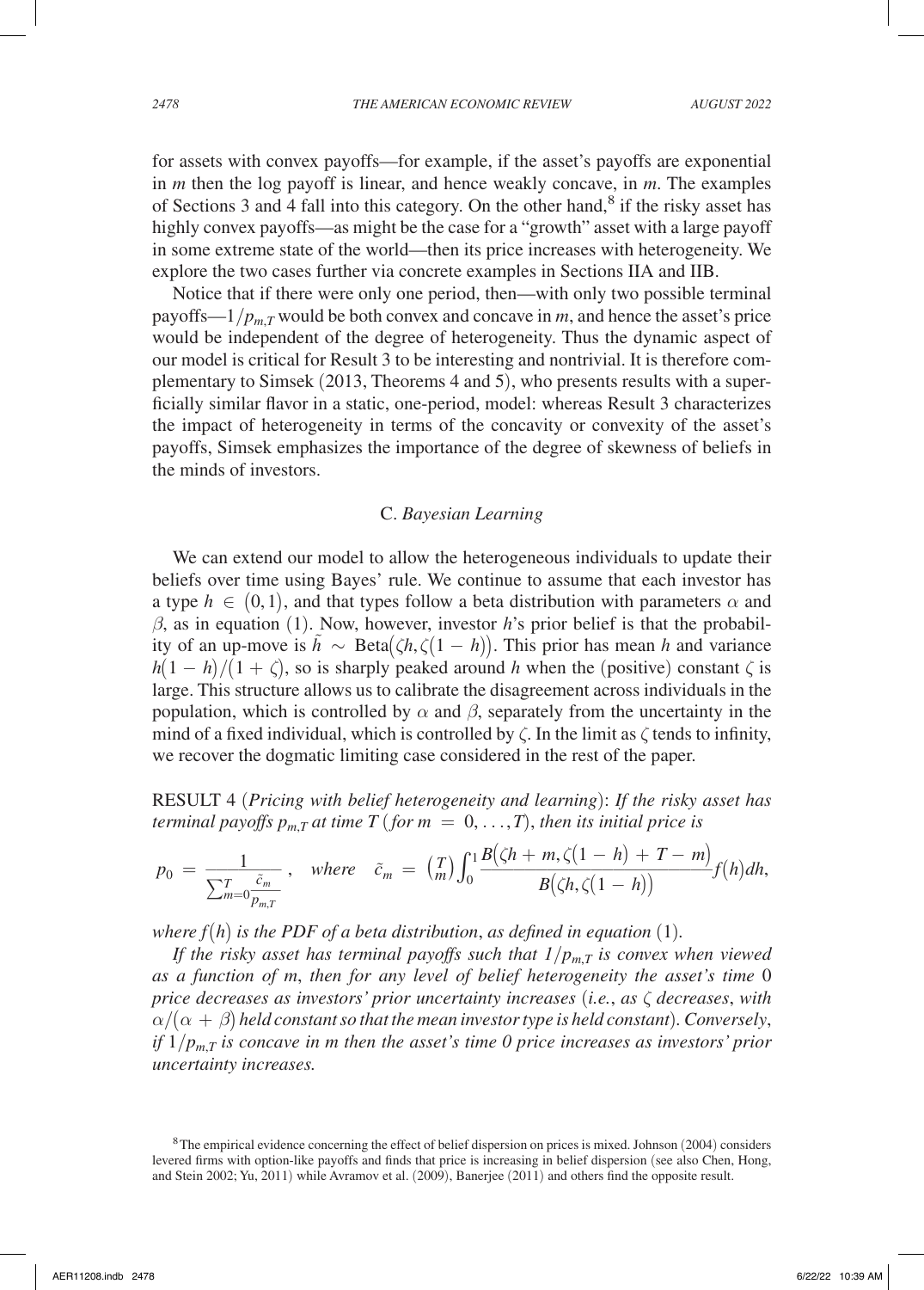

*Notes:* Left: the risky bond's price over time in the heterogeneous and homogeneous economies following consistently bad news. Right: the identity, at time *t*, following consistently bad news, of the representative agent,  $H_{t,i}$ ; and of the investor who is fully invested in the riskless bond at time *t*, with zero position in the risky bond,  $h_{0,t}^*$ .

This result generalizes Results 1 and 2 in the case where  $f(h)$  is the beta PDF. (To recover the former, let  $\zeta$  tend to infinity; to recover the latter, set  $\alpha = aN$ ,  $\beta = bN$ , and  $\zeta = a + b$ , and let *N* tend to infinity.) It shows that the effect of learning compounds the effect of sentiment, thereby putting Result 3 into a broader context. In the online Appendix, we show how the initial price of the risky asset depicted in the left panel of Figure 2 varies when agents learn, for a range of values of  $\zeta < \infty$ ; and we illustrate the effect of learning in Figure 3 of the next section. Elsewhere, we focus on the dogmatic limit case  $\zeta \to \infty$ .

#### **II. Three Examples**

We now explore a series of examples. These are highly stylized even by the standards of our highly stylized model, but they allow us to emphasize some important features of the framework.

## A. *A Risky Bond*

The dynamic that drives our model is particularly stark in the risky bond example outlined in the introduction. Suppose that the terminal payoff is 1 in all states apart from the very bottom one, in which the bond defaults with payoff  $\varepsilon$ . The price of the asset is therefore 1 as soon as an up-move occurs. But if bad news keeps coming,

then the price at time *t* following *t* consecutive down-moves satisfies<sup>9</sup>  
(15) 
$$
p_{0,t} = \frac{1}{1 + \frac{1 - \varepsilon}{\varepsilon} \frac{\Gamma(\beta + T)\Gamma(\alpha + \beta + t)}{\Gamma(\beta + t)\Gamma(\alpha + \beta + T)}},
$$

<sup>9</sup>In this special case, we could argue directly: from equation (6),  $p_{0,t} = \frac{\alpha p_{0,t+1} + (t+\beta)p_{0,t+1}}{\alpha p_{0,t+1} + t+\beta}$  $\frac{\alpha p_{0,t+1} + (t + \beta)p_{0,t+1}}{\alpha p_{0,t+1} + t + \beta}$  $\frac{1 + (t + \beta)p_{0,t+1}}{0_{0,t+1} + t + \beta}$ . Defining<br>g the terminal condition <sup>9</sup>In this special case, we could argue directly: fro *y<sub>t</sub>* =  $1/p_{0,t} - 1$ , this can be rearranged as  $y_t = \frac{\beta + t}{\alpha + \beta + t}$  that  $y_T = (1 - \varepsilon)/\varepsilon$ , and using the fact that  $\Gamma(z + 1)/\Gamma(z)$  $\beta + t$  $\frac{\beta + i}{\alpha + \beta + t}$ *y<sub>t+1</sub>*. Solving forward, imposing the terminal condition that  $y_T = (1 - \varepsilon)/\varepsilon$ , and using the fact that  $\Gamma(z + 1)/\Gamma(z) = z$  for any  $z > 0$ , we have (15).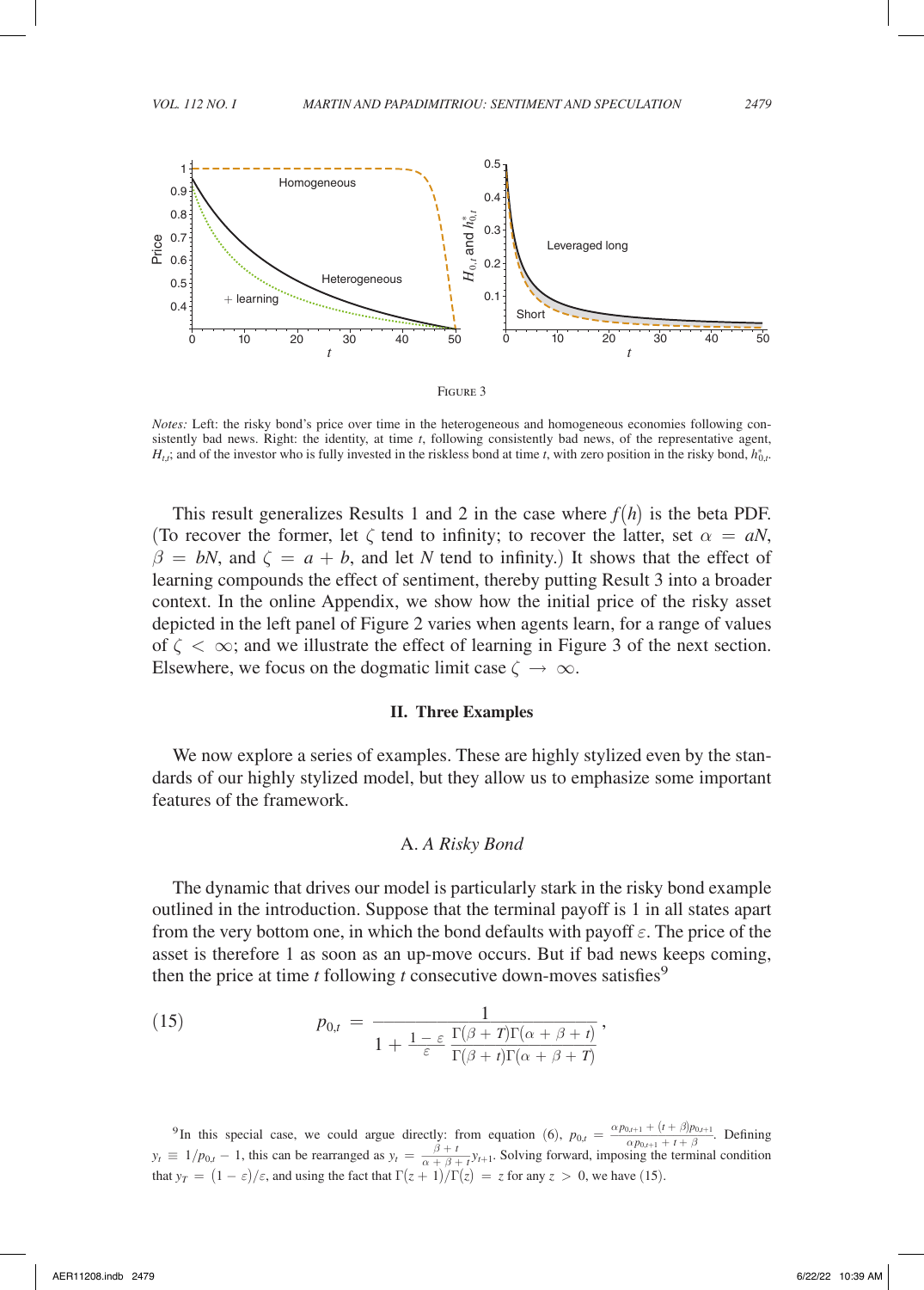by Result 1. If the belief distribution is uniform,  $\alpha = \beta = 1$ , we can simplify further, to

(16) 
$$
p_{0,t} = \frac{1}{1 + \frac{1 - \varepsilon}{\varepsilon} \frac{1 + t}{1 + T}}.
$$

We can determine the identity of the all-cash investor, following *t* consecutive down-moves, by applying (8) with  $p = p_{0,t}$  and  $p_u = 1$  to find that the all-cash investor<br>  $p_{0,t}$  and  $p_u = 1$ <br>  $p_{0,t} = \frac{\alpha p_{0,t}}{\alpha + \beta + t}$ 

$$
h_{0,t}^* \, = \, H_{0,t} p_{0,t} \, = \, \frac{\alpha p_{0,t}}{\alpha\, +\, \beta\, +\, t}.
$$

Figure 3 shows how the bond price and the identities of the representative agent and of the all-cash investor evolve, assuming bad news arrives each period, in an example with uniform beliefs ( $\alpha = \beta = 1$ ),  $T = 50$  periods, and a recovery value of  $\varepsilon = 0.30$ . (The left panel also shows how the price evolves if investors have heterogeneous priors and learn about the probability of a down-move as in Section IC. We set  $\zeta = 24$  so that the standard deviation of the median investor's prior belief about the probability of an up-move is 10 percent.)

For comparison, in a homogeneous economy with  $H = 1/2$  the price and risk-neutral probability would be

risk-neutral probability would be

\n
$$
p_{0,t} = \frac{1}{1 + \frac{1 - \varepsilon_2 - (T - t)}{\varepsilon}}
$$

and  $h_{0,t}^* = p_{0,t}/2$ , respectively. Thus with homogeneous beliefs the bond price is approximately 1 and the risk-neutral probability of an up-move,  $h_{0,t}^*$ , is approximately 1/2 until shortly before the bond's maturity.

From the perspective of time 0, the risk-neutral probability of default,  $\delta^*$ , satisfies  $p_0 = 1 - \delta^* + \delta^* \varepsilon$ , so  $\delta^* = (1 - p_0)/(1 - \varepsilon)$ . In the homogeneous case, therefore,  $\delta^* = 1/(1 + \varepsilon(2^T - 1)) = O(2^{-T})$ , whereas in the heterogeneous case with uniform belief distribution we have  $\delta^* = 1/(1 + \varepsilon T) = O(1/T)$ . There is a qualitative difference between the homogeneous economy, in which default is exponentially unlikely under the risk-neutral distribution, and the heterogeneous economy, in which default is only polynomially unlikely. More generally, it is straightforward to show that  $\delta^* = O(T^{-\alpha})$  for any  $\alpha$  and  $\beta$ , using Stirling's formula. And the result remains true if  $\varepsilon > 1$ , as in the bubbly asset example of the next section: the risk-neutral probability of the bubbly asset having a large payoff is exponentially small in the homogeneous economy but only polynomially small in the heterogeneous belief economy.

To understand pricing in the heterogeneous economy, it is helpful to think through the portfolio choices of individual investors. The median investor,  $h = 0.5$ , thinks the probability that the bond will default—i.e., that the price will follow the path shown in Figure 3 all the way to the end—is  $2^{-50} < 10^{-15}$ . Even so, he believes the price is right at time zero (in the sense that he *is* the representative agent) because of the short-run impact of sentiment. Meanwhile, a modestly pessimistic agent with  $h = 0.25$  will choose to short the bond at the price of 0.9563—and will remain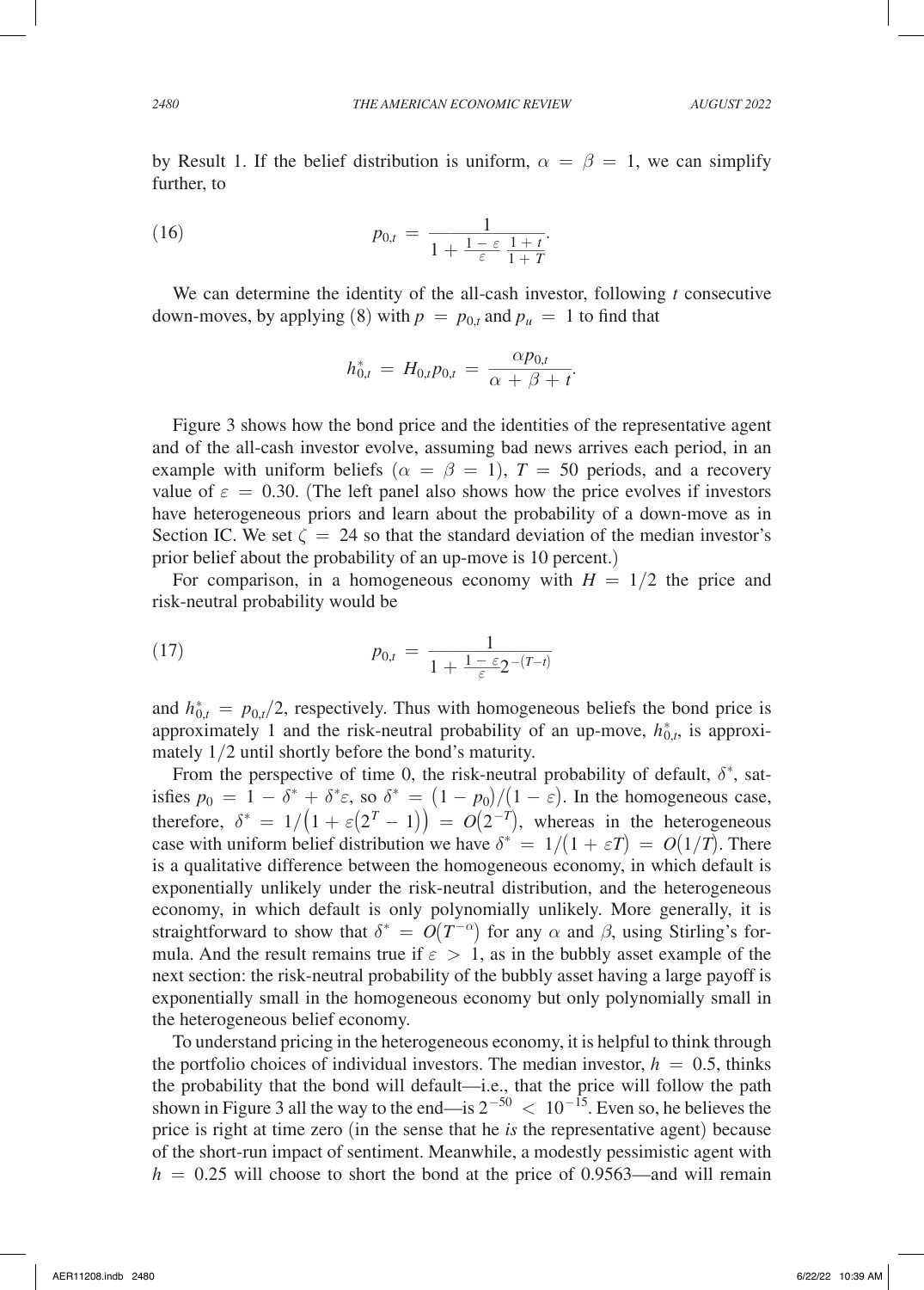

*Notes:* Left: the number of units of the risky bond held by different agents,  $x_{h,t}$ , plotted against time. Right: the evolution of leverage for the median investor under the optimal dynamic and static strategies. Both panels assume bad news arrives each period.

short at time  $t = 1$  before reversing her position at  $t = 2$ —despite believing that the bond's default probability is less than  $10^{-6}$ . (Recall from equation (9) that  $h_{0,t}^*$  is the belief of the agent who is neither long nor short the asset. More optimistic agents,  $h > h_{0,t}^*$ , are long, and more pessimistic agents,  $h < h_{0,t}^*$ , are short.) Following a few periods of bad news, almost all investors are long; but the most pessimistic investors are *rich*.

The left panel of Figure 4 shows the holdings of the risky asset for a range of investors with different beliefs, along the trajectory in which bad news keeps on coming. The optimistic investor  $h = 0.75$  starts out highly leveraged so rapidly loses almost all his money. The median investor,  $h = 0.5$ , initially invests fully in the risky bond without leverage. If bad news arrives, he levers up to increase the size of his position despite his losses; if bad news keeps coming, he is almost completely wiped out after about 10 periods. Moderately bearish investors start out short: investor  $h = 0.25$  starts out short about 10 units of the bond, despite believing that the probability it defaults is less than one in a million, but reverses her position after two down-moves. Investor  $h = 0.01$ , who thinks that there is more than a 60 percent chance of default, is initially extremely short but eventually reverses position as still more bearish investors come to dominate the market.

The right panel of Figure 4 shows how the median investor's leverage (10) evolves over time. If forced to trade statically, his leverage ratio is initially 0.457—a seemingly modest number dictated by the requirement that the investor avoid bankruptcy at the bottom node. If he can trade dynamically, the optimal strategy starts out fully invested in the risky bond, with no leverage. Subsequently, however, leverage rises fast. Thus the median investor "keeps his powder dry," investing cautiously at first but levering up after further selloffs. (We report further results on the evolution of aggregate leverage and volume in the online Appendix.)

Having seen these results, it might still seem surprising that an investor with (say)  $h = 0.25$ , who perceives less than a one-in-a-million chance of default, goes short when the risky bond is almost certain to deliver an excess return on the order of five per cent. But it is important to bear in mind that there is a sharp distinction between investors' speculative trading strategies and what one might call their "fundamental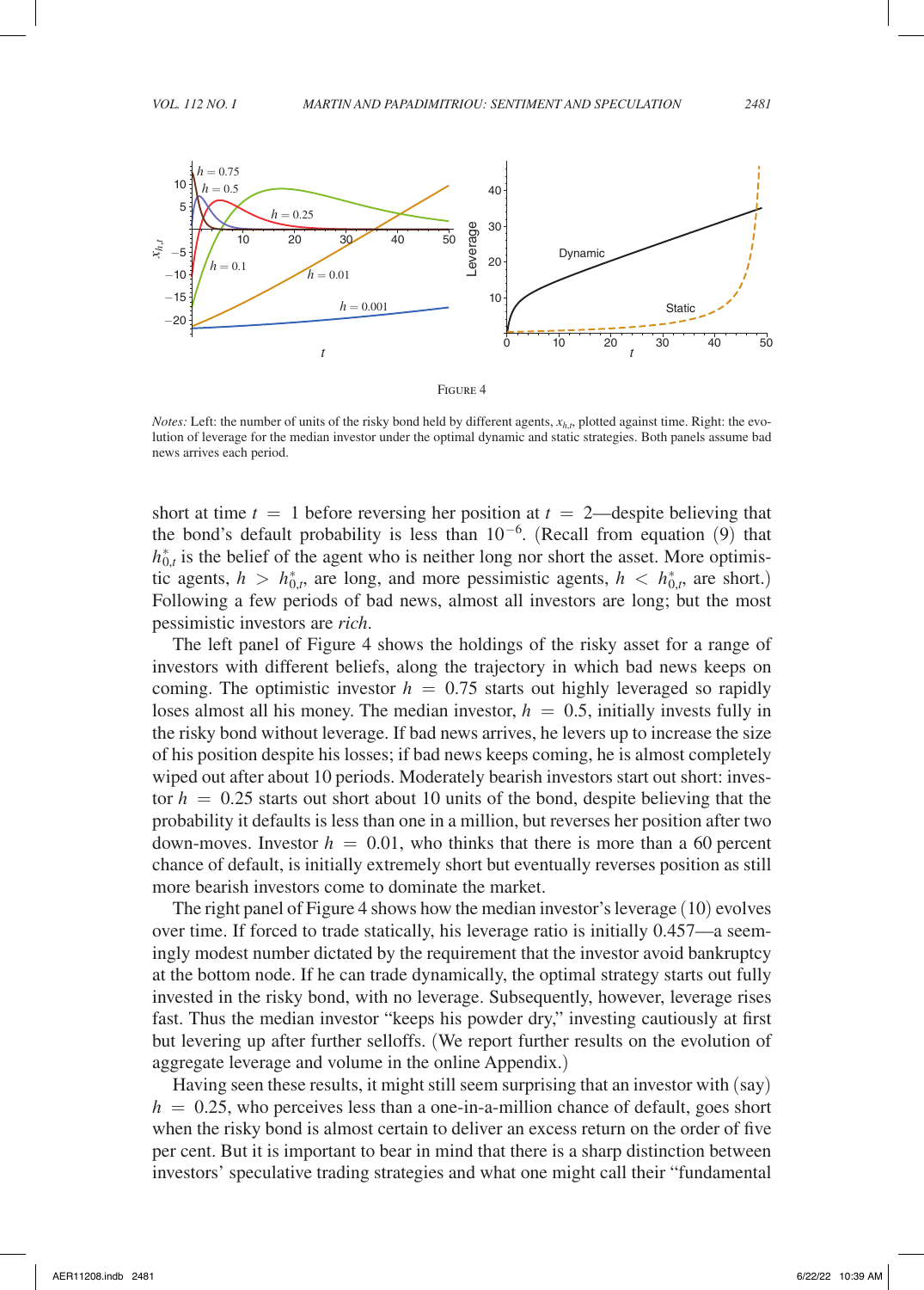

Figure 5. Positions of Different Investors at Time 0 under Dynamic ("Speculative") and Static ("Fundamental") Trade

view." We define the latter as the position that an investor would choose, at time 0, *if forced to hold the position statically*. 10 Figure 5 shows how investors of different types, *h*, position themselves when they can speculate (calculated from equation (2)), and compares with the position they would choose in the static case (as calculated in the online Appendix). More than 40 percent of the investor population—all investors with *h* between 0.054 and 0.48—trade in the opposite direction to their own perception of fundamental value. If forced to hold a static position, they would go long at time 0. But when speculation is possible, they choose to go *short* initially due to the anticipated short-run impact of sentiment, before reversing the trade to go long if sentiment worsens. To an observer, this behavior might superficially appear to be manipulative, but here it arises in a perfectly liquid and frictionless market.

Figure 5 illustrates a second important point. When dynamic trade is possible, optimists trade aggressively because they can reduce their position sizes to avoid bankruptcy if events start to turn against them. In the static equilibrium, by contrast, an investor must confront the possibility of eventual default from the start. This makes the endogenous leverage limit tighter, so most investors have almost exactly the same position: they take (approximately) the largest position that avoids the possibility of bankruptcy in the event of default. In the Brownian limit of Section 3, we will see that related logic causes the market to collapse entirely if dynamic trade is ruled out.

### B. *A Bubbly Asset*

We now modify the example of the previous section by considering the case in which the extreme payoff  $\varepsilon$  is greater than 1. This seemingly trivial modification will reveal the differing effects of sentiment on assets with left- and right-skewed

<sup>&</sup>lt;sup>10</sup>In this particular example, the price in a static economy would be the same as it is in the dynamic economy, as we show in the online Appendix; but this is not true in general.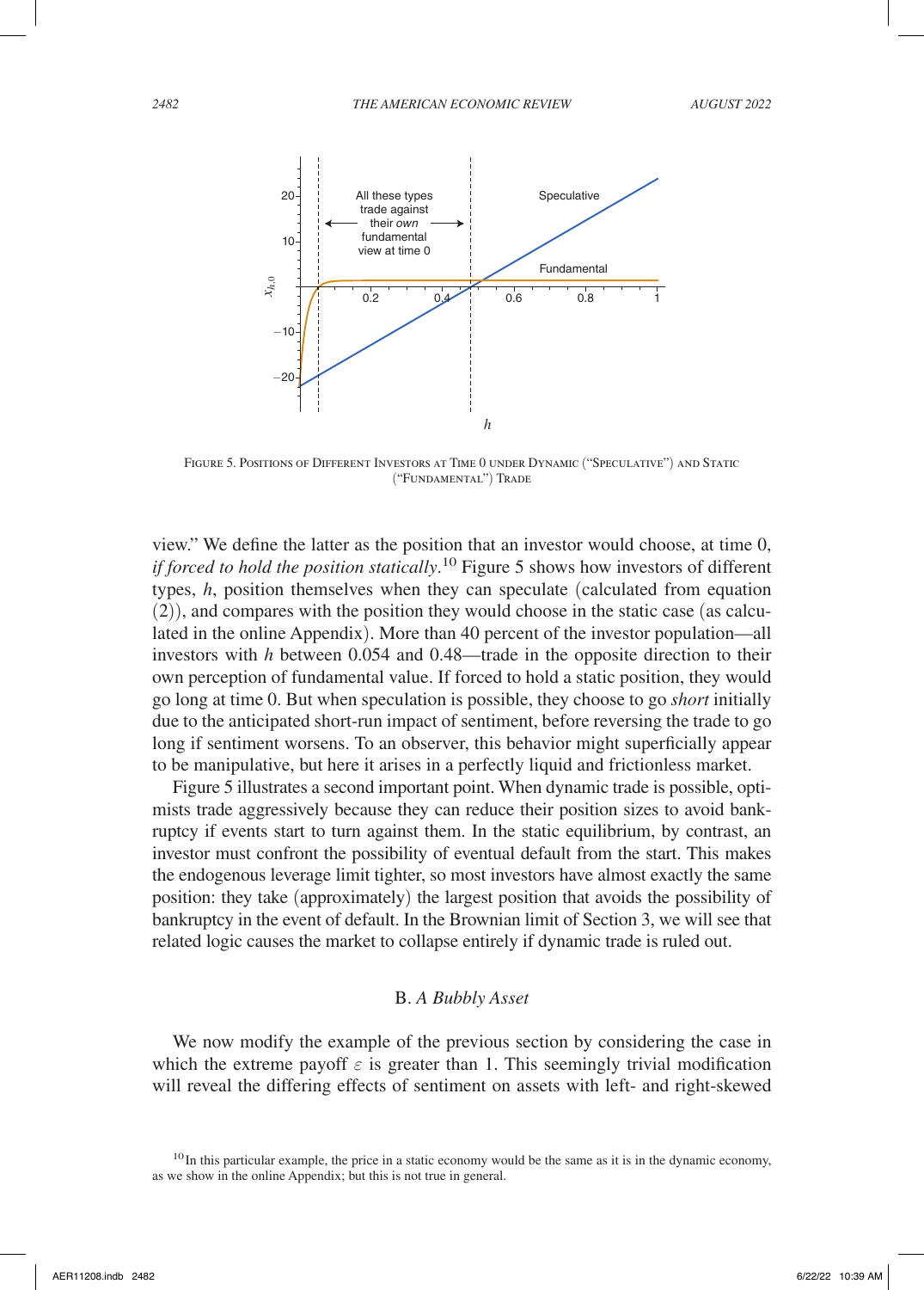payoffs. In this case we refer to the asset as *bubbly* because—in contrast with the risky bond case—sentiment will now inflate its price, by Result 3.

As the extreme payoff now corresponds to a good, rather than bad, outcome, we will think of the asset as paying  $\varepsilon > 1$  in the "top" state, i.e. if there are *T* consecutive up moves, and 1 otherwise. Hence, the price of the asset is 1 if ever there is a down move.

But our interest now is in the evolution of the price if there is repeated good news. For general  $\alpha > 0$  and  $\beta > 0$ , the price at time *t*, following *t* up moves, is

But our interest now is in the evolution of the price if there is re  
For general 
$$
\alpha > 0
$$
 and  $\beta > 0$ , the price at time *t*, following *t* up  
(18) 
$$
p_{t,t} = 1/\left[1 + \frac{1-\varepsilon}{\varepsilon} \frac{\Gamma(\alpha+T)}{\Gamma(\alpha+t)} \frac{\Gamma(\alpha+\beta+t)}{\Gamma(\alpha+\beta+T)}\right].
$$

Thus the price rises with each successive piece of good news. In part, of course, these rises simply reflect good news about fundamentals, which would also cause price rises in a homogeneous-belief economy.

To isolate the influence of belief heterogeneity on pricing, we therefore define the *sentiment multiplier* as the ratio of the price (18) to the price that would prevail in a homogeneous economy in which all agents perceive  $h = \alpha/(\alpha + \beta)$ . Along the path on which good news keeps on coming,

path on which good news keeps on coming,  
\n(19) sentiment multiplier<sub>t</sub> = 
$$
\frac{p_{t,t}}{\overline{p}_{t,t}} = \frac{1 + \frac{1-\varepsilon}{\varepsilon} \left(\frac{\alpha}{\alpha+\beta}\right)^{T-t}}{1 + \frac{1-\varepsilon}{\varepsilon} \frac{\Gamma(\alpha+T)}{\Gamma(\alpha+t)} \frac{\Gamma(\alpha+\beta+t)}{\Gamma(\alpha+\beta+T)}}.
$$
\nWe define the estimate multiplication for the right-hand angle  
\nand the real complex.

We define the sentiment multiplier for the risky bond analogously. Heterogeneity in beliefs drives the bubbly asset's price up but the risky bond's price down, by Result 3, so the sentiment multiplier is initially greater than 1 for the bubbly asset and less than 1 for the risky bond. In either case it equals 1 at the terminal time  $T$  (as the price is then equal to the payoff whether or not there is heterogeneity in beliefs).

The left panel of Figure 6 shows the evolution of the sentiment multiplier over time along the path in which the extreme outcome—the "top" outcome in the case of the bubbly asset, and the "bottom" outcome in the case of the risky bond remains possible. Beliefs are uniformly distributed between zero and one, that is,  $\alpha = \beta = 1$ . We set  $\varepsilon = 25$  for the bubbly asset and (symmetrically, from the point of view of a log investor)  $\varepsilon = 1/25$  for the risky bond, and  $T = 20$ .

Sentiment has little effect on the pricing of the bubbly asset early in its life, but becomes much more important following repeated good news: the multiplier is initially only slightly greater than one, but accelerates—it is convex, even on a log scale—toward a peak shortly before time *T*. Conversely, sentiment has a substantial effect on the price of the risky bond early in its life. We provide a formal result along these lines for arbitrary  $\alpha$  and  $\beta$  below.

The risk premium perceived by the median investor is positive at first—though small because, as we will see, volatility is initially very low. As the bubble emerges, the median investor's perceived risk premium turns negative and declines as sentiment drives the asset's price up. But it then starts to rise, and ultimately turns positive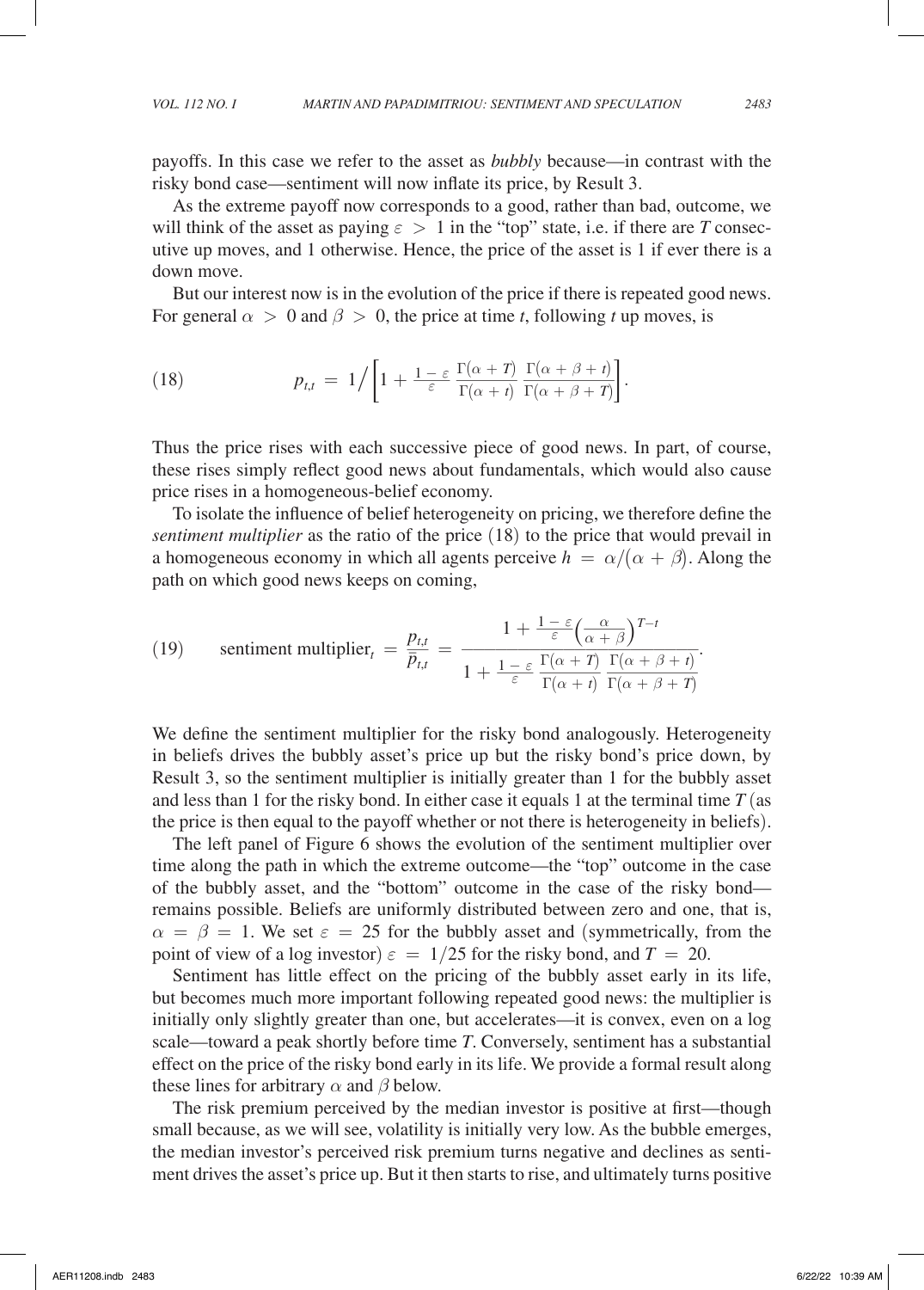

*Notes:* Left: sentiment multipliers along the extreme paths. Log scale. Right: the risk premium on the bubbly asset, as perceived by the median investor.

toward the height of the bubble, as the terminal date *T* approaches (Figure 6, right panel). 11

These facts have a striking implication: the median investor reverses his position *twice* over the lifetime of the bubble. He starts out long, as the representative investor at time 0. Following good news, he goes short as optimists drive the price higher than he thinks reasonable. But if good news keeps coming, he reverses position a second time to go long again at time  $T - 1$ <sup>12</sup>

Implied volatility, as measured by the VIX index, rises as the bubbly asset experiences repeated good news (Figure 7, left panel). 13 Conversely, the VIX index declines as the risky bond experiences repeated bad news. The central asymmetry that separates the two examples is that risk considerations drive the price down and *toward* the extreme payoff for the risky bond, but down and *away* from the extreme payoff for the bubbly asset.

We can view the behavior of the median investor through this lens. As shown in equation (13), movements in VIX measure the difference in beliefs between the representative agent  $(h = H_{t,t})$  and the investor who is out of the market and on the boundary between the longs and shorts  $(h = h_{t,t}^*)$ . As there is a limit to how optimistic the representative agent can become,  $h_{t,t}^*$  must eventually decline to open the gap as VIX rises along the bubble path (Figure 7, right panel, which should be contrasted with Figure 3, right panel)—to the extent that the median agent ends up long, i.e.,  $h_{t,t}^* < 1/2$ .

We close this section with a result that applies for arbitrary values of  $\alpha$  and  $\beta$ . In order to formulate a clean statement, we consider the two extreme cases in which  $\varepsilon$ tends to zero or to infinity. We refer to these as the *risky bond limit* and *bubbly asset* 

 $11$  By contrast, in the risky bond example, the median investor perceives that the risk premium rises monotonically along the extreme price path.<br><sup>12</sup>Somewhat more optimistic agents are long for a more extended period at both the beginning and the end. For

example, investor  $h = 0.80$  starts out long, goes short in period 5, and reverses position to go long again in period 15, as can be seen in Figure 7, right panel.

 $13$  The relationship between volatility and bubbles has been widely noted. For example, Cochrane (2003) links high volatility to the high prices of growth stocks around the turn of the millennium; more recently, Gao and Martin (2021) argue empirically that the high and rising level of implied volatility in the late 1990s points to bubbliness in the stock market at the time.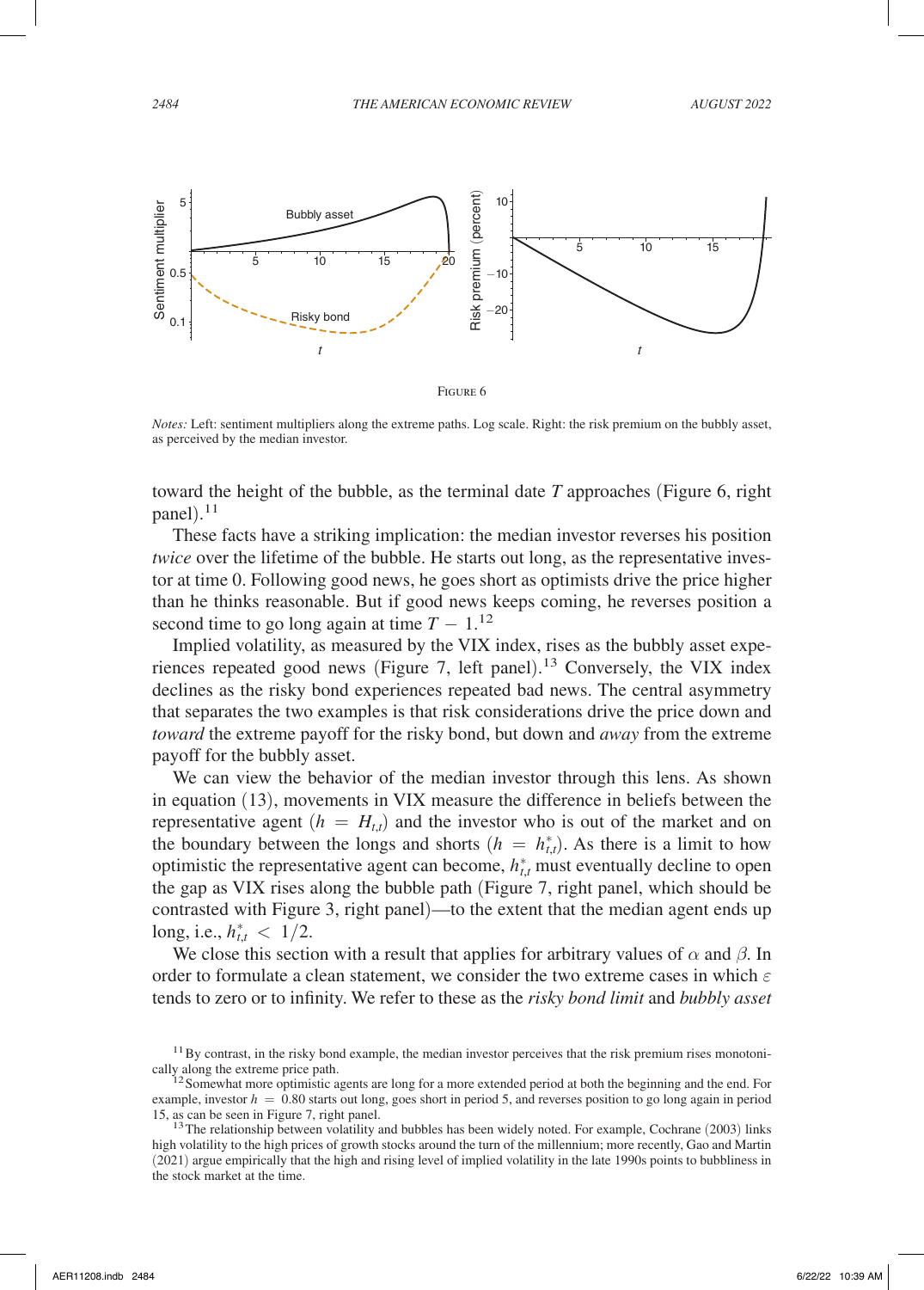

*Notes:* Left: the evolution of the one-period VIX index along the extreme paths. Right: the identity, *t*, following consistently good news, of the representative agent,  $H<sub>tt</sub>$  (solid); and of the investor who is fully invested in the riskless bond,  $h_{t,t}^*$  (dashed).

*limit*, respectively. The result formalizes a sense in which sentiment has most impact early in the life of a left-skewed asset, but late in the life of a right-skewed asset.

RESULT 5: Let  $\alpha > 0$  and  $\beta > 0$  be arbitrary.

*In the risky bond limit, the sentiment multiplier is less than*  $1$  *for*  $0 \le t \le T - 1$ *. Sentiment becomes less important over time along the extreme path: the multiplier increases monotonically from a minimum at time 0 to 1 at time T.*

*In the bubbly asset limit*, *the sentiment multiplier is greater than* 1 *for*   $0 \leq t \leq T-1$ . Sentiment becomes more important over time along the extreme *path: the multiplier increases from time* 0 *toward a maximum at time*  $T - 1$ *, before dropping back to* 1 *at time T.*

### C. *Speculation on Sentiment*

Many authors have noted that markets exhibit more volatility than seems justified by fundamental news; classic references include Shiller (1981) and Roll (1984). In our setting, investors may speculate on sentiment even if there is essentially no news arriving about fundamentals. In doing so, they generate excess volatility.

Consider an example in which the asset pays of  $1/(1 + \varepsilon)$ , where  $0 < \varepsilon < 1$ , if there have been an even number of up-moves by the terminal date, and  $1/(1 + \varepsilon)$ if there have been an odd number of up-moves. Suppose further that *T* is odd, so that there are an even number of terminal nodes.

In a homogeneous economy with  $\overline{H} = 1/2$ , the asset trades at price  $\overline{p} = 1$  at every node until the terminal payoff: there is therefore *no* volatility, and the asset is riskless until the final period.

With heterogeneity in beliefs, it follows from Result 1 that the initial price is 1 if the distribution of beliefs is symmetric around  $1/2$  (in the sense that  $f(h) = f(1 - h)$  for all *h*).<sup>14</sup> But sentiment creates volatility and time-varying risk

<sup>&</sup>lt;sup>14</sup>This implies that  $c_m = c_{T-m}$ , and hence as *T* is odd,  $\sum_{m=0}^{T} (-1)^m c_m = 0$ . Together with the fact that  $\sum_{m=0}^{T} c_m = 1$ , this gives the result. (The initial price is also 1 if there is learning, as  $\tilde{c}_m$ , defined in Result 3, also has the properties  $\sum_{m=0}^{T} (-1)^m \tilde{c}_m = 0$  and  $\sum_{m=0}^{T} \tilde{c}_m = 1$ .)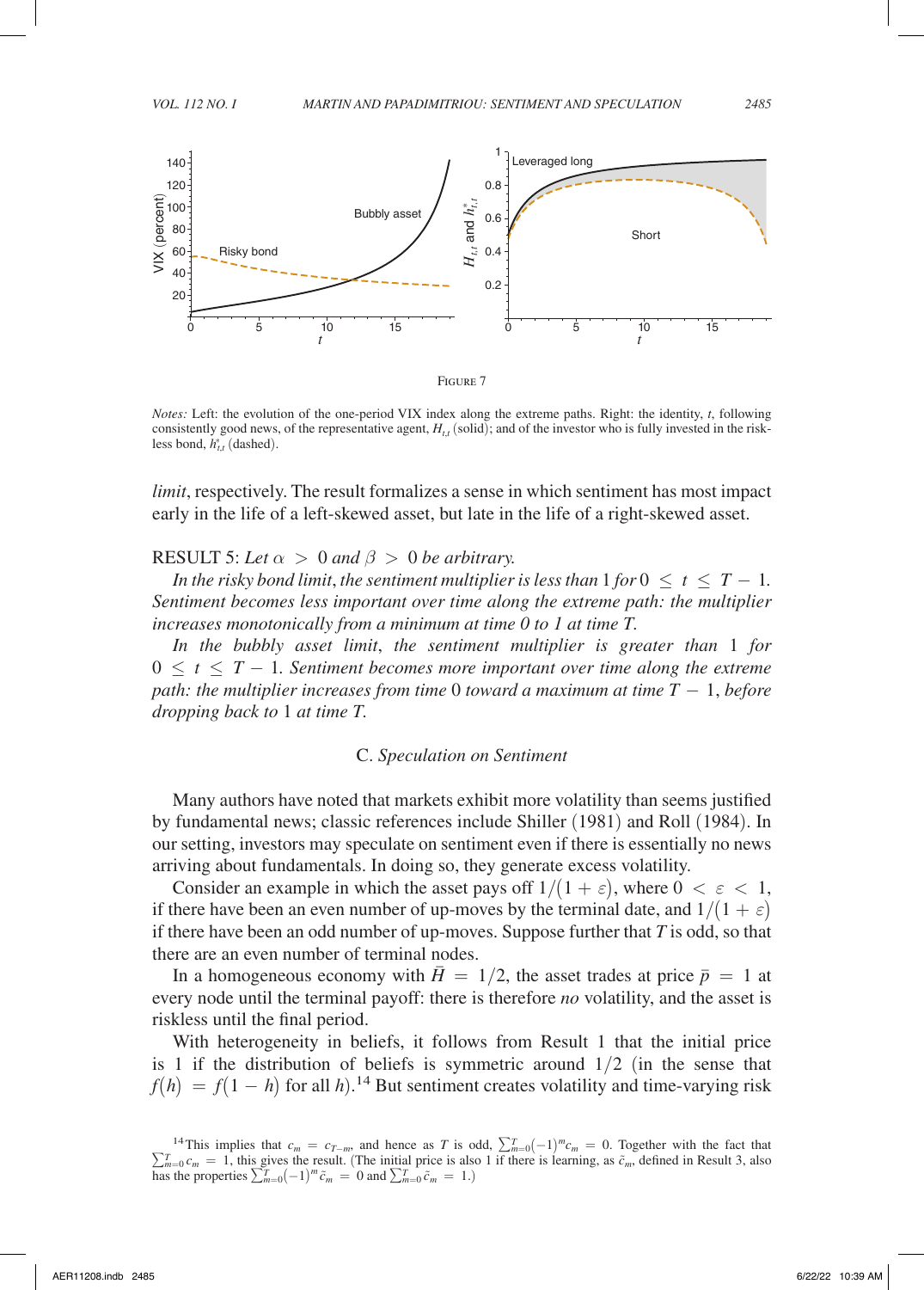



*Notes:* Speculation on sentiment. Heterogeneous-economy price  $(p)$ , homogeneous-economy price  $(\bar{p})$ , and the cross-sectional average expected excess return in the heterogeneous economy (ER).

premia in the minds of all investors. Suppose that beliefs are uniformly distributed, as they are in Figure 8, which illustrates with  $T = 3$  and  $\varepsilon = 1/2$ . Then, at time 1, the risky asset's price rises to  $1/(1 - \varepsilon/T)$  if there is an up-move but drops to  $1/(1 + \varepsilon/T)$  if there is a down-move.<sup>15</sup>

In equilibrium, our investors use the risky asset to speculate against each other. This cannot end well for all of them. If we write  $\mathbb E$  to indicate a cross-sectional mean and  $R_{0\to T}^{(h)}$  to denote the return on agent *h*'s chosen strategy, then we have  $\mathbb{E} R_{0\to T}^{(h)} = R_{0\to T}$ , because (by market clearing) the cross-sectional average return on investors' strategies equals the return on aggregate wealth. It follows, by Jensen's inequality, that cross-sectional average realized utility is lower than it would be if all agents held the risky asset statically:

$$
\tilde{\mathbb{E}}\,\log R^{(h)}_{0\to T} < \,\log \tilde{\mathbb{E}}\,R^{(h)}_{0\to T} = \,\log R_{0\to T}.
$$

In this sense, speculation is socially costly. But every investor believes that speculation is in his or her self-interest: the ability to speculate raises expected utility above what is attainable by statically holding the risky asset. We return to this point in a more conventional example in Sections IIIC and IIID.

#### **III. A Brownian Limit**

In this section, we consider a natural continuous time limit by allowing the number of periods to tend to infinity and specifying geometrically increasing terminal payoffs. This is the setting of Cox, Ross, and Rubinstein (1979), in which the option

<sup>&</sup>lt;sup>15</sup>This follows from Lemma 1 in the Appendix. There is also an equilibrium in which the asset's price is 1 until time *T* − 1, as in the homogeneous economy. Then the market is incomplete, and agents have no means of betting against one another. But this equilibrium is not robust to vanishingly small generic perturbations of the terminal payoffs, which would restore market completeness.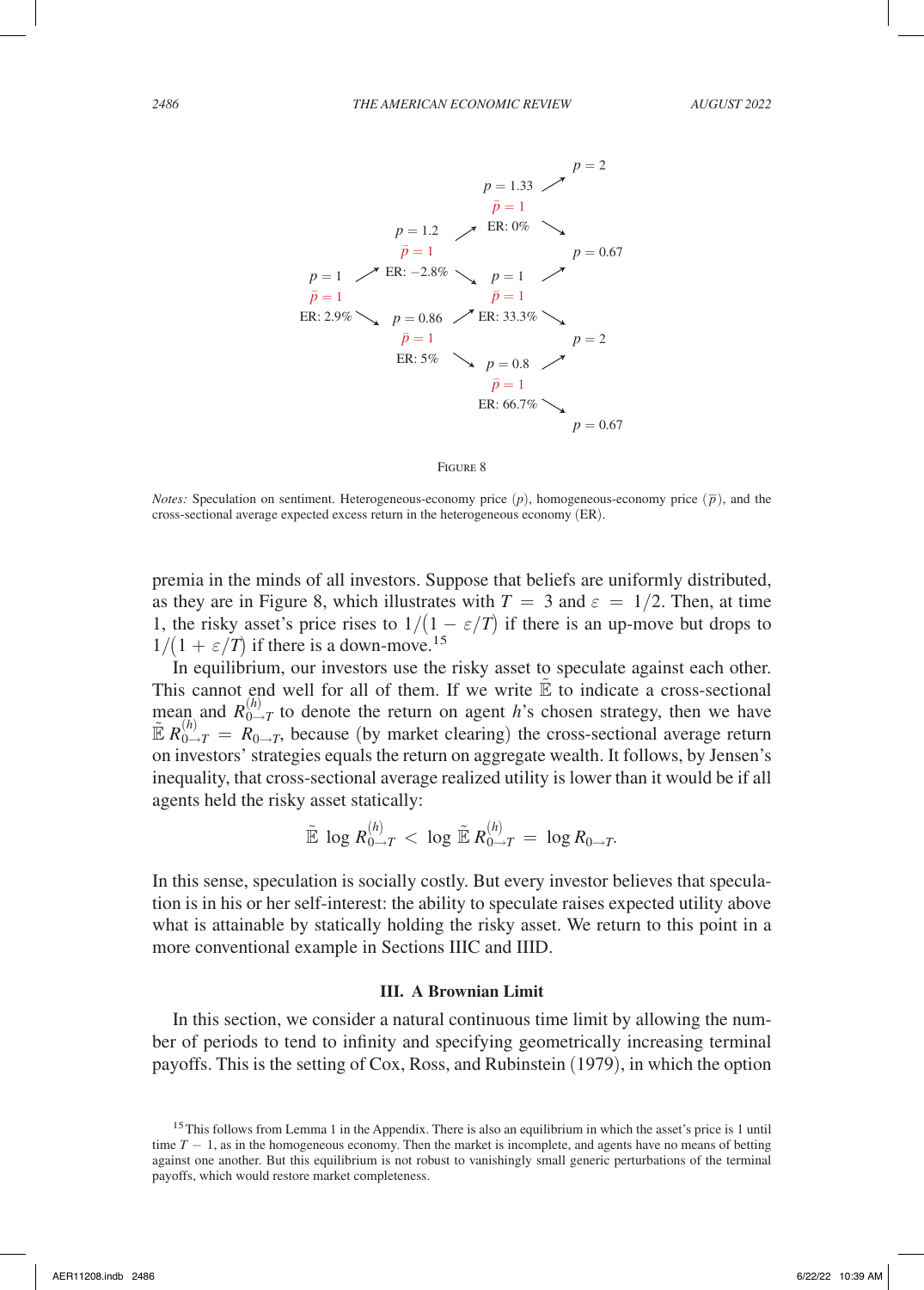price formula of Black and Scholes (1973) emerges in the corresponding limit with homogeneous beliefs.

We divide the time interval from time 0 to time *T* into 2*N* periods of length *T*/(2*N*). (The choice of an even number of periods is unimportant, but it simplifies the notation in some of our proofs.) Terminal payoffs are  $p_{m,T} =$ <br> $\lim_{n \to \infty} [2 \pi (\mu - \lambda)]$  as in the Gay Base and Dubinately (1970) madel As we will  $\exp\left[2\sigma\sqrt{\frac{T}{2N}}(m-N)\right]$ , as in the Cox, Ross, and Rubinstein (1979) model. As we will see,  $\sigma$  can be interpreted as the volatility of log terminal payoffs, on which all agents agree.

As the number of steps increases, the extent of disagreement over any individual step must decline to generate sensible limiting results. We achieve this by setting  $\alpha = \theta M + n \sqrt{N}$  and  $\beta = \theta M - n \sqrt{N}$  in (1) which makes the distribution of h  $\alpha = \theta N + \eta \sqrt{N}$  and  $\beta = \theta N - \eta \sqrt{N}$  in (1), which makes the distribution of *h* that is, of investors' beliefs about the probability of a single up-move—increasingly spiky as *N* increases. Small values of  $\theta$  correspond to substantial belief heterogeneity, while the limit  $\theta \to \infty$  represents the homogeneous case. The parameter  $\eta$  allows for asymmetry in the distribution of beliefs. Using tildes to denote cross-sectional means and variances, the cross-sectional mean of *h* satisfies  $\mathbb{E}[h] = \frac{1}{2}$  $\frac{2}{2}$  +  $\frac{\eta}{2\theta\sqrt{N}}$ η means and variances, the cross-sectional mean of h satisfies  $\mathbb{E}[h] = \frac{1}{2} + \frac{\gamma}{2\theta\sqrt{N}}$ <br>and  $\widehat{\text{var}}[h] = \frac{1}{8\theta N} + O(\frac{1}{N^2})$ .  $\frac{1}{8\theta N}+O\left(\frac{1}{N^2}\right).$ 

Given that, by design, the cross-sectional variance of *h* shrinks toward zero, it becomes convenient to parametrize an agent by the number of standard deviations, Given that, by design, the cross-sectional variance of *h* shrinks toward zero, it becomes convenient to parametrize an agent by the number of standard deviations,  $z = (h - \mathbb{E}h)/\sqrt{\text{var}}h$ , by which his or her belief devia agent with  $z = 2$  is two standard deviations more optimistic than the mean agent. Standard results on the beta distribution imply that the cross-sectional distribution of *z* is asymptotically standard Normal. When we use this parametrization, we write superscripts *z* rather than *h*: for example,  $\mathbb{E}^{(z)}$  rather than  $\mathbb{E}^{(h)}$ .

Using Result 1 to price the asset, then taking the limit as  $N \to \infty$ , we have the following result.

RESULT 6: *The price of the asset at time 0 is*

**RESULT 6:** The price of the asset at time 0 is  

$$
p_0 = \exp\left(\frac{\eta}{\theta}\sigma\sqrt{2T} - \frac{\theta+1}{2\theta}\sigma^2T\right).
$$

Consistent with Result 3, the price declines as beliefs become more heterogeneous (i.e., as  $\theta$  decreases with  $\eta/\theta$ , and hence the mean level of optimism, held constant).

We now study agents' return expectations.

RESULT 7: *The return of the asset from time 0 to time t is lognormally distributed from the perspective of agent z*, *with*

$$
\mathbb{E}^{(z)} \log R_{0 \to t} = \frac{\theta + 1}{\theta + \frac{t}{T}} \left( \frac{z\sigma}{\sqrt{\theta T}} + \frac{\theta + 1}{2\theta} \sigma^2 \right) t
$$

$$
\text{var}^{(z)} \log R_{0 \to t} = \left(\frac{\theta + 1}{\theta + \frac{t}{T}}\right)^2 \sigma^2 t.
$$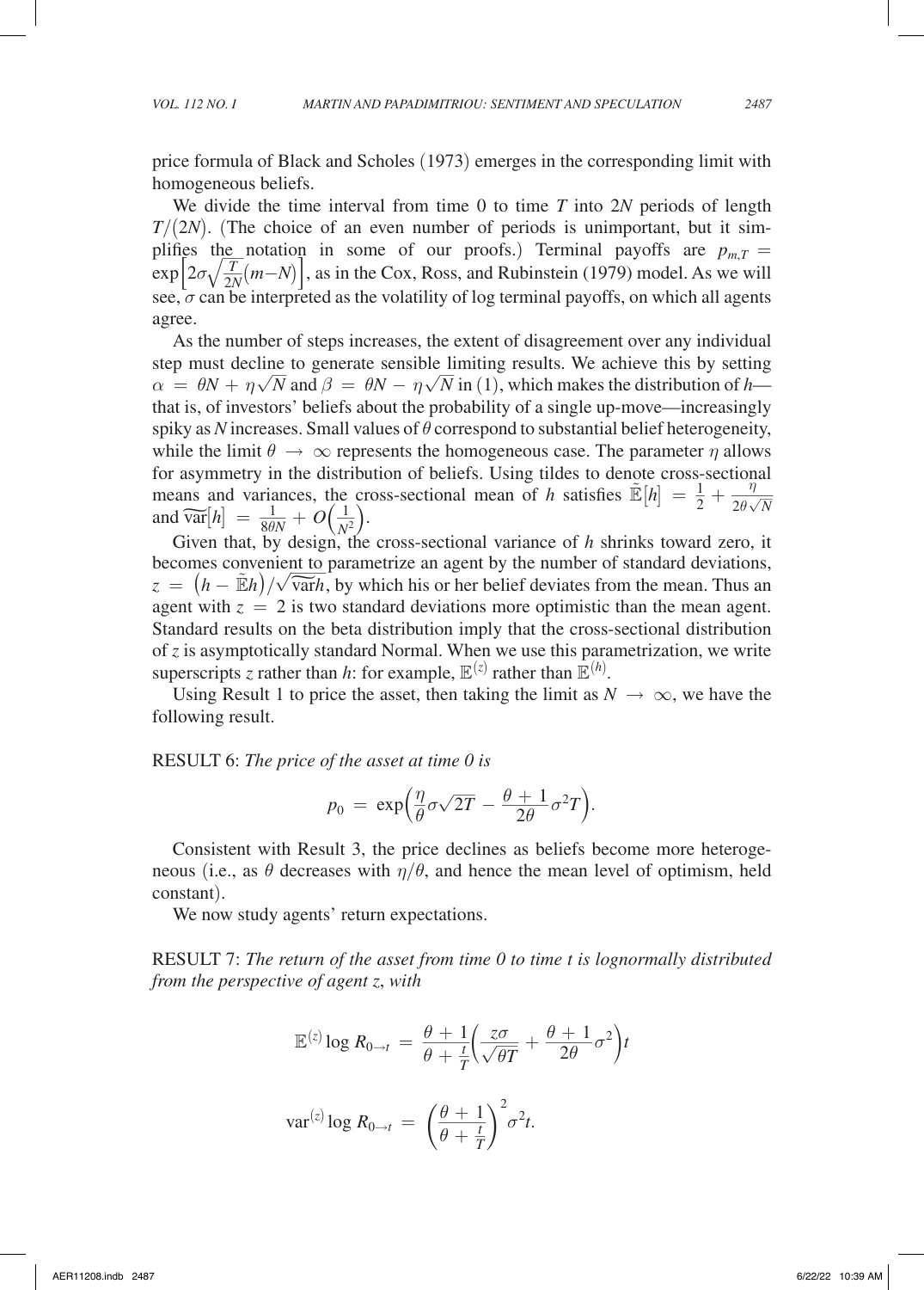*Thus agents agree on the second moment but disagree on the first moment of log returns. Agents also agree that log returns are negatively autocorrelated*, *with more negative autocorrelations at longer horizons: for*  $t \leq T/2$ *,* 

negative autocorrelations at longer horizons: for 
$$
t \leq T/2
$$
,  
\n
$$
\text{corr}^{(z)}(\log R_{0\to t}, \log R_{t\to 2t}) = -\frac{1}{\sqrt{1 + \left(1 + \frac{\theta T}{t}\right)^2}}.
$$
\nThe annualized expected return of the asset from 0 to t is

The annualized expected return of the asset from 0 to t is  
\n
$$
\frac{1}{t} \log \mathbb{E}^{(z)} R_{0 \to t} = \frac{\theta + 1}{\theta + \frac{t}{T}} \left[ \frac{z\sigma}{\sqrt{\theta T}} + \frac{\theta + 1}{2\theta} \frac{2\theta + \frac{t}{T}}{\theta + \frac{t}{T}} \sigma^2 \right].
$$

*The cross-sectional mean* (*or median*) *expected return is*

The cross-sectional mean (or median) expected return is  
\n
$$
\tilde{\mathbb{E}}\Big[\frac{1}{t}\log \mathbb{E}^{(z)}R_{0\to t}\Big] = \frac{(\theta+1)^2(\theta+\frac{t}{2T})}{\theta(\theta+\frac{t}{T})^2}\sigma^2.
$$

$$
Disagreement (that is, the cross-sectional standard deviation of \frac{1}{t} \log \mathbb{E}^{(z)} R_{0\to t}) is
$$

$$
\sqrt{\widehat{\text{var}}\left[\frac{1}{t} \log \mathbb{E}^{(z)} R_{0\to t}\right]} = \frac{\theta + 1}{\theta + \frac{t}{T}} \frac{\sigma}{\sqrt{\theta T}}.
$$

Our next result characterizes option prices. The unusual feature of the result is not that option prices can be quoted in terms of the Black–Scholes formula, as this is always possible, but that the associated implied volatilities  $\tilde{\sigma}_t$  can be expressed in a simple yet nontrivial closed form. (We denote risk-neutral variance with an asterisk in Result 8 and throughout the paper.)

RESULT 8: *The time 0 price of a call option with maturity t and strike price K obeys*  the Black-Scholes formula with maturity-dependent implied volatility  $\tilde{\sigma}_i$ :

The black-Schoes formula with maturity-dependent implied volatility 
$$
\sigma_t
$$
  
\n
$$
C(t, K) = p_0 \Phi \left( \frac{\log \frac{p_0}{K} + \frac{1}{2} \tilde{\sigma}_t^2 t}{\tilde{\sigma}_t \sqrt{t}} \right) - K \Phi \left( \frac{\log \frac{p_0}{K} - \frac{1}{2} \tilde{\sigma}_t^2 t}{\tilde{\sigma}_t \sqrt{t}} \right),
$$
\nwhere  $\tilde{\sigma}_t = \frac{\theta + 1}{\sqrt{\theta(\theta + \frac{t}{T})}} \sigma$ ,

*and* Φ *is the standard Normal cumulative distribution function. The VIX index* (*at time 0, for settlement at time t) is*  $VIX_{0\rightarrow t} = \tilde{\sigma}_t$ *, and there is a variance risk premium*, *on which all agents agree:*

$$
\frac{1}{T}(\text{var}^* \log R_{0 \to T} - \text{var} \log R_{0 \to T}) = \frac{\sigma^2}{\theta}.
$$

In the limit as  $\theta \to \infty$ , implied and physical volatility are each equal to  $\sigma$  and there is no variance risk premium, as in Black and Scholes (1973). But with heterogeneity,  $\theta < \infty$ , speculation boosts implied and physical volatility, particularly in the short run, and opens up a gap between the two in the long run. The existence of such a variance risk premium is a robust feature of the data; see, for example, Bakshi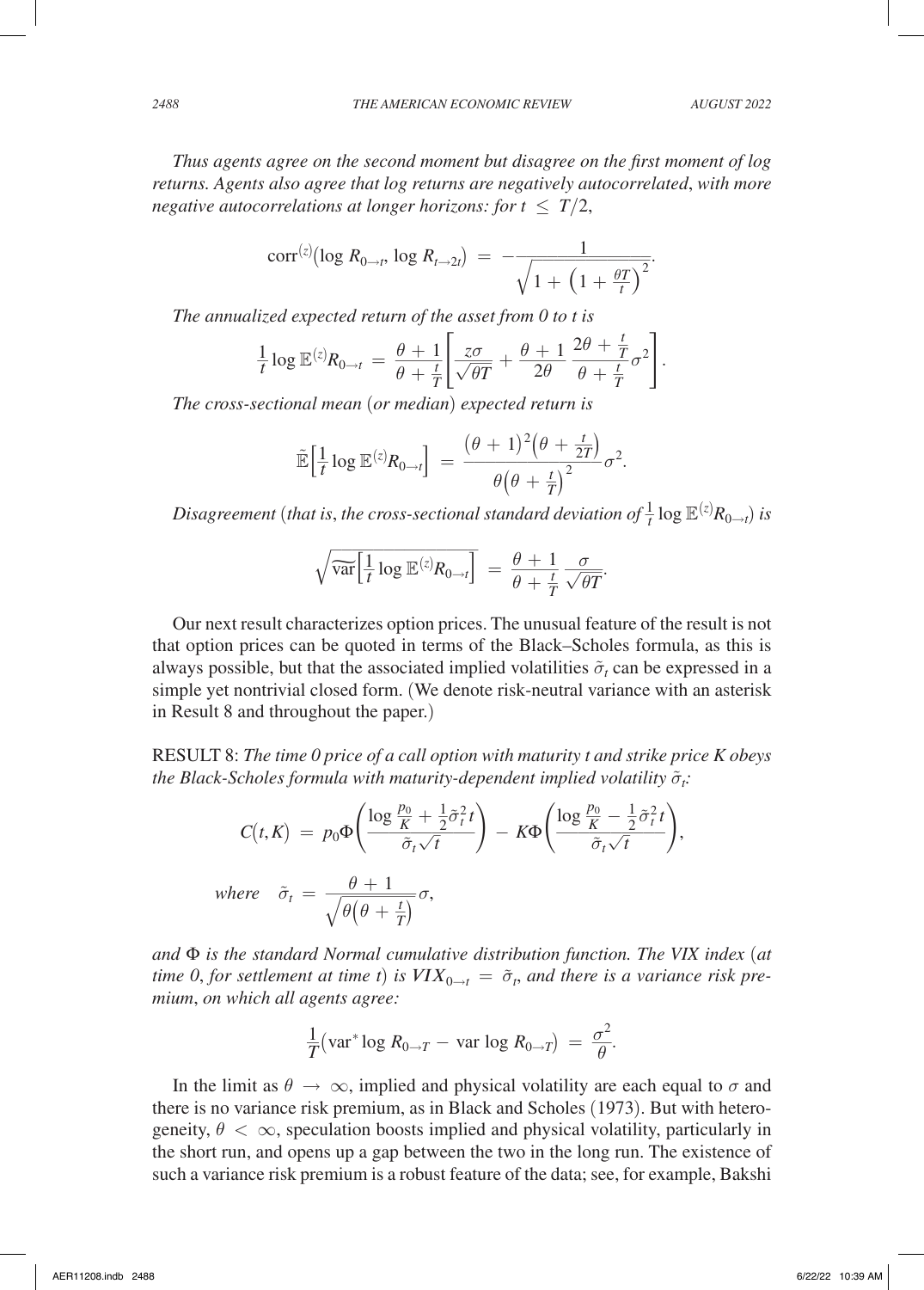

*Notes:* Left: the term structures of implied and physical volatility. Right: expected excess returns on options of different strikes,  $K$ , as perceived by the median investor,  $z = 0$ . Solid/dashed lines denote heterogeneous/homogeneous beliefs.

and Kapadia (2003); Carr and Wu (2009); and Bollerslev, Gibson, and Zhou (2011). Holding option maturity fixed, implied volatility is constant across strikes (though this is not a general property of our framework: the Poisson limit of Section 4 generates a volatility "smirk"). Note, however, that although belief heterogeneity increases implied volatility by the same amount at all strikes, this implies that its proportional impact on *prices* is greater for out-of-the-money options.

To understand intuitively why there is a variance risk premium, note that for any tradable payoff *X* and stochastic discount factor (SDF) *M*, one has the identity

(20) 
$$
\text{var}^* X - \text{var} X = R_f \text{cov}\big[M, (X - \kappa)^2\big],
$$

where  $R_f$  is the gross riskless rate and  $\kappa = (\mathbb{E}X + \mathbb{E}^*X)/2$  is a constant.<sup>16</sup> We apply this identity in our setting with  $X = \log R_{0\rightarrow T}$  and  $R_f = 1$ . Different people agrees on physical various as shown in Pasult 7, but the SDE and we see  $\sqrt{T}/$ agree on physical variance, as shown in Result 7, but the SDF and  $\kappa = z\sigma\sqrt{T}/$  $(2\sqrt{\theta})$  are person-specific, so (20) specializes to

$$
(2\sqrt{\theta})
$$
 are person-specific, so (20) specializes to  
var<sup>\*</sup> log  $R_{0\to T}$  – var log  $R_{0\to T}$  = cov<sup>(z)</sup> $\left[M_{0\to T}^{(z)}\left(\log R_{0\to T} - \frac{z\sigma\sqrt{T}}{2\sqrt{\theta}}\right)^2\right]$ .

From the perspective of the median agent  $(z = 0)$ , for example, the presence of a variance risk premium indicates that the SDF is positively correlated with  $(\log R_{0\rightarrow T})^2$ , i.e., that bad times are associated with extreme values of log  $R_{0\rightarrow T}$ .

To see why this is the case, we will study individual agents' trading strategies in the next section. For now, as a suggestive indication, the right panel of Figure 9 shows the risk premia on options perceived by the median investor. In a homogeneous economy, out-of-the-money call options have—as levered claims on the risky asset—high expected excess returns. With heterogeneous beliefs, the median

<sup>&</sup>lt;sup>16</sup>We are not aware of any prior references to the identity (20) in the literature, and it may be of independent interest. It requires only that there is no arbitrage.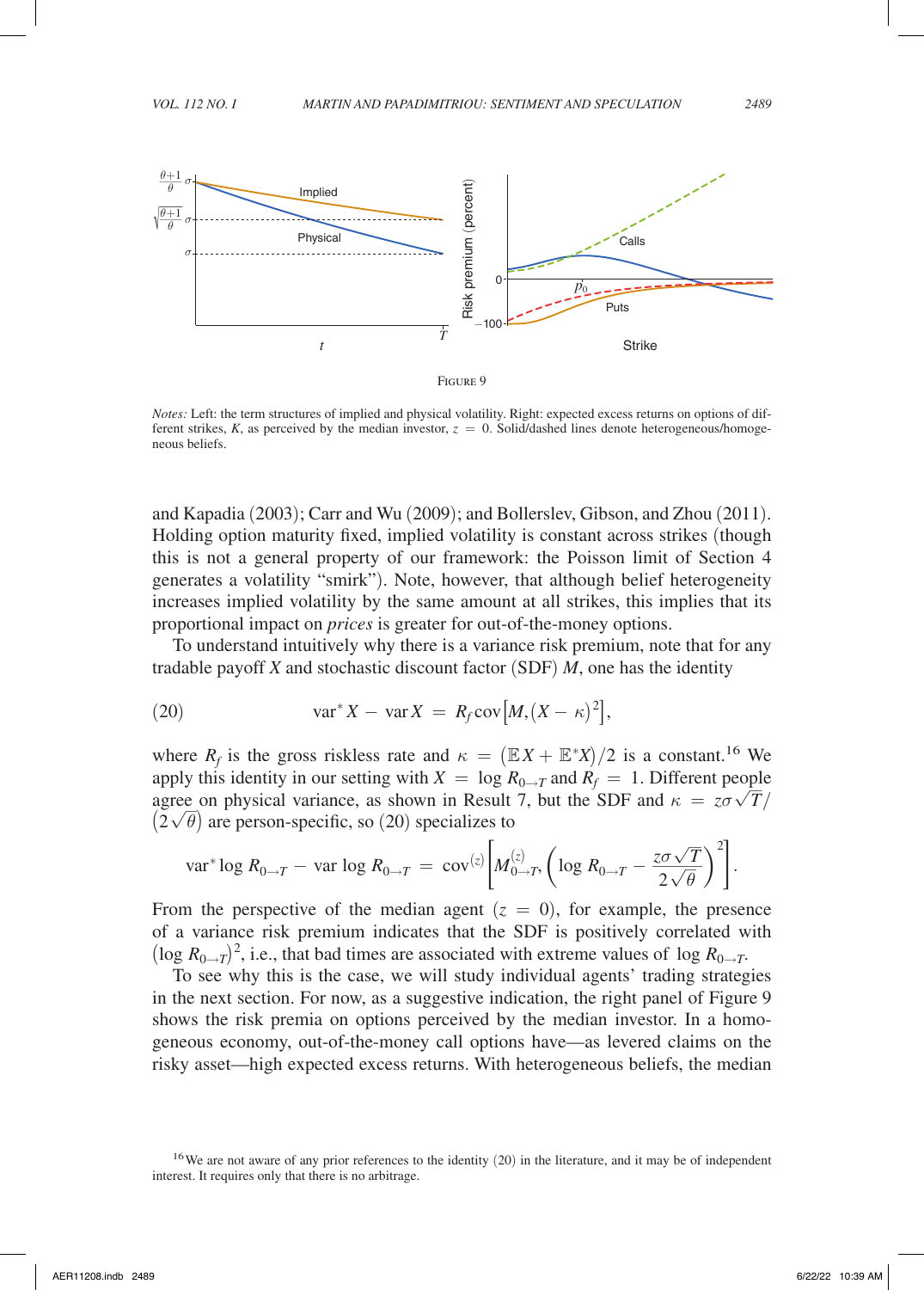|                                           | Data | Model ( $\theta = 1.8$ ) | Model ( $\theta = 0.2$ ) |
|-------------------------------------------|------|--------------------------|--------------------------|
| 1 month implied volume                    | 18.6 | 18.6                     | 70.5                     |
| 1 year implied volume                     | 18.1 | 18.2                     | 58.8                     |
| 2 year implied volume                     | 17.9 | 17.7                     | 50.9                     |
| 1 year cross-sectional mean risk premium  | 3.8  | 3.2                      | 28.8                     |
| 1 year disagreement                       | 4.8  | 4.2                      | 33.9                     |
| 10 year cross-sectional mean risk premium | 3.6  | 1.8                      | 5.0                      |
| 10 year disagreement                      | 2.9  | 2.8                      | 8.5                      |

TABLE 1—OBSERVABLES IN THE MODEL WITH  $\theta = 1.8$  (BASELINE) AND  $\theta = 0.2$  (Crisis) and, Time-Averaged, in the Data (in Percent)

investor perceives that deep out-of-the-money calls are so overvalued due to the presence of extremists that they earn *negative* expected excess returns.17

*A Calibration.*—We illustrate the predictions of the model in a simple calibration. We do so with the obvious (but important) caveat that our model is highly stylized; moreover, the results above show that the parameter  $\theta$ , which controls belief heterogeneity, simultaneously dictates several quantities that a priori need not be linked. The goal of the exercise is merely to point out that a single value of  $\theta$  can generate predictions of broadly the right order of magnitude across multiple dimensions.

We set the horizon over which disagreement plays out to  $T = 10$  years, and we set  $\sigma$ , which equals the volatility of log fundamentals (i.e., payoffs), to 12 percent. In our baseline calibration, we set  $\theta = 1.8$ , which implies that one-month, one-year, and two-year implied volatilities are 18.6 percent, 18.2 percent, and 17.7 percent, respectively, as shown in Table 1. These numbers are close to their empirically observed counterparts: in the data of Martin and Wagner (2019), mean implied volatility is 18.6 percent, 18.1 percent, and 17.9 percent at the one-month, one-year, and two-year horizons.

The model-implied cross-sectional mean expected returns are 3.2 percent and 1.8 percent at the one- and 10-year horizons. For comparison, in the survey data of Ben-David, Graham, and Harvey (2013), the corresponding time-series average levels of cross-sectional average expected returns are 3.8 percent and 3.6 percent. The cross-sectional standard deviations of expected returns ("disagreement") at the oneand 10-year horizons are 4.2 percent and 2.8 percent in the model and 4.8 percent and 2.9 percent, on average, in the data of Ben-David, Graham, and Harvey (2013).

An alternative interpretation of our model would interpret time 0 as a time when the market is preoccupied by some new phenomenon over which there is considerable disagreement. With 2008 in mind, one might imagine agents disagreeing about the implications of the Lehman Brothers default and the likely severity of the ensuing recession; in early 2020, the COVID-19 coronavirus was sweeping the world. On both occasions, short-term measures of implied volatility rose to extraordinarily high levels. Within our model, heightened belief heterogeneity (low  $\theta$ ) generates steeply downward-sloping term structures of volatility and

<sup>&</sup>lt;sup>17</sup>This perception is qualitatively consistent with the findings of Coval and Shumway (2001), who "find considerable evidence that both call and put contracts earn exceedingly low expected returns. A strategy of buying zero-beta straddles has an average return of around −3 percent per week."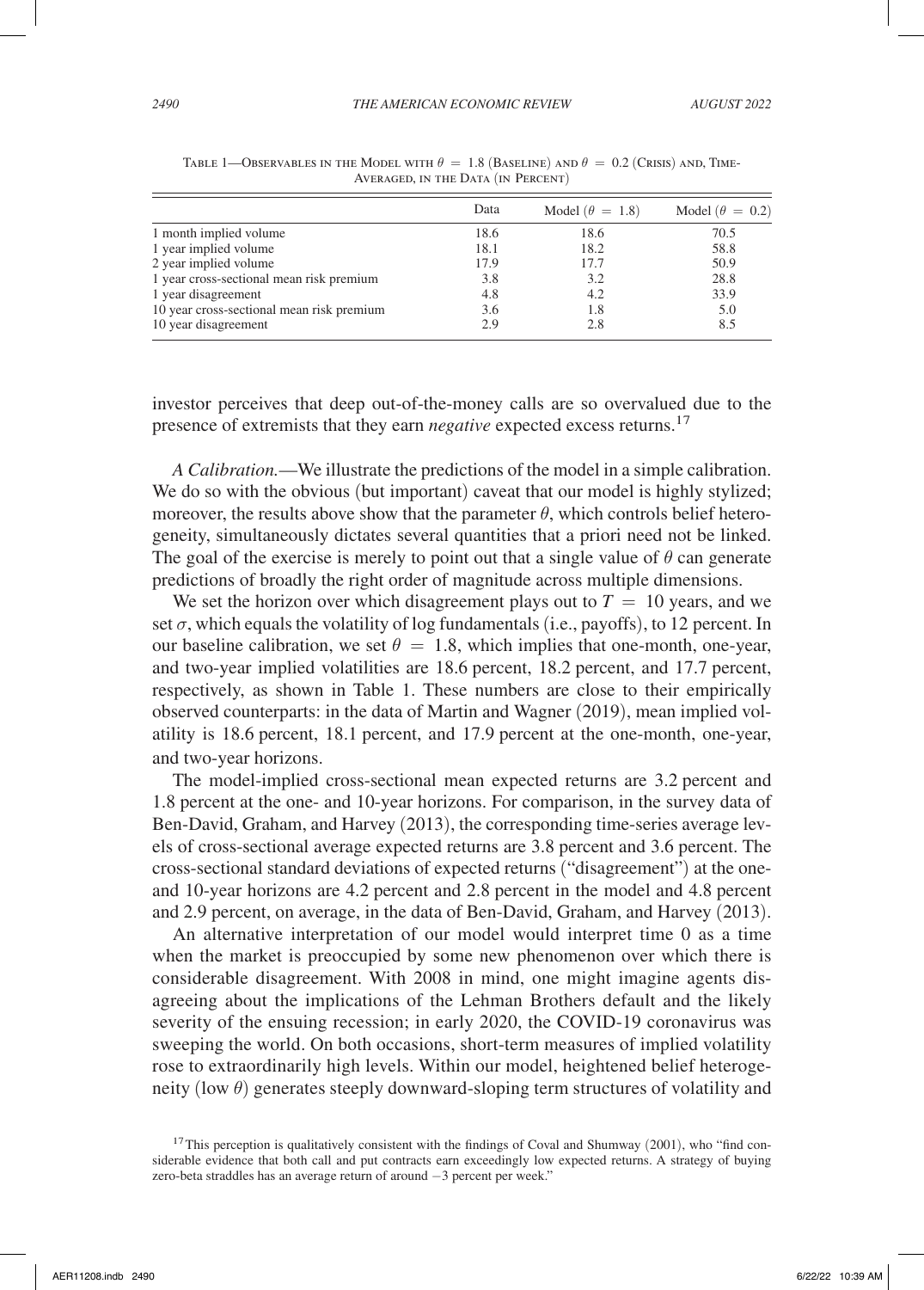of risk premia. To capture scenarios such as these, the table also reports results for a "crisis" calibration with  $\theta = 0.2$ . (For comparison, the implied volatility measure SVIX, introduced in Martin (2017), rose to 74.1 percent at the one-month horizon and 45.9 percent at the one-year horizon in late November 2008.) We plot the term structures of physical and implied volatilities, and of the average risk premium and disagreement, in the two calibrations in the online Appendix.

### A. *Speculation in Equilibrium*

Our investors speculate using complicated dynamic trading strategies. These determine, for each investor, an equilibrium return on wealth that is a function of the return on the underlying risky asset. To express this in a convenient form, we make two definitions. First, we refer to the investor

two definitions. First, we refer to the investor  
\n(21) 
$$
z = z_g = -\frac{\theta + 1}{\sqrt{\theta}} \sigma \sqrt{T}
$$

as the *gloomy investor*. There are, of course, more pessimistic investors  $(z < z<sub>e</sub>)$ , but they are less gloomy in the sense that they perceive attractive opportunities associated with short positions in the risky asset. Second, we introduce the notion of an

investor-specific *target return K*<sup>(z)</sup> defined via  
\n(22) 
$$
\log K^{(z)} = \frac{\theta + 1}{\sqrt{\theta}} z\sigma \sqrt{T} + \frac{(\theta + 1)(2\theta + 1)}{2\theta} \sigma^2 T.
$$
\nThe *t* must return *conversate* the ideal outcomes for *invi* states at *i* is the

The target return represents the ideal outcome for investor *z*: it is the realized return on the risky asset that maximizes wealth, and hence utility, ex post.

RESULT 9: *Agent z's equilibrium return on wealth*,  $R_{0\rightarrow T}^{(z)}$ , can be expressed as a

\n**RESULT 9:** Agent *z*'s equilibrium return on wealth, 
$$
R_{0\rightarrow T}^{(z)}
$$
, can be expressed as function of the return on the risky asset,  $R_{0\rightarrow T}$ , as\n

\n\n(23)  $R_{0\rightarrow T}^{(z)} = \sqrt{\frac{\theta+1}{\theta}} \exp\left\{\frac{1}{2}(z-z_g)^2 - \frac{1}{2(1+\theta)\sigma^2 T} \left[ \log \left( R_{0\rightarrow T} / K^{(z)} \right) \right]^2 \right\}.$ \n

\n\nThus agent *z*'s terminal wealth is maximized when  $R_{0\rightarrow T} = K^{(z)}$ , and as\n

*Thus agent z's terminal wealth is maximized when*  $R_{0\rightarrow T} = K^{(z)},$  *and as* 

$$
\sum_{k=1}^{\infty} \sum_{j=1}^{\infty} \sum_{j=1}^{\infty} \sum_{j=1}^{\infty} \sum_{j=1}^{\infty} \sum_{j=1}^{\infty} \sum_{j=1}^{\infty} \sum_{j=1}^{\infty} \sum_{j=1}^{\infty} \sum_{j=1}^{\infty} \sum_{j=1}^{\infty} \sum_{j=1}^{\infty} \sum_{j=1}^{\infty} \sum_{j=1}^{\infty} \sum_{j=1}^{\infty} \sum_{j=1}^{\infty} \sum_{j=1}^{\infty} \sum_{j=1}^{\infty} \sum_{j=1}^{\infty} \sum_{j=1}^{\infty} \sum_{j=1}^{\infty} \sum_{j=1}^{\infty} \sum_{j=1}^{\infty} \sum_{j=1}^{\infty} \sum_{j=1}^{\infty} \sum_{j=1}^{\infty} \sum_{j=1}^{\infty} \sum_{j=1}^{\infty} \sum_{j=1}^{\infty} \sum_{j=1}^{\infty} \sum_{j=1}^{\infty} \sum_{j=1}^{\infty} \sum_{j=1}^{\infty} \sum_{j=1}^{\infty} \sum_{j=1}^{\infty} \sum_{j=1}^{\infty} \sum_{j=1}^{\infty} \sum_{j=1}^{\infty} \sum_{j=1}^{\infty} \sum_{j=1}^{\infty} \sum_{j=1}^{\infty} \sum_{j=1}^{\infty} \sum_{j=1}^{\infty} \sum_{j=1}^{\infty} \sum_{j=1}^{\infty} \sum_{j=1}^{\infty} \sum_{j=1}^{\infty} \sum_{j=1}^{\infty} \sum_{j=1}^{\infty} \sum_{j=1}^{\infty} \sum_{j=1}^{\infty} \sum_{j=1}^{\infty} \sum_{j=1}^{\infty} \sum_{j=1}^{\infty} \sum_{j=1}^{\infty} \sum_{j=1}^{\infty} \sum_{j=1}^{\infty} \sum_{j=1}^{\infty} \sum_{j=1}^{\infty} \sum_{j=1}^{\infty} \sum_{j=1}^{\infty} \sum_{j=1}^{\infty} \sum_{j=1}^{\infty} \sum_{j
$$

*the gloomy investor has the lowest expected utility of all investors.*

The left panel of Figure 10 shows how different investors' outcomes depend on the realized return on the market. The best-case scenario for investor *z* is that the target The left panel of Figure 10 shows how different investors' outco<br>realized return on the market. The best-case scenario for investor<br>return is attained,  $R_{0\to T} = K^{(z)}$ , in which case  $R_{0\to T}^{(z)} = \sqrt{\frac{\theta + 1}{\theta}}$  $\frac{\theta + 1}{\theta} \exp{\frac{1}{2}(z - z_g)^2}$ .<br>denote investor because. An extremist's best-case scenario is better than that of a moderate investor, because it is cheap to purchase claims to states of the world that extremists consider likely, as few people are extremists. Furthermore, the best case scenario for an optimistic agent  $z > 0$  is better than that of the symmetrically pessimistic investor—agent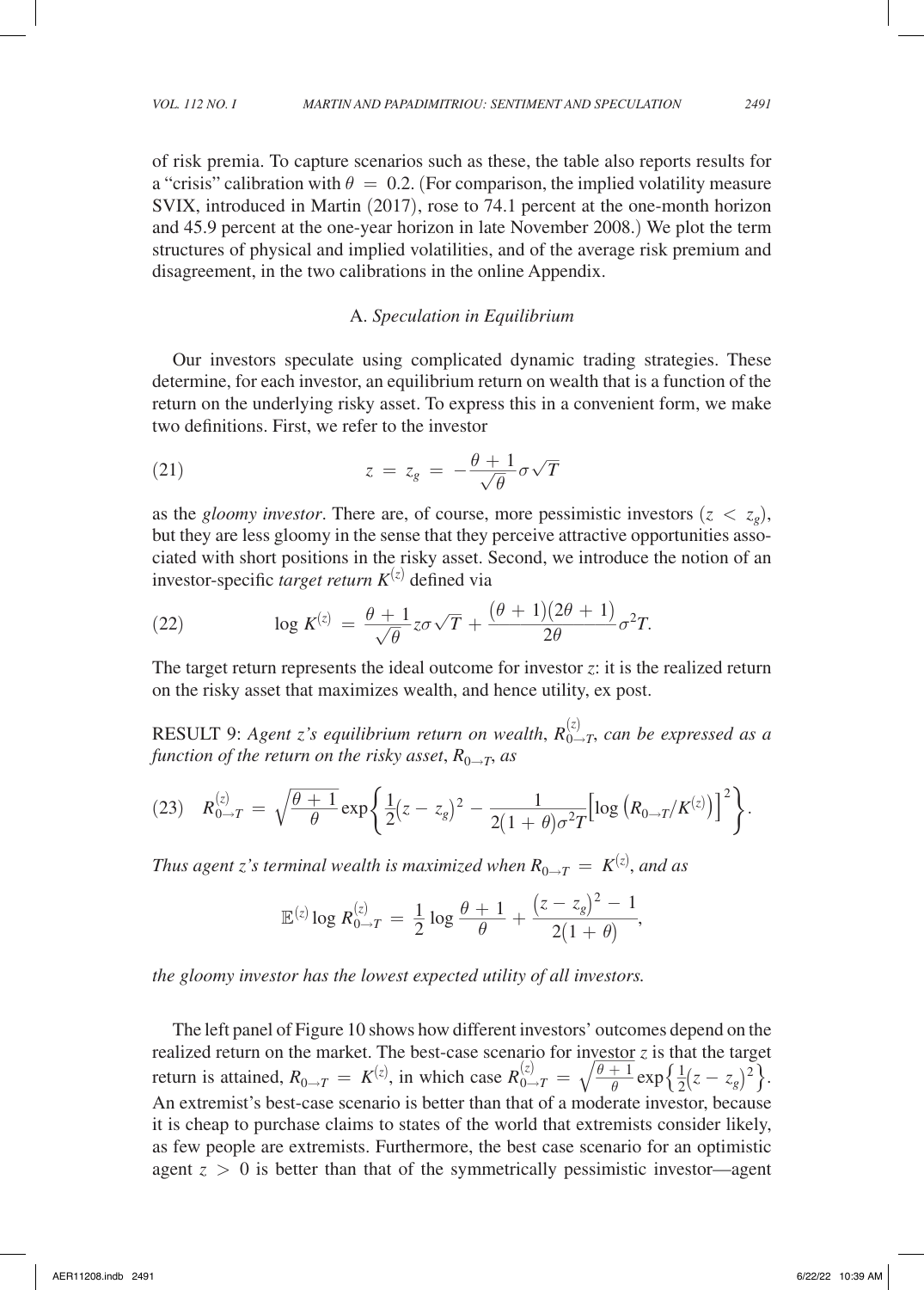

*Notes:* Left: return on wealth, as a function of the realized return on the risky asset, for different agents. Dots indicate the expected return on the risky asset perceived by each investor. Right: all investors have U-shaped SDFs when beliefs are heterogeneous. The figure shows the SDF of the median investor, together with the SDF that would prevail in a homogeneous economy.

 $-z < 0$ —because there is more aggregate wealth to go around in good states than in bad states. There is a useful distinction between what investors expect to happen and what they would like to happen. (The distinction also exists, but is uninteresting, in representative-agent models, as the target return is then infinite.) Using Result 7 and equations (21) and (22), we can write

(24) 
$$
\log K^{(z)} = \mathbb{E}^{(z)} \log R_{0 \to T} + (z - z_g) \sigma \sqrt{\theta T}.
$$

The gloomy investor would like to be proved right: his target log return equals his expected log return. Targets and expectations differ for all other investors.<sup>18</sup> More optimistic investors have a target return that exceeds their expectations—i.e., they are best off if the risky asset modestly outperforms their expectations—while more pessimistic investors are best off if the risky asset modestly underperforms their expectations. But any investor does very poorly if the asset performs far better or worse than he or she anticipated, consistent with the discussion surrounding identity  $(20).$ 

As our investors—who perceive different SDFs because they disagree on true probabilities but agree on asset prices—have log utility, their SDFs satisfy  $M_{0\to T}^{(z)} = 1/R_{0\to T}^{(z)}$ . It follows that every investor's SDF is a U-shaped function of the market return, as shown in the right panel of Figure 10. Thus our model is consistent with the seemingly puzzling empirical evidence documented by a large literature starting from Aït-Sahalia and Lo (2000) and Jackwerth (2000). By contrast, if beliefs were homogeneous the SDF  $M_{0\rightarrow T} = 1/R_{0\rightarrow T}$  would be a downward-sloping function of the market return, as in conventional models.

In our baseline calibration, the median investor's speculative strategy performs well, in the baseline calibration, even if the market itself "does nothing": she earns a positive excess return,  $R_{0\to T}^{(0)} > 1$ , even if the market's realized return equals the

<sup>&</sup>lt;sup>18</sup>Note, however, that maximizing (23) with respect to *z*, we see that the richest investor for fixed  $R_{0\to T}$  is the investor whose expectations are met in the sense that  $\log R_{0\rightarrow T} = \mathbb{E}^{(z)} \log R_{0\rightarrow T}$ .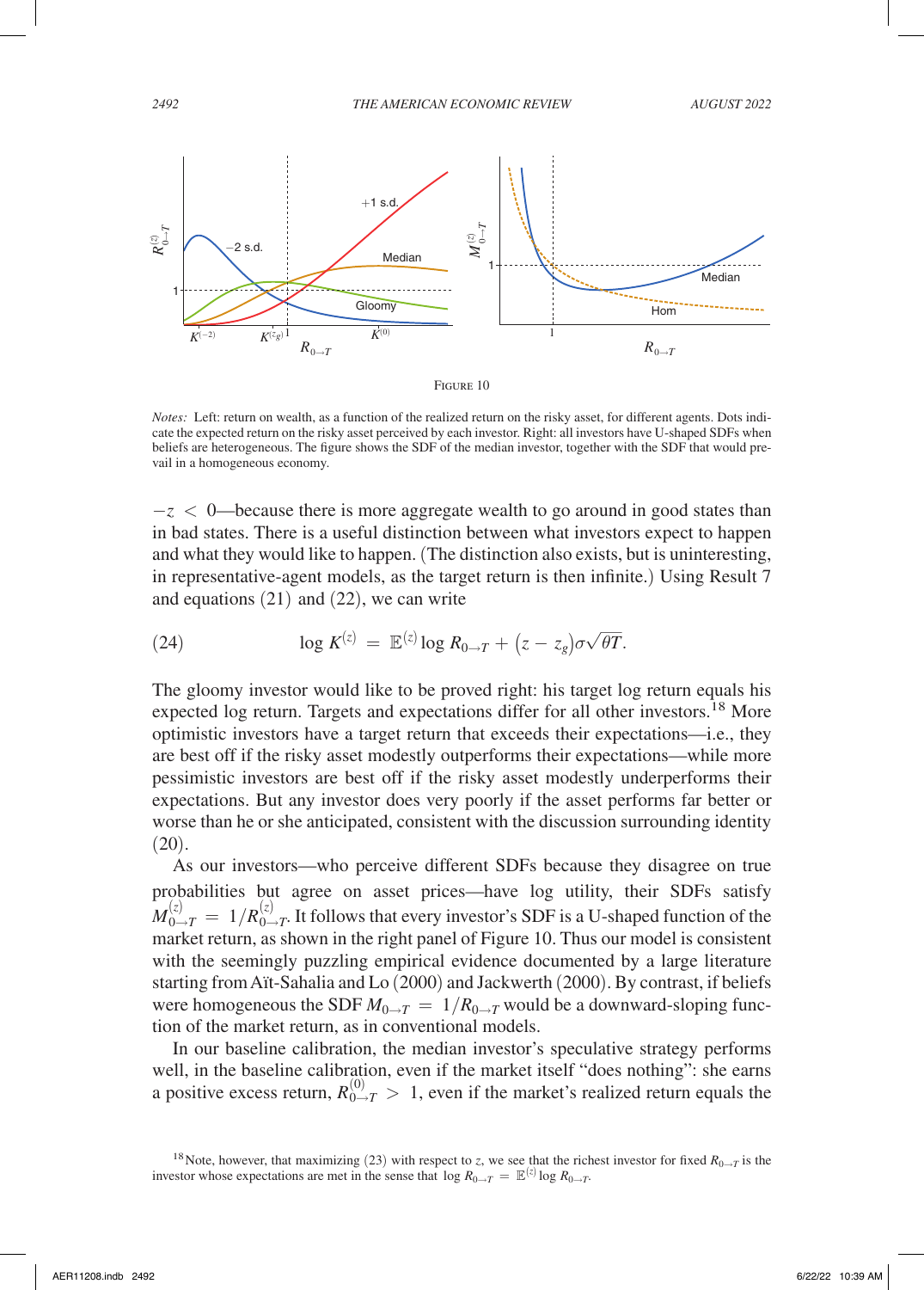riskless rate,  $R_{0\rightarrow T} = 1$ . There are various ways to understand this fact. In dynamic terms, the median investor trades in contrarian fashion, increasing her position in the risky asset when its price falls and reducing her position when its price rises, as was the case in the simple example shown in the left panel of Figure 2. If the risky asset's price ends up close to where it started, her speculative "buy low, sell high" trades are collectively profitable. Alternatively—as the model is dynamically complete—the strategy can be implemented statically via a portfolio of options, along the lines of Breeden and Litzenberger (1978).

RESULT 10: *Investor z can implement her optimal strategy by holding a position in the riskless bond together with put options at strikes*  $K < p_0 K^{(z)}$  *and call options at strikes*  $K > p_0 K^{(z)}$ , with position size at strike K proportional to  $\frac{\partial^2 R_{0\rightarrow T}^{(z)}}{\partial z^2}$  $\frac{\partial^2 R_{0\to T}^{(x)}}{\partial R_{0\to T}^2}(K)$ . Thus she is long (*short*) options in regions in which  $R_{0\to T}^{(z)}$  is convex  $(concave)$  as a function of  $R_{0\rightarrow T}$ . In particular, if she is a moderate investor, in the *sense that*  $z \in [z_g, 0]$ *, then she will be short options with strikes close to*  $\exp E^{(z)} \log p_T$ .

#### B. *Maximum-Sharpe-Ratio Strategies: A Cautionary Tale*

As the log return on the risky asset is perceived as Normally distributed by all

For the reg-actant of the Hsky asset is preferred as following disconnected by an agents, we can use equation (23) to calculate the first and second (subjectively perceived) moments of each agent's chosen return. These are

\n
$$
\mathbb{E}^{(z)} R_{0\to T}^{(z)} = \frac{1+\theta}{\sqrt{\theta(2+\theta)}} \exp\left[\frac{(z-z_g)^2}{2+\theta}\right]
$$
\nand

\n
$$
\mathbb{E}^{(z)}\left[R_{0\to T}^{(z)2}\right] = \frac{1+\theta}{\theta} \sqrt{\frac{1+\theta}{3+\theta}} \exp\left[\frac{3(z-z_g)^2}{3+\theta}\right],
$$
\nand

\nfor the range of  $z$  is chosen, in the general representation of  $z$  is chosen. However, it is is important to find the same value of  $z$  in the general form of  $z$  is shown in the general form of  $z$  is shown in the general form of  $z$  is shown in the general form of  $z$  is shown in the general form of  $z$  is shown in the general form of  $z$  is shown in the general form of  $z$  is shown in the general form of  $z$  is shown in the general form of  $z$  is shown in the general form of  $z$  is shown in the general form of  $z$  is shown in the general form of  $z$  is shown in the general form of  $z$  is shown in the general form of  $z$  is given by  $z$  is a constant.

and together they pin down the Sharpe ratio of agent *z*'s chosen investment strategy. Similarly, the Sharpe ratio of a static investment in the risky asset can be calculated using Result 7.

We can contrast these with the *maximum* Sharpe ratios that investors perceive as attainable. We use the Hansen and Jagannathan (1991) bound to compute the latter; the bound can be attained as the market is dynamically complete.

RESULT 11: If  $\theta > 1$ , the maximum Sharpe ratio (MSR) perceived by investor z is<br>  $MSR_{0\to t}^{(z)} = \sqrt{\text{var}^{(z)}M_{0\to t}^{(z)}}$ , where<br>
(25)  $\text{var}^{(z)}M_{0\to t}^{(z)} = \frac{\theta}{\sqrt{\theta^2 - (t/T)^2}} \exp\left[\frac{(z - z_g)^2 t/T}{\theta - t/T}\right] - 1.$ <br>
Hence, the gloomy  $\mathit{MSR}_{0\rightarrow t}^{(z)} \,=\, \sqrt{\, \hat{p}^2}$  $\frac{10}{2}$   $\frac{1}{2}$  $\text{var}^{(z)} \mathcal{M}_{0 \to t}^{(z)}$ , where

RESULT 11: If 
$$
θ > 1
$$
, the maximum Sharpe ratio (MSR) perceived by in

\n
$$
MSR_{0\to t}^{(z)} = \sqrt{\text{var}^{(z)}M_{0\to t}^{(z)}}, \text{ where}
$$

\n(25) 
$$
\text{var}^{(z)}M_{0\to t}^{(z)} = \frac{\theta}{\sqrt{\theta^2 - (t/T)^2}} \exp\left[\frac{(z - z_g)^2 t/T}{\theta - t/T}\right] - 1.
$$

\nHence, the gloomy investor perceives the minimal maximum Sharpe ratio.

*If*  $\theta \leq 1$  then all investors perceive infinite Sharpe ratios at sufficiently long *horizons.*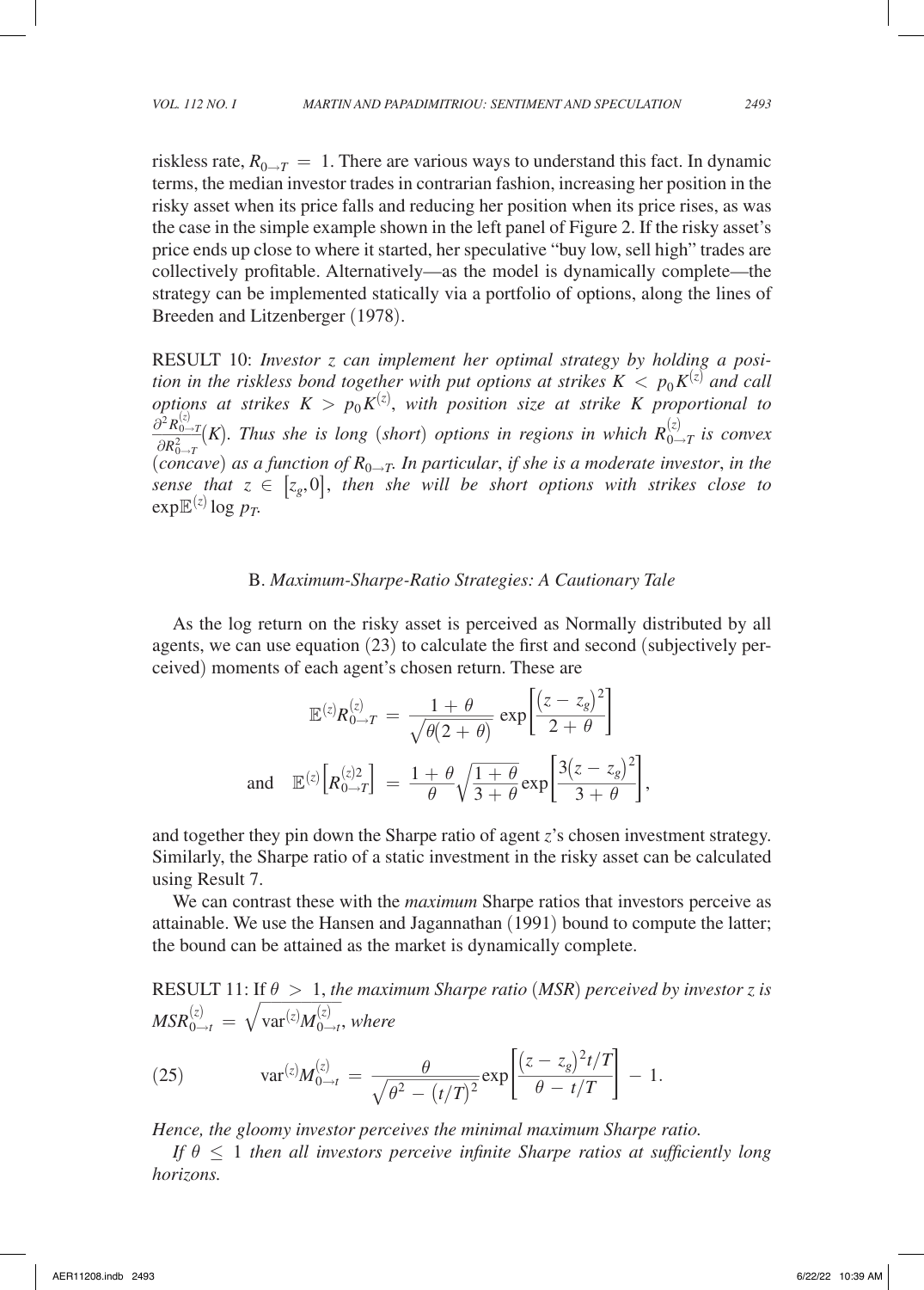It follows that the annualized MSR perceived by agent *z* over very short horizons is

is  
\n
$$
\lim_{t \to 0} \frac{1}{\sqrt{t}} \text{MSR}_{0 \to t}^{(z)} = \frac{|z - z_g|}{\sqrt{\theta T}}.
$$
\n
$$
\lim_{t \to 0} \frac{1}{\sqrt{t}} \text{MSR}_{0 \to t}^{(z)} = \frac{|z - z_g|}{\sqrt{\theta T}}.
$$

(We annualize, here and in the figures below, by scaling the Sharpe ratio by  $1/\sqrt{t}$ .) This equals the instantaneous Sharpe ratio of the risky asset. But over longer horizons, all agents believe that there are dynamic strategies with Sharpe ratios strictly exceeding that of the risky asset.

Although the gloomy investor perceives that it is impossible to earn positive Sharpe ratios in the very short run, as is clear from equation (26), he perceives that positive Sharpe ratios are attainable at longer horizons: by Result 11,<br>  $MSR_{0\to T}^{(z_8)} = \sqrt{\frac{\theta}{\sqrt{\theta^2 - 1}} - 1}.$ 

$$
MSR_{0\to T}^{(z_8)} = \sqrt{\frac{\theta}{\sqrt{\theta^2 - 1}} - 1}.
$$

The left panel of Figure 11 shows that the maximum attainable Sharpe ratio exceeds the Sharpe ratio on a static position in the risky asset, indicating that all investors must trade dynamically (that is, must speculate) to achieve their perceived MSR. But the figure also shows that the Sharpe ratios that investors perceive on their own optimally chosen strategy are not in general close to the maximum Sharpe ratio or to the Sharpe ratio of the market.

More strikingly, Result 11 implies that if there is substantial disagreement,  $\theta \leq 1$ , all investors perceive that *arbitrarily* high Sharpe ratios are attainable at long horizons. At first sight, this might seem obviously inconsistent with equilibrium. But our investors are not mean-variance optimizers so Sharpe ratios do not adequately summarize investment opportunities.<sup>19</sup>

To see why, we can study the strategies that achieve these maximal Sharpe ratios. By the work of Hansen and Richard (1987), a MSR strategy for investor *z* must take the form  $a - bM_{0\to T}^{(z)}$  for some constants  $a > 0$  and  $b > 0$ , where  $a = 1 + b \mathbb{E}^{(z)} \left[ M_{0 \to T}^{(z) 2} \right]$ . As the return on wealth chosen by investor *z*, which we derived in Result 9, reveals the investor's SDF,  $M_{0\to T}^{(z)} = 1/R_{0\to T}^{(z)}$ , we can write an MSR return as

(27) 
$$
R_{\text{MSR},0\to T}^{(z)} = 1 + b \Big( \text{var}^{(z)} M_{0\to T}^{(z)} + 1 \Big) - \frac{b}{R_{0\to T}^{(z)}},
$$

where  $var^{(z)}M_{0\rightarrow T}^{(z)}$  is provided in equation (25) and *b* can be any positive constant (the free parameter reflecting the fact that any strategy can be combined with a position in the riskless asset without altering its Sharpe ratio). The right panel of Figure 11 plots the realized return  $R_{MSR,0\rightarrow T}^{(z)}$  as a function of the risky return  $R_{0\rightarrow T}$ , for investors  $z = 0$  and  $z = 1$  in the baseline calibration. The MSR strategies could be implemented dynamically via a contrarian market-timing strategy that

 $19$ For our investors, the correct risk-adjusted measure of the attractiveness of investment opportunities is the expected log return. As shown in Result 9, this is finite for all investors for any  $\theta > 0$ .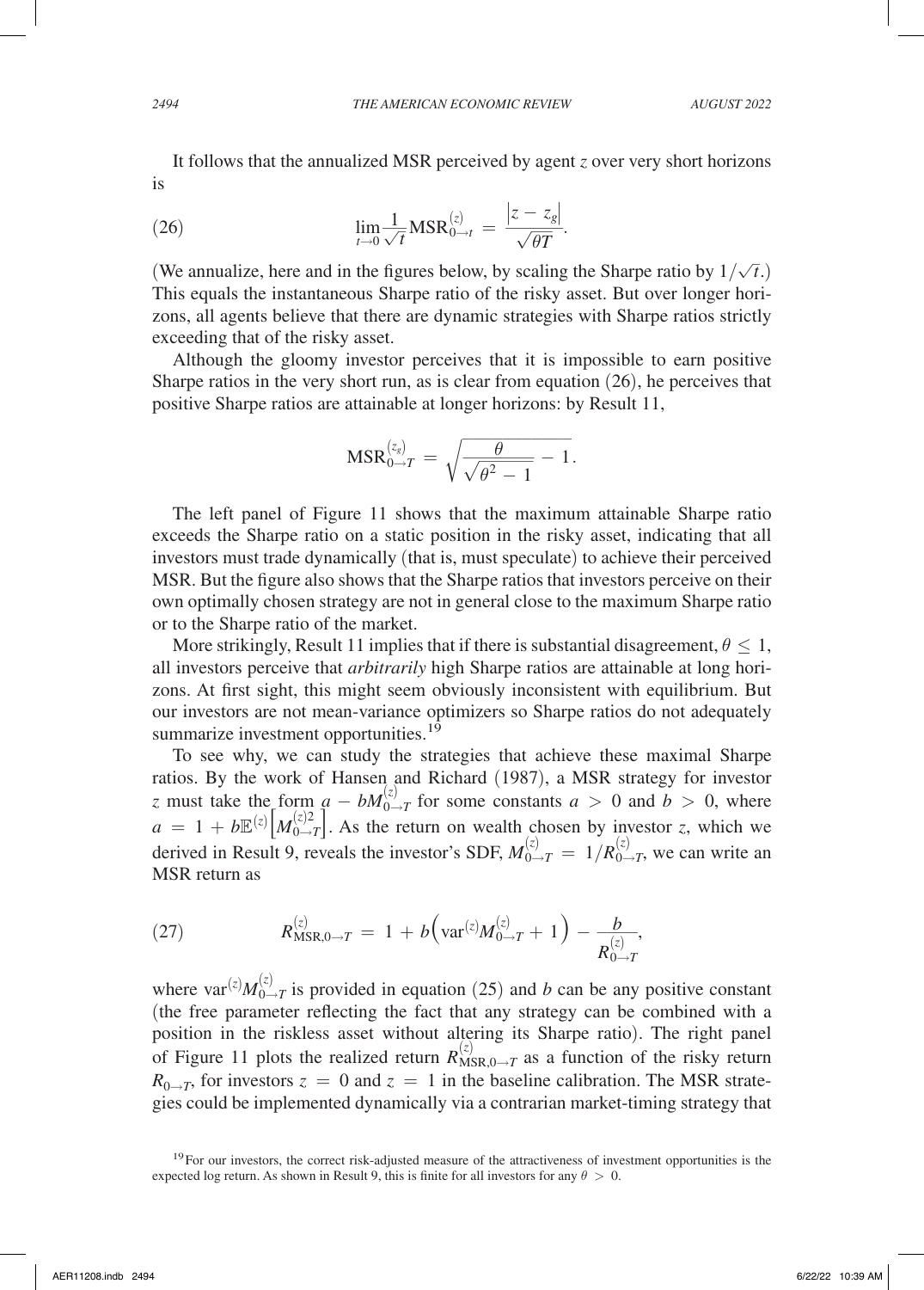

#### Figure 11

*Notes:* Left: the annualized Sharpe ratios, from 0 to *T*, that investors perceive on their own chosen strategies (solid) and on a static position in the risky asset (dashed); and the perceived maximum Sharpe ratio attainable through dynamic trading (dotted). Baseline calibration. Right: realized returns on the strategies chosen by investors  $z = 0$ and 1 (solid) and the realized returns on their MSR strategies (dotted) as a function of the realized return on the risky asset. Log scale on *x*-axis.

goes long if the market sells off and short if the market rallies, thereby exploiting what investors view as irrational exuberance on the upside and irrational pessimism on the downside; or statically—by the logic of Result 10—via extremely short positions in out-of-the-money call and put options.

We view this as a cautionary tale. If betas are calculated with respect to the market return, or to any investor's optimally chosen return, then MSR strategies—or factors that load up on tail risk—will earn large alphas. But our investors do not do mean–variance analysis, so alphas are not useful or interesting measures for them, and although it is possible to earn high Sharpe ratios via short option positions, these strategies are not remotely attractive: our investors prefer to choose strategies that lie well inside the mean–variance efficient frontier. Indeed, as MSR strategies feature the possibility of unboundedly negative gross returns, our investors would prefer to invest fully in (say) cash than to rebalance, even slightly, toward a MSR strategy.

Note, finally, that this is all true even in an ostensibly well-behaved setting in which investors have log utility and the risky asset's return is universally agreed to be lognormally distributed. In Section 4, we will show that in a limit featuring jumps, all investors perceive that arbitrarily high Sharpe ratios are attainable in *any* calibration.

### C. *Ex Ante Attitudes to Speculation*

We have seen that investors believe that substantial gains in Sharpe ratio can be achieved by speculating. But Sharpe ratios do not adequately capture our investors' attitudes to speculation. A better measure is provided by agent *z*'s perceived gain from speculation,  $\xi^{(z)}$ , which satisfies the equation  $\mathbb{E}^{(z)}$ log  $R_{0\to T}^{(z)} = \mathbb{E}^{(z)}$ log  $\left[ (1 + \xi^{(z)}) R_{0\to T} \right]$ . This is the proportional increase in wealth that would leave investor *z* as happy, holding the market, as he or she would have been when allowed to speculate. More generally, we can ask what investor *z*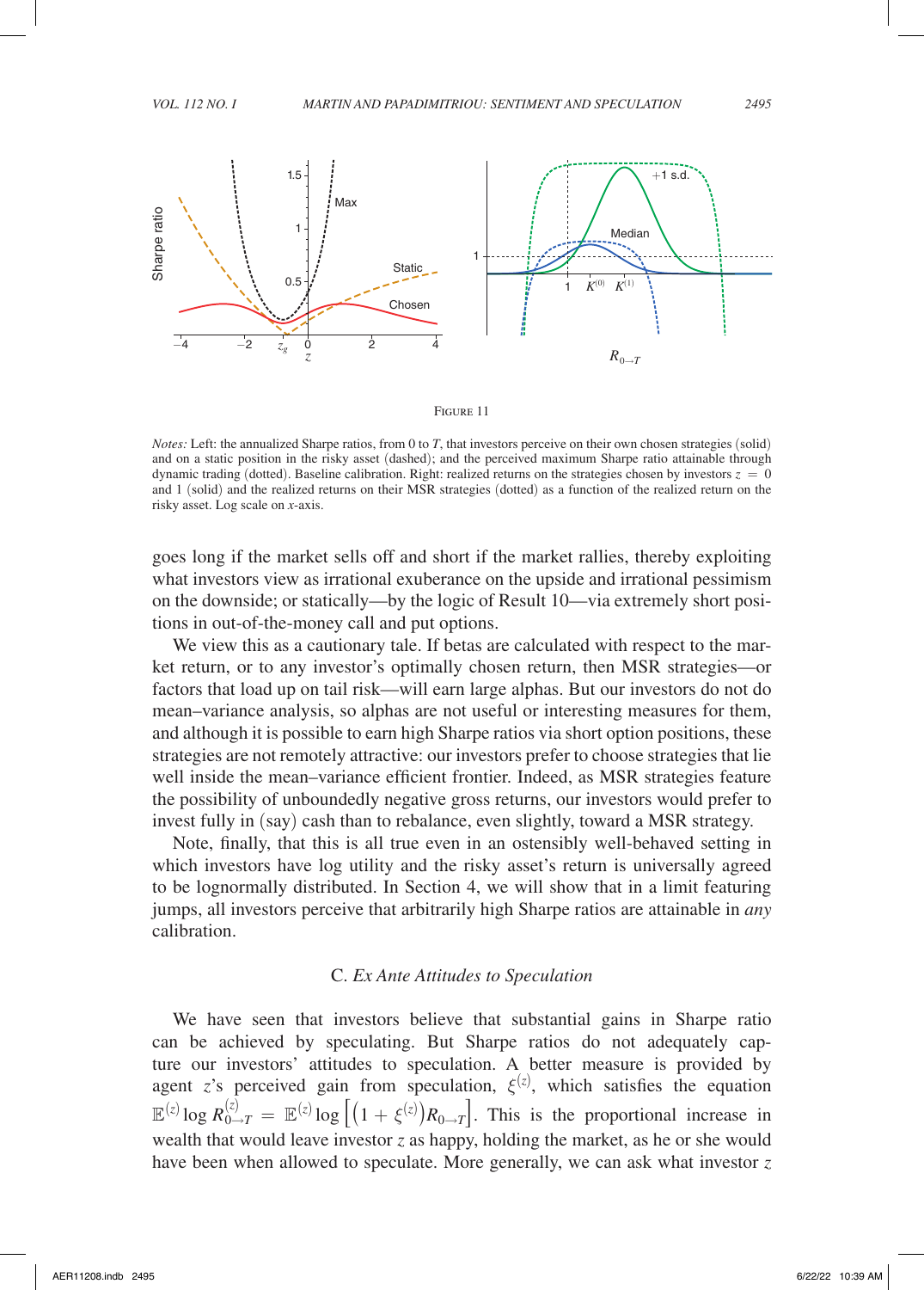thinks investor *x*'s gain from speculation is. When we do so, we assume that investor *z* uses his or her own beliefs in assessing investor *x*'s expected utility, and we assume that other investors continue to trade, so that prices are unaffected by investor *x*'s absence: thus we wish to solve

(28) 
$$
\mathbb{E}^{(z)} \log R_{0 \to T}^{(x)} = \mathbb{E}^{(z)} \log \left[ \left( 1 + \xi^{(z,x)} \right) R_{0 \to T} \right]
$$

for  $\xi^{(z,x)}$ . (Note that  $\xi^{(z)} = \xi^{(z,z)}$ .) As  $\xi^{(z,x)}$  is a dollar measure of the gain from speculation, we can then aggregate over  $x$  to determine agent  $z$ 's view of the impact of speculation on social welfare. In doing so, we are committing to the utilitarian idea of cardinal utility that can be compared across people.

RESULT 12 (Ex ante attitudes to speculation): *Investor z's perception of investor x's gain from speculation,*  $\xi^{(z,x)}$ , *is*<br> $\xi^{(z,x)} = \sqrt{\frac{\theta+1}{a}}$ 

x's gain from speculation, 
$$
\xi^{(z,x)}
$$
, is  
\n
$$
\xi^{(z,x)} = \sqrt{\frac{\theta+1}{\theta}} \exp\left[\frac{z^2-1}{2(1+\theta)} - \frac{(z-x)^2}{2\theta}\right] - 1.
$$

*This is positive for investor types x that are sufficiently close to z and negative otherwise. Aggregating over x, investor z's perception of the aggregate gain to spec-*<br>
ulation is<br>  $\xi = \exp\left[-\frac{1}{2(1+\theta)}\right] - 1,$ *ulation is*

$$
\xi\,=\,\exp\!\left[-\frac{1}{2(1+\theta)}\right]\,-\,1,
$$

*which is independent of z and negative for all*  $\theta > 0$ *.* 

Ex ante, all investors perceive that the ability to speculate is in their own interest and in the interest of investors with beliefs sufficiently similar to their own, as  $\xi^{(z,z)} > 0$ . But they all also think that speculation is socially costly, as  $\xi < 0$ . In the terminology of Brunnermeier, Simsek, and Xiong (2014), speculation is *belief-neutral inefficient*, despite every investor finding it attractive.<sup>20</sup> Moreover, as heterogeneity increases (i.e., as  $\theta$  decreases) the degree of dissonance increases, in the sense that all investors perceive that speculation is increasingly beneficial for them personally but increasingly costly for the population as a whole.

One might wonder whether a sufficiently enlightened collection of individuals might agree to ban speculation. But if dynamic trade were shut down entirely, so that all agents had to trade once at time 0 and then hold their positions statically to time *T*, then equilibrium would not exist in the limit. To see this, write  $\psi$ <sub>z</sub> for the share of wealth invested by agent *z* in the risky asset. Given any positive time 0 price,  $R_{0\rightarrow T}$ is lognormal from every agent's perspective by Result 7 (which applies even in the static case at horizon *T*, because the terminal payoff is specified exogenously). Confronted with a lognormally distributed return, any agent *z* will choose  $\psi$ <sub>z</sub> ∈  $[0, 1]$  to avoid the possibility of terminal wealth becoming negative. Market clearing requires that  $\psi_z = 1$  on average across agents, so we must in fact have  $\psi_z = 1$  for

<sup>&</sup>lt;sup>20</sup>Brunnermeier, Simsek, and Xiong (2014) present some examples of economies with inefficient speculation in the presence of heterogeneous beliefs, but their examples have no aggregate risk.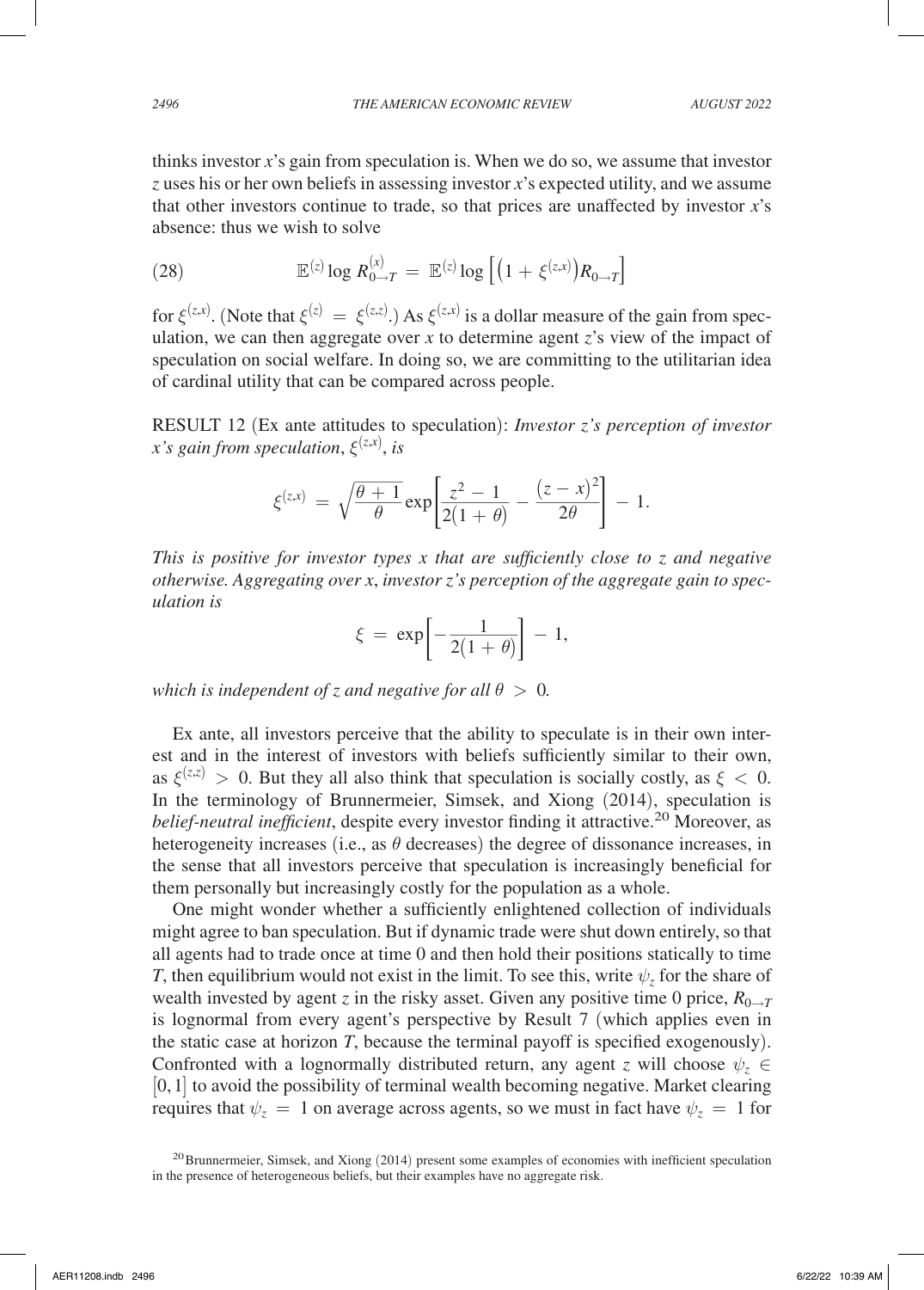invest fully in the risky asset.

all *z*, which is impossible: there is no positive price at which all agents choose to

#### D. *Ex Post Regret and Inequality*

Ex post, there will always be some investors who are happy to have speculated because their chosen return  $R_{0\to T}^{(z)}$  turned out to be higher than the static return  $R_{0\to T}$ —and others who are regretful (that is, whose realized utility is lower as a result of speculating than it would have been if they had held the risky asset statically).

On average, however, people are regretful, in the utilitarian sense that average realized utility is lower than it would have been had all agents held their original position, without trading. This is a direct consequence of inequality in the presence of risk aversion. To see this, we can measure inequality at time *T* using the Atkinson (1970) inequality index,  $A_T$ , which satisfies<sup>21</sup>

(29) 
$$
\log(1-A_T) = \tilde{\mathbb{E}} \log R_{0\to T}^{(z)} - \log R_{0\to T}.
$$

Average ex post regret,  $\log R_{0\to T} - \tilde{E} \log R_{0\to T}^{(z)}$ , is therefore a function of ex post inequality,  $A_T$ . Equation (29) shows that the Atkinson index can be interpreted as the fraction of wealth that could be sacrificed while holding social welfare constant, if wealth were redistributed equally across the population ex post.

The extent of ex post inequality depends on how surprising the realized outcome is, in the mind of the median investor—specifically, on the number of standard deviations by which the realized log return on the risky asset exceeds the median investor's expectation, shed on how s<br>specifically, on the risky a<br> $\frac{1}{2}T - \mathbb{E}^{(0)} \log R$ <br> $\frac{1}{2}T$  are *T*, the Atkin

$$
s_T = \frac{\log R_{0 \to T} - \mathbb{E}^{(0)} \log R_{0 \to T}}{\sqrt{\text{var}^{(0)} \log R_{0 \to T}}}.
$$

**RESULT 13 (Ex post inequality):** *At time T, the Atkinson inequality index satisfies*  

$$
A_T = 1 - \sqrt{\frac{\theta + 1}{\theta}} \exp\left\{-\frac{s_T^2}{2(1 + \theta)} - \frac{1}{2\theta}\right\}.
$$

Thus inequality is minimized if the realized log return on the risky asset meets the expectations of the median investor, and is high if the realized log return is far from the median investor's expectations.

#### **IV. A Poisson Limit**

We now consider an alternative continuous time limit in which the risky asset is subject to jumps that arrive at times dictated (in the limit) by a Poisson process. We

<sup>&</sup>lt;sup>21</sup> Atkinson (1970) defined a family of indices indexed by an inequality aversion parameter,  $\varepsilon$ . In equation (29) we are considering the case  $\varepsilon = 1$ , which is widely used in practice and which has a natural interpretation in our equilibrium.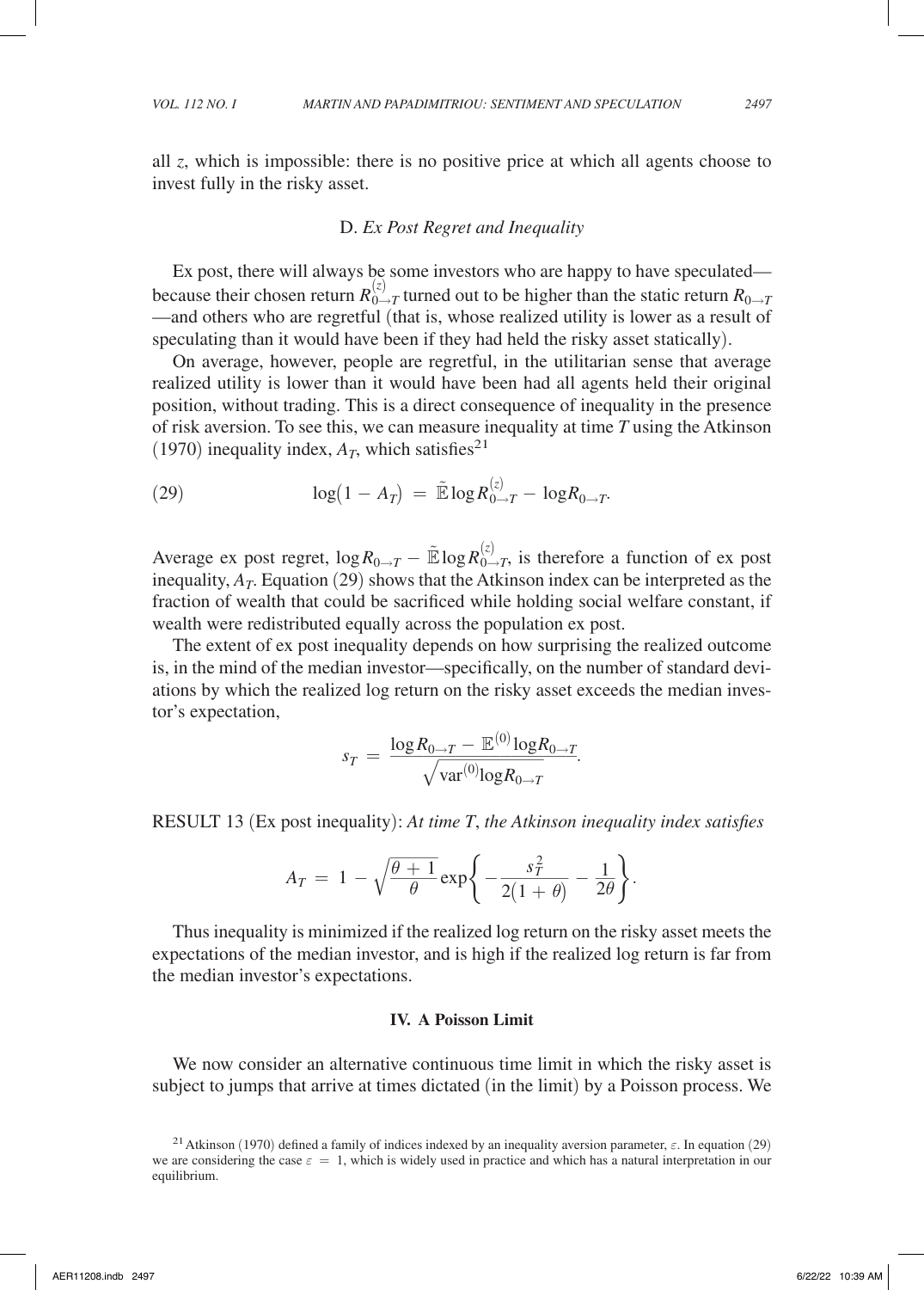think of this setting as representing a stylized model of insurance or credit markets in which credit events or catastrophes arrive suddenly and cause large losses.

We divide the period from 0 to *T* into *N* steps, and we will let *N* tend to infinity. We want the mean agent to perceive a jump arrival rate of  $\lambda$ , and the cross-sectional standard deviation to be of a similar order of magnitude. These considerations dictate that the distribution of agent types *h* should be concentrated around a mean of  $1 - \lambda dt$  (so that the mean perceived probability of a down-move is  $\lambda dt$ , where we write  $dt = T/N$  and should have standard deviation  $\omega \lambda dt$  (so that a higher  $\omega$  corresponds to a higher degree of disagreement). Exploiting the flexibility of the beta family (1), we therefore set

$$
\alpha_N = \frac{N}{\omega^2 \lambda T}
$$
 and  $\beta_N = \frac{1}{\omega^2}$ ,

which achieves the desired mean and standard deviation in the limit as  $N \to \infty$ .

If there are no down-moves, the terminal payoff is one; we assume that each down-move causes the same proportional loss to the terminal payoff, so that the payoffs are  $p_{m,T} = e^{-(N-m)J}$  for some constant *J*. This setup might be viewed as a stylized model of a risky bond, for example. Our next result applies Result 1 to characterize pricing in the limit as  $N \to \infty$ . In the limit, a down-move corresponds to a Poisson jump. The price is only defined under an assumption that jumps are not too frequent or severe, and that there is not too much disagreement:

$$
\omega^2 \lambda T \big(e^J - 1\big) < 1.
$$

(We will treat *J* as positive, so that jumps represent bad news, but our results go through for negative  $J$ , in which case a jump represents good news and  $(30)$  is always satisfied.) As before, we parametrize investors by *z*, which indexes the number of standard deviations more optimistic than the mean a given investor is; thus person *z* thinks that the Poisson process has jump arrival rate  $\lambda(1 - z\omega)$ . In contrast to the Brownian limit, investors now disagree about *all* moments of returns. We also modify our previous notation by writing  $p_{q,t}$  for the price at time *t* if *q* jumps have occurred.

RESULT 14: *The price at time t*, *if q jumps have occurred*, *is*

RESULT 14: The price at time *t*, if *q* jumps have occurred, is

\n
$$
p_{q,t} = e^{-qJ} \bigg( 1 - \frac{\omega^2 \lambda (T - t)}{1 + \omega^2 \lambda t} \bigg( e^J - 1 \bigg) \bigg)^{q + \frac{1}{\omega^2}}.
$$

*Investor z's SDF at time t is a function of q*, *the number of jumps that have occurred:*

*Investor z s SDF at time t ts a junction of q*, *the number of jt occurred:*  
\n
$$
M_{0\to t}^{(z)} = \frac{\Gamma\left(q + \frac{1}{\omega^2}\right)}{\Gamma\left(\frac{1}{\omega^2}\right)} \Big[1 - \omega^2 \lambda T(e^J - 1)\Big]^{\frac{1}{\omega^2}}
$$
\n
$$
\times \Big[1 - \omega^2 \lambda T(e^J - 1) + \omega^2 \lambda t e^J\Big]^{-q - \frac{1}{\omega^2}} \Big[\frac{\omega^2 e^J}{1 - z\omega}\Big]^q e^{\lambda (1 - z\omega)t}.
$$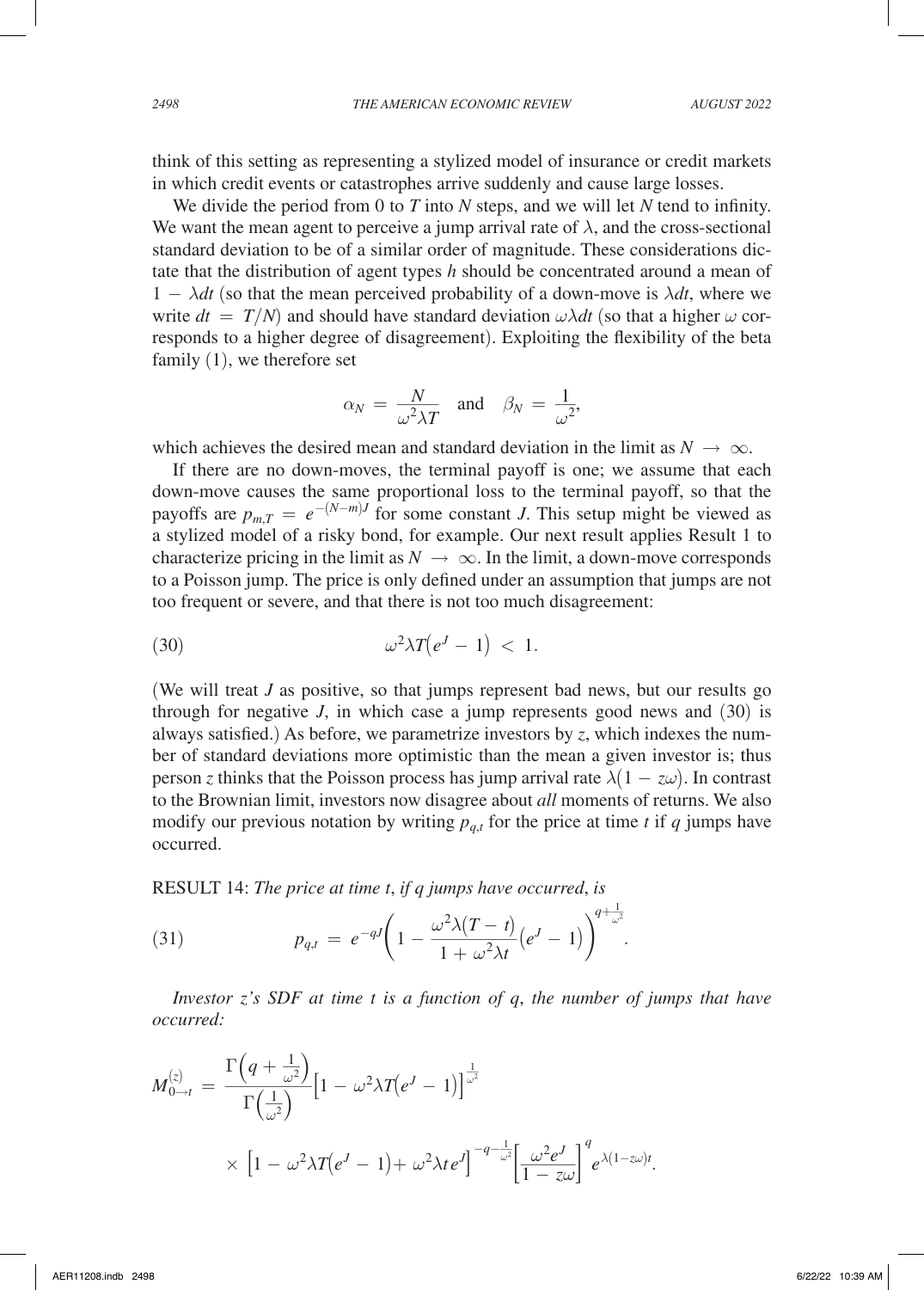$E$ xpected utility is finite for all investors because  $\mathbb{E}^{(z)}$ log  $R_{0\to T}^{(z)} = -\mathbb{E}^{(z)}$ log  $M_{0\to T}^{(z)}$  is  $f$ *inite. But as*  $M_{0\to t}^{(z)}$  has infinite variance, all investors perceive that arbitrarily high *Sharpe ratios are attainable.*

Agent *z*'s return on wealth is  $R_{0\to t}^{(z)} = 1/M_{0\to t}^{(z)}$ , so the richest agent at time *t* can be identified by minimizing  $M_{0\to t}^{(z)}$  with respect to *z*, giving  $z_{richest} = (\lambda t - q)/(\omega \lambda t)$ . This agent perceives arrival rate  $\lambda_{\text{richest}} = q/t$ , so has beliefs that appear correct in hindsight.

We can calculate the risky asset share of agent *z* by comparing the return on (31)):

wealth with the return on the risky asset (which can be computed using the price  
\n(31)):  
\nrisky share<sub>t</sub><sup>(z)</sup> = 1 + 
$$
\frac{\omega}{e^J - 1} \left[ 1 - \frac{\omega^2 \lambda}{1 + \omega^2 \lambda T} e^J (T - t) \right] \frac{1 + \omega^2 \lambda t}{1 + \omega^2 q} \left[ \frac{\omega (q - \lambda t)}{1 + \omega^2 \lambda t} + z \right].
$$
  
\n $\rightarrow 0$  by assumption (30)

The representative agent (whose risky share equals one) is therefore  $z = -\frac{1}{2}$  $\lambda t$  <br>  $\omega(q - \lambda t)$ <br>  $\frac{1 + \omega^2 \lambda t}{\text{initially}}$  $\omega(q-\lambda t)$  $\frac{\omega(q-\lambda t)}{1+\omega^2\lambda t}$ , The representative agent (whose risky share equals one) is the with perceived jump arrival rate  $\lambda_{\text{rep},t} = \lambda + \frac{\omega^2 \lambda t}{1 + \omega^2 \lambda t}$  the mean investor is representative. Subsequently, the  $rac{\omega^2 \lambda t}{1 + \omega^2 \lambda t} \left(\frac{q}{t} - \lambda\right)$ . Thus initially the mean investor is representative. Subsequently, the representative investor's perceived arrival rate grows if the realized jump arrival rate is higher than expected  $(q/t > \lambda)$  and declines otherwise. For large *t*, the representative investor perceives an arrival rate close to the historically realized arrival rate *q*/*t*.

If *q* jumps have occurred by time *t*, the investor who is out of the market perceives arrival rate

arrival rate

\n(32)

\n
$$
\lambda_t^* = \frac{1 + q\omega^2}{1 - \omega^2 \lambda T (e^J - 1) + \omega^2 \lambda t e^J} e^J \lambda.
$$
\nAgents who are more pessimistic, perceiving arrival rates higher than  $\lambda_t^*$ , are short.

the risky asset. They lose money while nothing happens, but experience sudden gains if a jump arrives. Conversely, agents who are more optimistic are long, so do well if nothing happens but are exposed to jump risk; one can think of the pessimists as having purchased jump insurance from the optimists.

It follows from equation (32) that if jumps are sufficiently large—if  $e^J - 1 \geq 1$ —then  $\lambda_t^* \geq \lambda$  for all *t* and *q*. In this case, the mean investor is never short the risky asset, no matter what happens. By contrast, in any calibration of the Brownian limit there are sample paths on which the mean investor goes short the risky asset.

The risk-neutral arrival rate measures the cost of insuring against a jump. We will refer to it as the CDS rate,  $\lambda_t^*$ , as it equals the price (scaled by the length of contract horizon) of a very short-dated CDS contract that pays \$1 if there is a jump:

(33) 
$$
\lambda_t^* = \lim_{\varepsilon \to 0} \frac{1}{\varepsilon} \mathbb{P}_t^* \big( \text{at least one jump occurs in } [t, t + \varepsilon] \big).
$$

We have already used  $\lambda_t^*$  to denote the arrival rate (32) perceived by the investor who is out of the market, but the next result shows that the two quantities coincide.

RESULT 15: *The risk-neutral arrival rate, or CDS rate, is*  $\lambda_t^*$  *as defined in equation* (32)*.*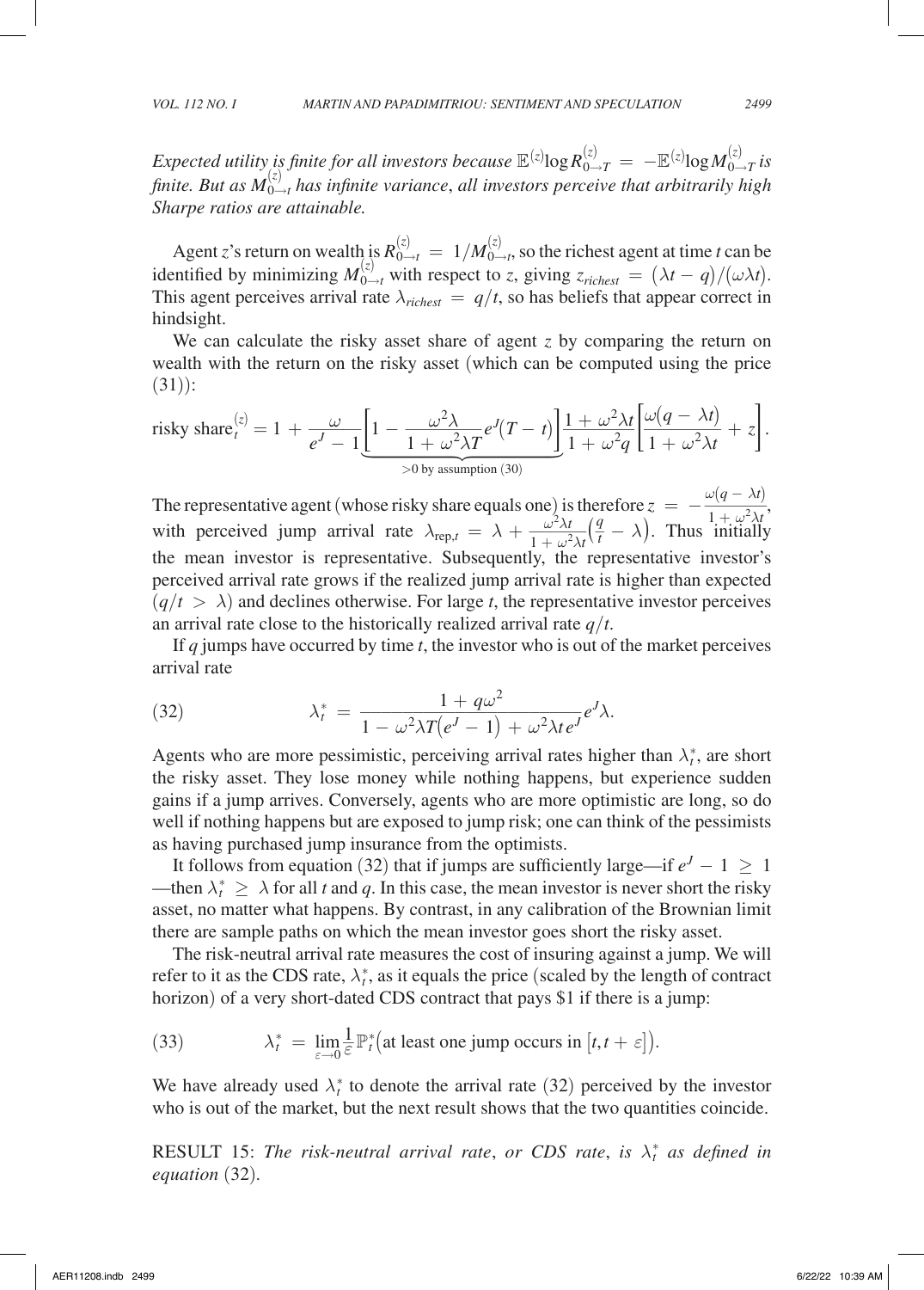

*Notes:* Left: the evolution of the representative agent's subjectively perceived arrival rate, and of the CDS rate (i.e., risk-neutral arrival rate), in the heterogeneous and homogeneous economies, on a sample path with jumps occurring at times  $t = 4$  and  $t = 5$ . Right: the evolution over time of the wealth of four agents  $(z = -3, -2, 0, 0.9)$ on the same sample path.

The CDS rate jumps when there is a Poisson arrival and declines smoothly as time passes during periods where there are no arrivals. (For comparison, the CDS rate is constant over time in the homogeneous case:  $\lambda_{hom}^* = e^J \lambda$ .) Initially, when  $t = q = 0$ , the CDS rate is unambiguously higher in the presence of belief heterogeneity:

heterogeneity:  
\n
$$
\lambda_0^* = \frac{1}{\underbrace{1 - \omega^2 \lambda T(e^J - 1)}} e^J \lambda > \lambda_{hom}^*.
$$
\n
$$
\underbrace{\epsilon_{(0,1) by assumption (30)}}_{\text{asumption (30)}}
$$

By the terminal date,  $t = T$ , we have  $\lambda_T^*$  $\frac{1 + q\omega^2}{1 + \lambda T \omega^2}$ <br>er the realize 2  $\frac{1+q\omega}{1+\lambda T\omega^2}\lambda^*_{hom}$ . Thus  $\lambda^*_T$  may be larger or smaller than  $\lambda_{hom}^*$ , depending on whether the realized number of jumps exceeded the mean agent's expectations  $(q > \lambda T)$  or not.

Figure 12 shows how the equilibrium evolves along a particular sample path on which two jumps occur in quick succession, at times  $t = 4$  and  $t = 5$ . We set  $\omega = 1$ ,  $\lambda = 0.05$  and  $T = 10$  and assume that half of the fundamental value is destroyed every time there is a jump, that is,  $e^{-J} = 1/2$ , or  $e^{J} - 1 = 1$ . The figure shows a relatively unlucky sample path, on which the expectations of the pessimistic agent  $z = -3$  are realized; for comparison, the mean agent only expected 0.5 jumps over the ten years.

The left panel shows the evolution of the representative agent's subjectively perceived arrival rate, and of the CDS rate. These two quantities decline smoothly during quiet periods with no jumps, but spike immediately after a jump arrives. (Similar patterns have been documented in catastrophe insurance markets by Froot and O'Connell 1999 and Born and Viscusi 2006, and have also been studied theoretically by Duffie 2010.) By contrast, in a homogeneous economy, each would be constant over time.

As we have seen, the CDS rate reveals the identity of the investor who is out of the market. More optimistic investors hold long positions in the risky asset, analogous to selling insurance or shorting CDS contracts. They accumulate wealth in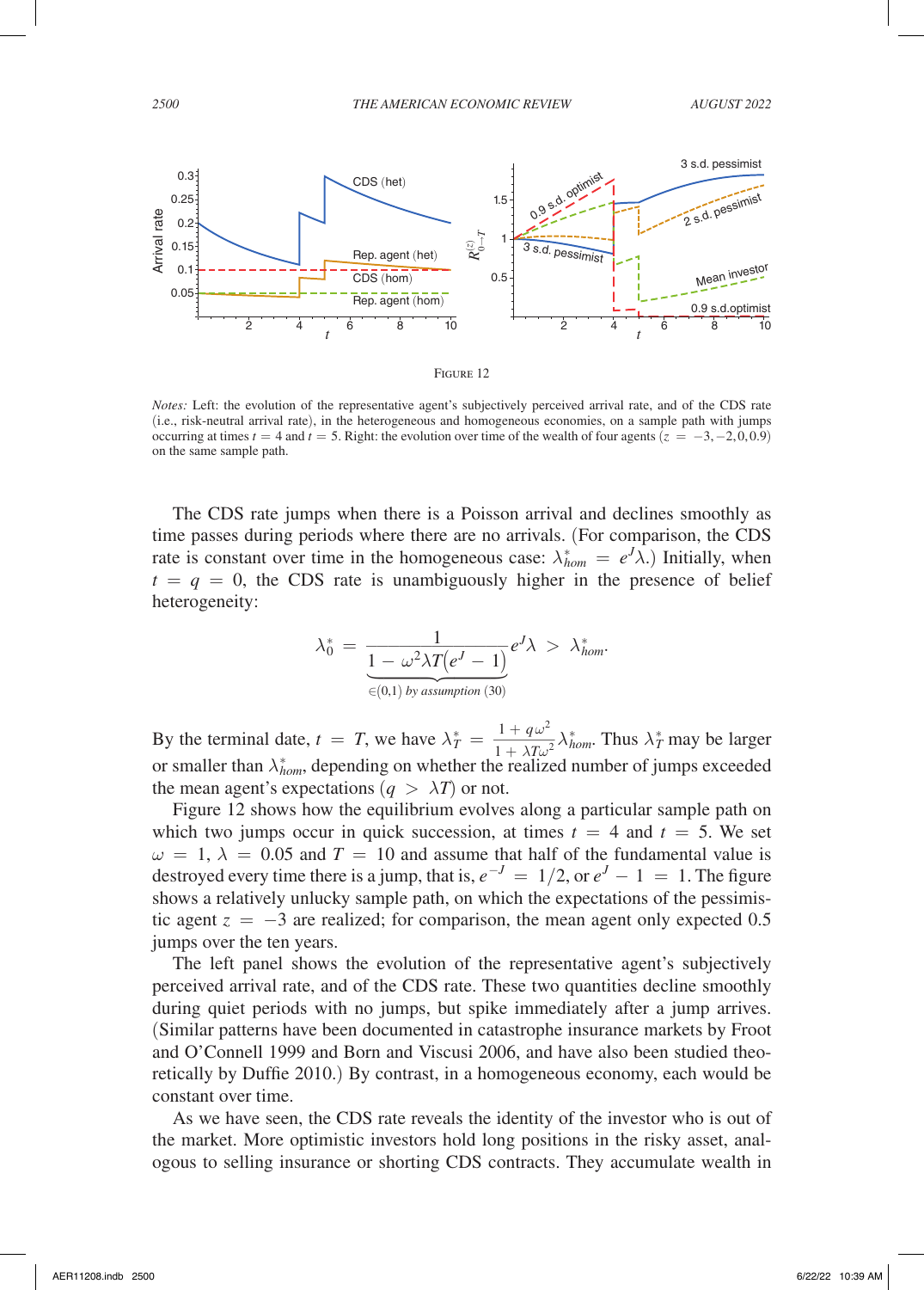quiet times, but experience sudden losses when bad news arrives. Pessimistic investors, who perceive higher arrival rates than the CDS rate, are short the risky asset, which is analogous to buying insurance or going long CDS. Their wealth bleeds away during quiet times, but they experience sudden windfalls if bad news arrives.

The right panel plots the cumulative return on wealth for four different agents over the same sample path. The figure shows two pessimists, who are two and three standard deviations below the mean, and who therefore perceive arrival rates of 0.15 and 0.20, respectively; the mean investor, with perceived arrival rate 0.05; and an optimist who is 0.9 standard deviations above the mean, with perceived arrival rate 0.005. (All agents must perceive a positive arrival rate, and this imposes a limit on how optimistic an agent can be: as  $\omega = 1$  in our calibration, we must have  $z < 1$ .)

The optimist and the mean investor are both long the asset (i.e., short jump insurance) throughout the sample path. The two pessimists buy or sell insurance depending on whether the CDS rate is above or below their subjectively perceived arrival rates. By the time of the first jump, both are short the asset—long jump insurance—so experience sudden increases in wealth at  $t = 4$ . In this example, the positions of the four investors in the wealth distribution are reversed as a result of the first jump. As the CDS rate then spikes, the two pessimists reverse their positions temporarily, and are short jump insurance between times 4 and 5. At the instant the jump occurs at time 5, the  $z = -3$  pessimist is out of the market, so her wealth is unaffected by the jump. The  $z = -2$  pessimist is still selling insurance, however, so experiences a loss.

For completeness, we present an option-pricing formula for the Poisson limit in the Online Appendix. Notably, the model generates a volatility smirk, with high volatility at low strikes, and a hump-shaped term structure of implied volatility.

#### **V. Conclusion**

We have presented a dynamic model in which individuals have heterogeneous beliefs. Short sales are allowed; all agents are risk averse; and all agents are marginal. Wealth shifts toward agents whose beliefs are correct in hindsight, whether through luck or judgment, so the identity of the representative investor, "Mr. Market," changes constantly over time, becoming more optimistic following good news and more pessimistic following bad news. These shifts in sentiment drive up volatility and induce speculation: that is, agents take on positions they would not wish to hold to maturity. Indeed, they may even temporarily trade in the *opposite* direction to their view of fundamental value.

We would expect these dynamics to be particularly important at times when investors are preoccupied by some phenomenon—a plane hits the World Trade Center, Lehman Brothers goes bankrupt, a novel coronavirus emerges, a war breaks out—around which there is considerable disagreement. At such times, markets are typically volatile, with steeply downward-sloping term structures of implied volatility, as our model predicts.

Agents anticipate the future impact of sentiment, so payoffs in extreme states of the world acquire more importance. If payoffs are right-skewed, as in our bubbly asset example, sentiment drives the price up. Conversely, if payoffs are left-skewed, as in our risky bond example, sentiment drives the price down. The dynamics of sentiment are quite different in the two cases. In the risky bond example,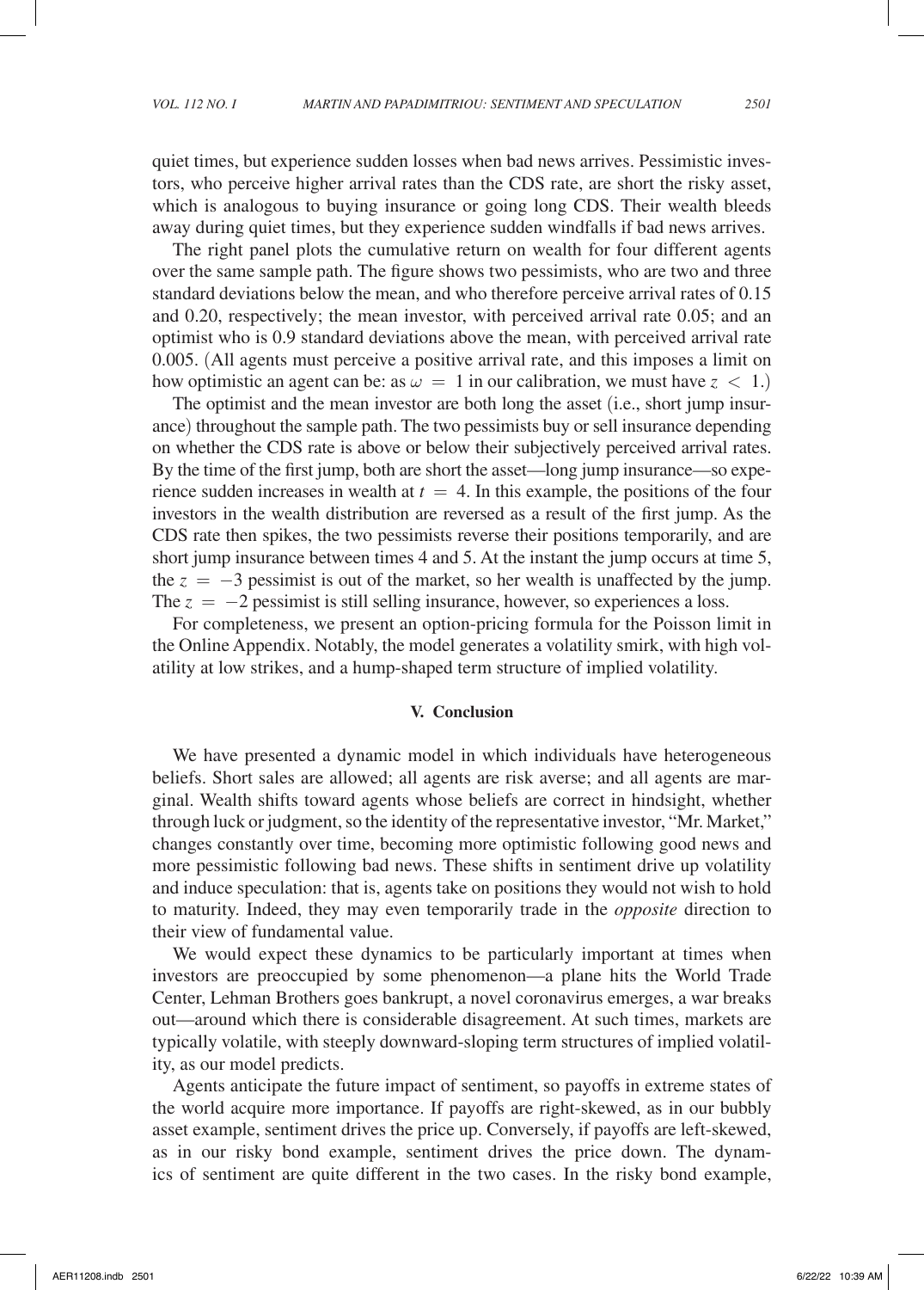the possibility of bad news, and hence negative sentiment, in future drives prices sharply down *today*. By contrast, in the bubbly asset example, good news has little effect at first, but positive sentiment gathers pace and volatility (as measured by the VIX index) rises over time as the bubble develops. Remarkably, the median investor reverses his position *twice* over the course of the bubble: he starts out bullish; becomes bearish as more optimistic investors pump up the asset price; and finally turns bullish again at the height of the bubble.

The Brownian and Poisson continuous-time limits embed these phenomena in a richer setting. We characterize how all agents speculate, and various insights emerge. Extremists drive up both true ("P") and implied ("Q") volatility, and this induces moderates to trade in a contrarian way, or equivalently—in our dynamically complete model—to take positions that are "short volatility," i.e. short options. Moderate agents perceive deep out-of-the-money options as extraordinarily overvalued; as a result, their SDFs are U-shaped. Indeed, strategies that short these options very aggressively can earn extremely high (or even, in some settings, infinite) Sharpe ratios. Such strategies are exposed to tail risk, however, and their unattractive higher-moment properties mean that our investors would not want to invest even a tiny fraction of their wealth in a maximum-Sharpe-ratio strategy. We view this as a cautionary tale. The use of alphas and Sharpe ratios as performance measures is pervasive in the finance literature; but they are economically meaningless in our setting.

Each investor perceives speculation as being in his or her own interest; but also thinks that the average investor would be better off (at prevailing market prices) simply holding their endowment statically instead of speculating. One might therefore wonder whether a sufficiently enlightened collection of individuals should agree to ban speculation in order to move to an equilibrium in which investors trade just once, at time zero. But, as we show in the Brownian limit, doing so can cause the market to collapse entirely when agents have heterogeneous beliefs. The ability to trade dynamically is therefore a mixed blessing. It makes speculation possible, thereby creating inequality and ex post regret for the average investor; but it also enables investors to rebalance to avoid bankruptcy if the market starts to move against them. This makes it possible for investors to lever up and to short-sell, and hence permits the existence of equilibrium.

#### Appendix A. Proofs of Results

### PROOF OF RESULT 1:

Observe from the recurrence relation (14) that  $z_{0,0}$  is a linear combination of the reciprocals of the terminal payoffs,  $z_{0,0} = \sum_{m=0}^{T} c_m z_{m,T}$ . Each coefficient  $c_m$  is a sum of products of terms of the form  $H_{j,s}$  and  $1 - H_{j,s}$  over appropriate *j* and *s*. In order to better handle these products it will be helpful to introduce  $J_{m,t}(h) = h^m (1-h)^{t-m} f(h) \propto w_h f(h)$ . Then  $\int_0^1 J_{m,t}(h) dh \propto \int_0^1 w_h f(h) dh = p$ , and hence

and hence  
\n(A1) 
$$
H_{m,t} = \frac{\int_0^1 h w_h f(h) dh}{p} = \frac{\int_0^1 h J_{m,t}(h) dh}{\int_0^1 J_{m,t}(h) dh} = \frac{\int_0^1 J_{m+1,t+1}(h) dh}{\int_0^1 J_{m,t}(h) dh}
$$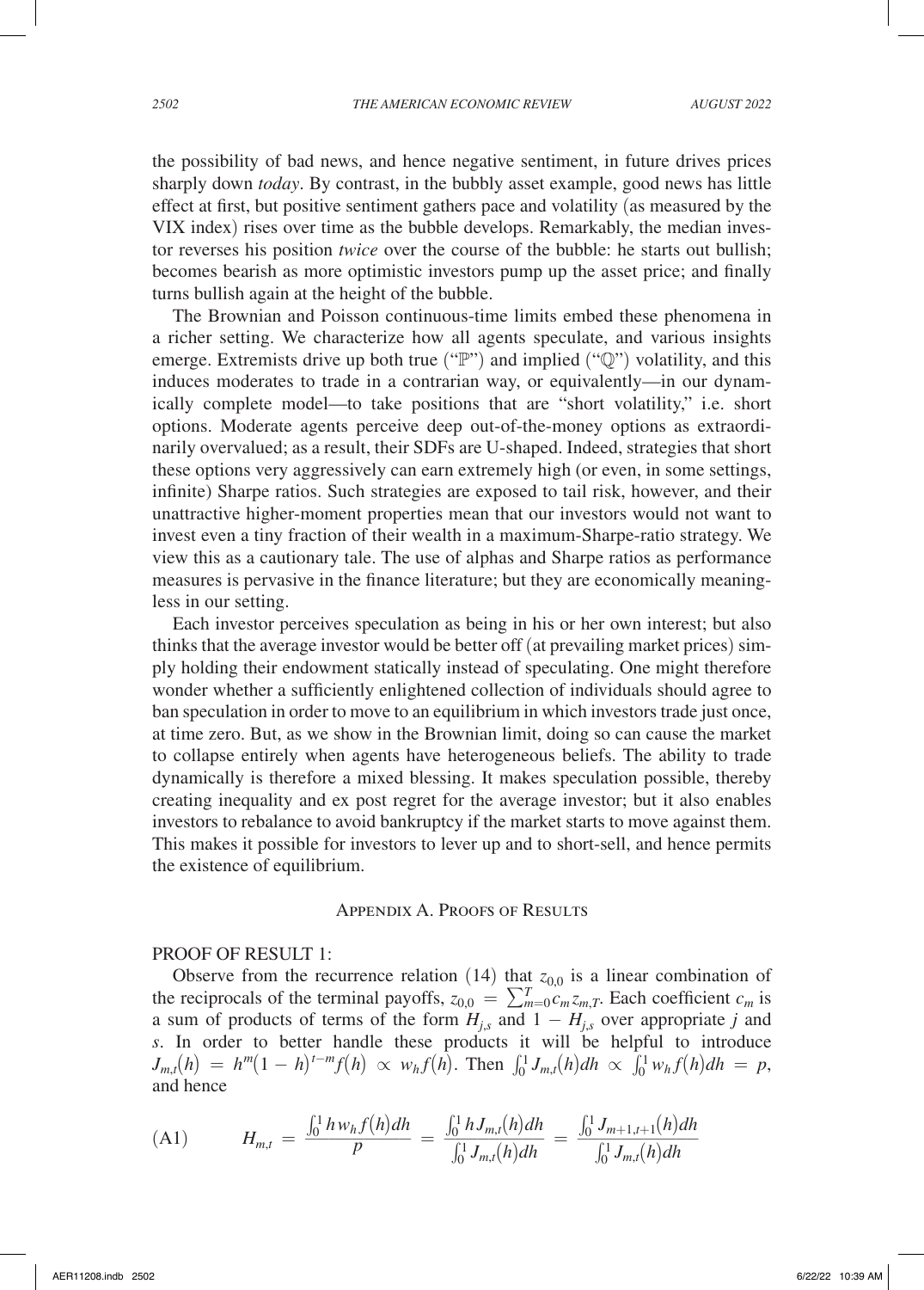and

and  
(A2) 
$$
1 - H_{m,t} = \frac{\int_0^1 J_{m,t+1}(h)dh}{\int_0^1 J_{m,t}(h)dh}.
$$

We first show that path independence holds, so that all the possible ways of getting from the initial node to node *m* at time *T* make an equal contribution to *cm*. It suffices to show that, starting from any node, the risk-neutral probability of down-up equals the risk-neutral probability of up-down. That is, for any *m* and *t*,  $h_{m,t}^{*}(1 - h_{m+1,t+1}^{*}) = (1 - h_{m,t}^{*})h_{m,t+1}^{*}$ . Rewriting equation (8) to insert subscripts, we have

(43) 
$$
h_{m,t}^* = H_{m,t} \frac{p_{m,t}}{p_{m+1,t+1}}
$$
 and  $1 - h_{m,t}^* = (1 - H_{m,t}) \frac{p_{m,t}}{p_{m,t+1}}$ .  
Let  $h_{m,t} = H_{m,t} \frac{p_{m,t}}{p_{m+1,t+1}}$  and  $1 - h_{m,t}^* = (1 - H_{m,t}) \frac{p_{m,t}}{p_{m,t+1}}$ .

It follows that we have path independence if and only if  $H_{m,t}(1 - H_{m+1,t+1}) =$  $(1 - H_{m,t})H_{m,t+1}$ . But this follows immediately from equations (A1) and (A2).

By path independence, we have

$$
c_m = {T \choose m} (1 - H_{0,0}) \cdots (1 - H_{0,T-m-1}) H_{0,T-m} H_{1,T-m+1} \cdots H_{m-1,T-1}.
$$

Equations (A1) and (A2) allow us to write  $c_m$  as a telescoping product:

$$
c_m = {T \choose m} \frac{\int_0^1 J_{m,T}(h) dh}{\int_0^1 J_{0,0}(h) dh}
$$
  
=  ${T \choose m} \int_0^1 h^m (1-h)^{T-m} f(h) dh.$ 

If  $f(h)$  is the PDF of a Beta $(\alpha, \beta)$  distribution, we can evaluate the integral explicitly to give *B*(*a*)  $B = \frac{F}{m}$  *B*(*a*)  $\theta$  *B*(*a*), *m*), *B*(*a*), *B*(*a*, *B*) *B*(*a*, *B*).<br>This quantity is the probability that a random variable with beta-binomial dis-

$$
c_m = \left(\frac{T}{m}\right) \frac{B(\alpha + m, \beta + T - m)}{B(\alpha, \beta)}.
$$

tribution with parameters  $(T, \alpha, \beta)$  equals *m*. Thus the price at time zero satisfies  $p_{0,0}^{-1} = \mathbb{E}[p_{m,T}^{-1}]$ , where the expectation is over  $\tilde{m} \sim$  BetaBinomial $(T, \alpha, \beta)$ . For future reference, we note that the mean and variance of a BetaBinomial $(T, \alpha, \beta)$ random variable are  $T\alpha/(\alpha + \beta)$  and  $T\alpha\beta(\alpha + \beta + T)/[(\alpha + \beta)^2(\alpha + \beta + 1)]$ , respectively.

The risk-neutral probability of ending at node  $(m, T)$ ,  $q_m^*$ , can be determined using (A3) and path-independence:

$$
q_{m}^{*} = {T \choose m} (1 - h_{0,0}^{*}) \cdots (1 - h_{0,T-m-1}^{*}) \cdot h_{0,T-m}^{*} h_{1,T-m+1}^{*} \cdots h_{m-1,T-1}^{*}
$$
  

$$
= {T \choose m} (1 - H_{0,0}) \frac{p_{0,0}}{p_{0,1}} \cdots (1 - H_{0,T-m-1}) \frac{p_{0,T-m-1}}{p_{0,T-m}}
$$
  

$$
\cdot H_{0,T-m} \frac{p_{0,T-m}}{p_{1,T-m+1}} \cdots H_{m-1,T-1} \frac{p_{m-1,T-1}}{p_{m,T}}
$$
  

$$
= c_{m} \frac{p_{0,0}}{p_{m,T}}.
$$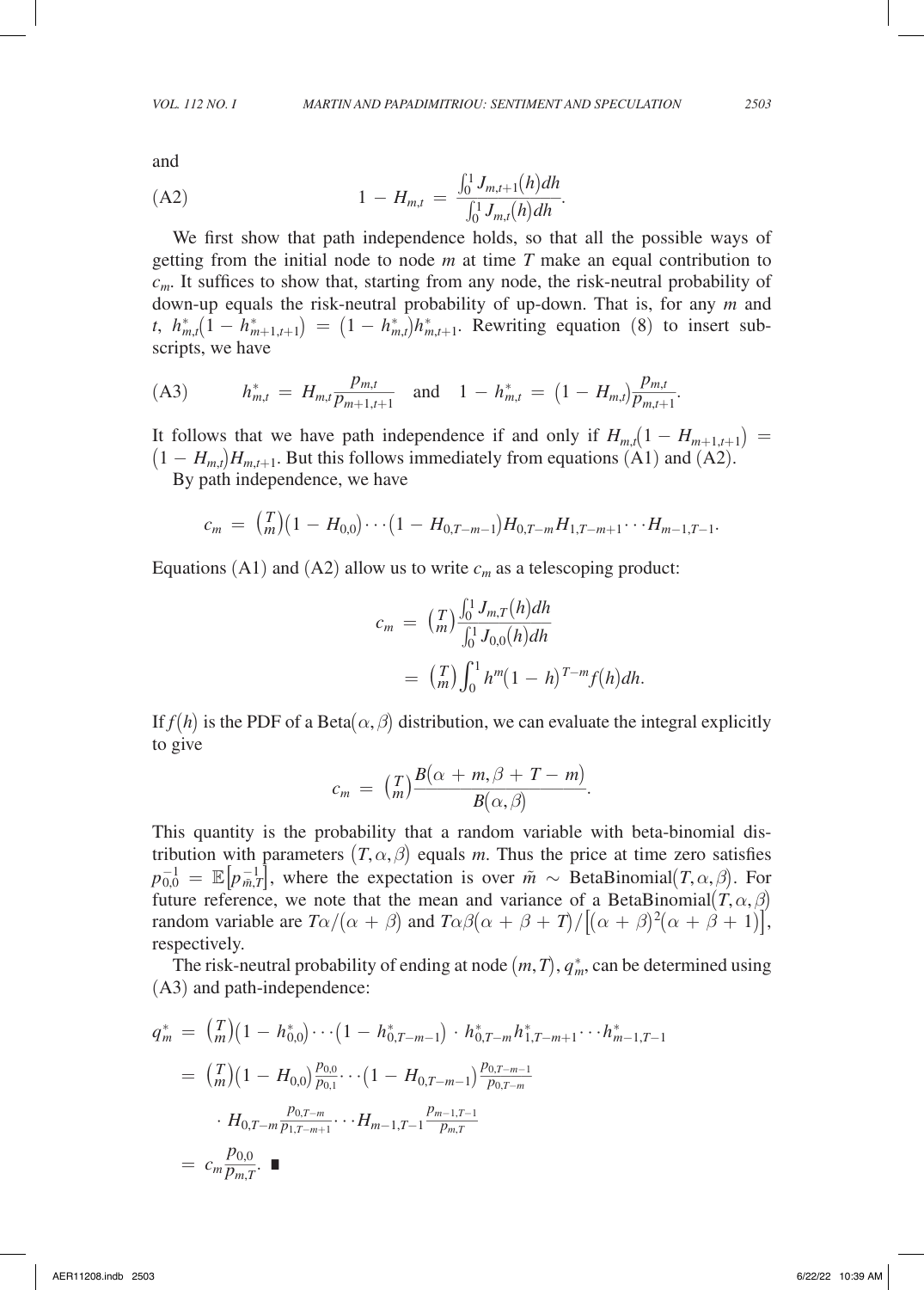We also have the following generalization of Result 1, which gives the (inverse of) the price of the risky asset at node (*m*,*t*). We omit the proof, which is essentially identical to the above.

LEMMA 1: At node  $(m, t)$ , we have  $z_{m,t} = \sum_{j=0}^{T-t} c_{m,t,j} z_{m+j,T}$ , where j represents the *number of further up-moves after time t*, *and*

number of jurner up-moves after time *t*, and  
\n
$$
c_{m,t,j} = \left(T - t\right) \frac{\int_0^1 h^{m+j} (1 - h)^{T-m-j} f(h) dh}{\int_0^1 h^m (1 - h)^{t-m} f(h) dh}.
$$

*If,* in particular,  $f(h)$  is the PDF of a Beta  $(\alpha, \beta)$  distribution, then

$$
c_{m,t,j} = {T-t \choose j} \frac{B(\alpha+m+j,\beta+T-m-j)}{B(\alpha+m,\beta+t-m)}.
$$

*This is the probability that a random variable with BetaBinomial*( $T - t$ , $\alpha + m$ ,  $\beta + t - m$ *)* distribution equals  $j \in \{0, \ldots, T - t\}$ .

*Moreover, the risk-neutral probability of ending up at node*  $(m + j, T)$  starting *from node* (*m*,*t*) *is given by*

from node 
$$
(m, t)
$$
 is given by  
\n
$$
q_{m,tj}^* = c_{m,tj} \frac{p_{m,t}}{p_{m+j,T}}.
$$

## PROOF OF RESULT 2:

At time *t*, following *m* up-moves, let the investor's posterior belief about the probability of an up-move be denoted by  $h_{m,t}$ . In this general case we assume the belief  $h_0$  of the representative agent has a density function  $f(h)$ . Then, using Bayes' rule, the posterior density function,  $f_{m,t}(\cdot)$ , satisfies

the posterior density function, 
$$
f_{m,t}(\cdot)
$$
, satisfies  
\n
$$
f_{m,t}(h) = \frac{h^m (1-h)^{t-m} f(h)}{\int_0^1 h^m (1-h)^{t-m} f(h) dh}.
$$

If for instance  $f(h)$  is the density function of a Beta $(\alpha, \beta)$  distribution, then  $f_{m,t}(h)$  is the probability density function of a Beta $(\alpha + m, \beta + t - m)$  distribution. Thus, in particular, using equation (A1):

(A4) 피[*hm*,*t*] = ∫0 <sup>1</sup> *h<sup>m</sup>*+<sup>1</sup> (<sup>1</sup> <sup>−</sup> *<sup>h</sup>*)*<sup>t</sup>*−*<sup>m</sup> <sup>f</sup>*(*h*) \_\_\_\_\_\_\_\_\_\_\_\_\_\_\_\_ ∫<sup>0</sup> <sup>1</sup> *h<sup>m</sup>*(1 − *h*)*<sup>t</sup>*−*<sup>m</sup> f*(*h*)*dh* = *Hm*,*<sup>t</sup>* .

That is, the expected belief of the representative agent is the same as the wealth-weighted belief in the heterogeneous economy.

The agent's portfolio problem at time *t*, following *m* up moves, is therefore

$$
\max_{x_h} \mathbb{E}\big[h_{m,t} \log(w_h - x_h p + x_h p_u) + (1 - h_{m,t}) \log(w_h - x_h p + x_h p_d)\big],
$$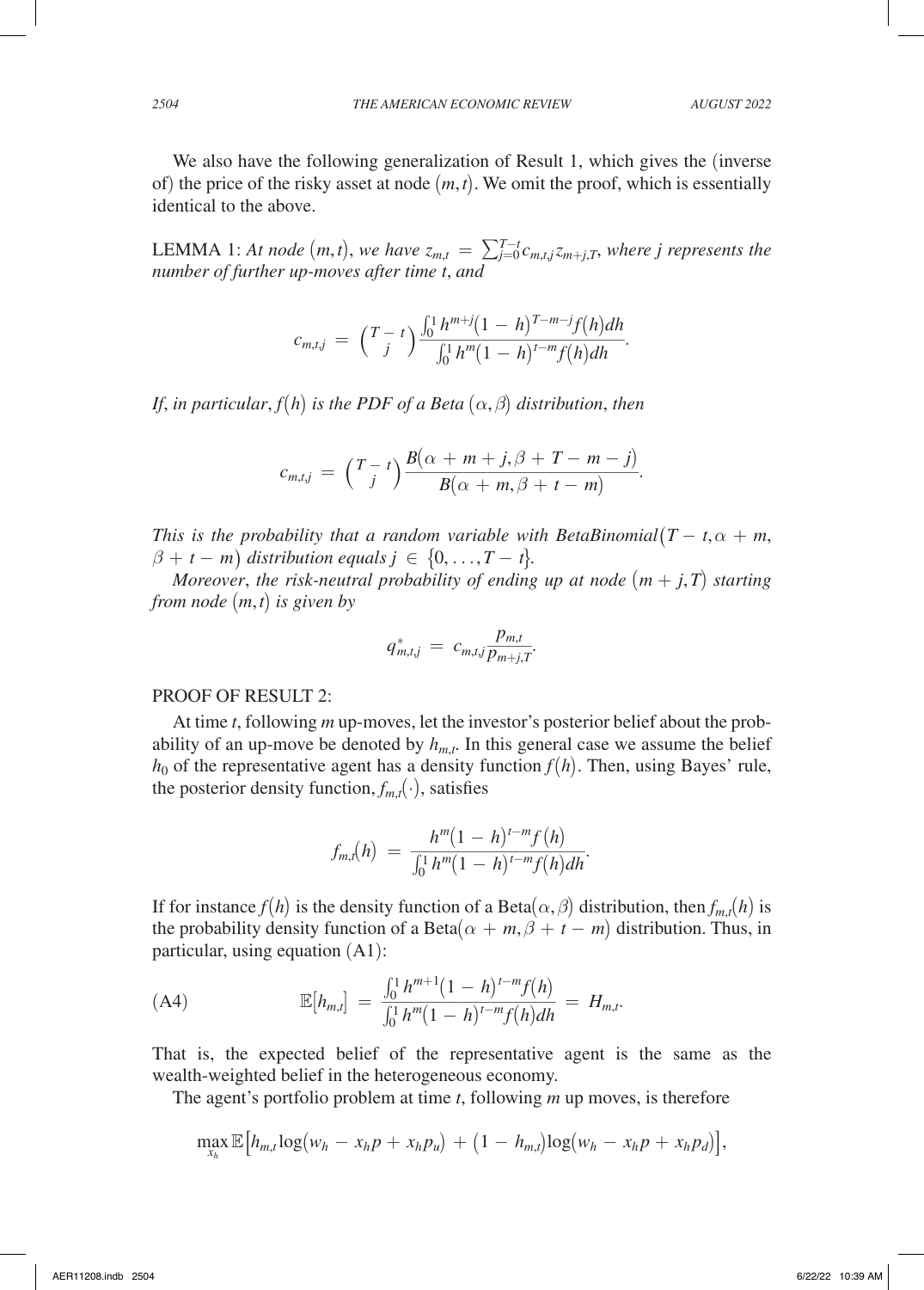with associated first-order condition

with associated first-order condition  
\n
$$
x_h = w_h \bigg( \frac{\mathbb{E}[h_{m,t}]}{p - p_d} - \frac{1 - \mathbb{E}[h_{m,t}]}{p_u - p} \bigg).
$$
\nMarket clearing dictates that  $x_h = 1$  and  $w_h = p$ . Thus

$$
p = \frac{p_u p_d}{\mathbb{E}[h_{m,t}]p_d + (1 - \mathbb{E}[h_{m,t}])p_u}.
$$

By equation (37), this is equivalent to the price (6) in the heterogeneous economy. ∎

#### PROOF OF RESULT 3:

We use the fact (noted in the proof of Result 1) that the price at time zero satisfies  $p_{0,0}^{-1} = \mathbb{E}[p_{m,T}^{-1}]$ , where the expectation is over  $\tilde{m} \sim$  BetaBinomial(*T*, $\alpha$ , $\beta$ ). Note that an increase in belief heterogeneity corresponds to a decrease in  $\alpha$  and  $\beta$  with  $\alpha/\beta$  held constant. The key to the proof is then the following lemma. We presume it is well known but have not found a reference, so we include a proof in the online Appendix.

LEMMA 2: *If*  $\tilde{m}_1 \sim BetaBinomial(T, \bar{\alpha}, \lambda \bar{\alpha})$  and  $\tilde{m}_2 \sim BetaBinomial(T, \underline{\alpha}, \lambda \underline{\alpha})$ ,<br>where  $\bar{\alpha} > \alpha$  and  $\lambda > 0$ , then  $\tilde{m}_1$  second order stochastically dominates  $\tilde{m}_2$ . LEMMA 2: If  $\tilde{m}_1 \sim BetaBinomial(T, \bar{\alpha}, \lambda \bar{\alpha})$  and  $\tilde{m}_2 \sim BetaBinomial(T, \underline{\alpha}, \lambda \bar{\alpha})$  where  $\bar{\alpha} > \underline{\alpha}$  and  $\lambda > 0$ , then  $\tilde{m}_1$  second order stochastically dominates  $\tilde{m}_2$ .

If  $\tilde{m}_1$  second order stochastically dominates  $\tilde{m}_2$  then  $\mathbb{E}[u(\tilde{m}_1)] \geq \mathbb{E}[u(\tilde{m}_2)]$  for any concave function  $u(\cdot)$  (Rothschild and Stiglitz 1970). Therefore, if  $1/p_{m,T}$  is convex (so that  $-1/p_{m,T}$  is concave) then  $\mathbb{E}[1/p_{\tilde{m}_1,T}] \leq \mathbb{E}[1/p_{\tilde{m}_2,T}]$ , from which the first part of the result follows. If instead  $1/p_{m,T}$  is concave, then the inequality is reversed. Finally, log-concavity of *p* is equivalent to  $(p')^2 \geq pp''$ . This implies that  $2(p')^2 \geq pp''$ , which is equivalent to  $1/p$  being convex. ■

#### PROOF OF RESULT 4:

As the beta distribution is conjugate to the binomial distribution, investor *h*'s posterior probability of an up move at node (*m*,*t*) follows the distribution  $\tilde{h}_{m,t} \sim \text{Beta}(\zeta h + m, \zeta(1 - h) + t - m); \text{ thus } \mathbb{E}[\tilde{h}_{m,t}] = (h + m/\zeta)/(1 + t/\zeta).$ The agent's first-order condition is therefore

$$
x_h = w_h \left( \frac{\frac{h + m/\zeta}{1 + t/\zeta}}{p - p_d} - \frac{1 - \frac{h + m/\zeta}{1 + t/\zeta}}{p_u - p} \right).
$$

As in the main text, we have suppressed the dependence of asset demand  $x_h$  (and, below, of *p* and *h*<sup>∗</sup> ) on *m* and *t* for notational convenience.

Starting from node  $(m,t)$ , the wealth of an investor is  $w_h + x_h(p_u - p)$ *wh*  $\frac{1}{2}$  ow, of p a<br>Starting 1<br> $\frac{h + m/\zeta}{h^*(1 + t/\zeta)}$ <br> $+ x_d(p_d)$  $h + m/\zeta$  $\frac{n+m}{\sqrt{h^*(1+t/\zeta)}}$  following an up-move (i.e., at node  $(m+1,t+1)$ ) or *wh*  $\frac{h + m/\zeta}{h^*(1 + t/\zeta)}$  following an up-m<br>*w<sub>h</sub>* +  $x_d(p_d - p) = w_h\left(1 - \frac{h + m/\zeta}{1 + t/\zeta}\right)$  $\frac{h + m/\zeta}{1 + t/\zeta}$ /(1 − *h*<sup>\*</sup>) following a down-move (i.e., at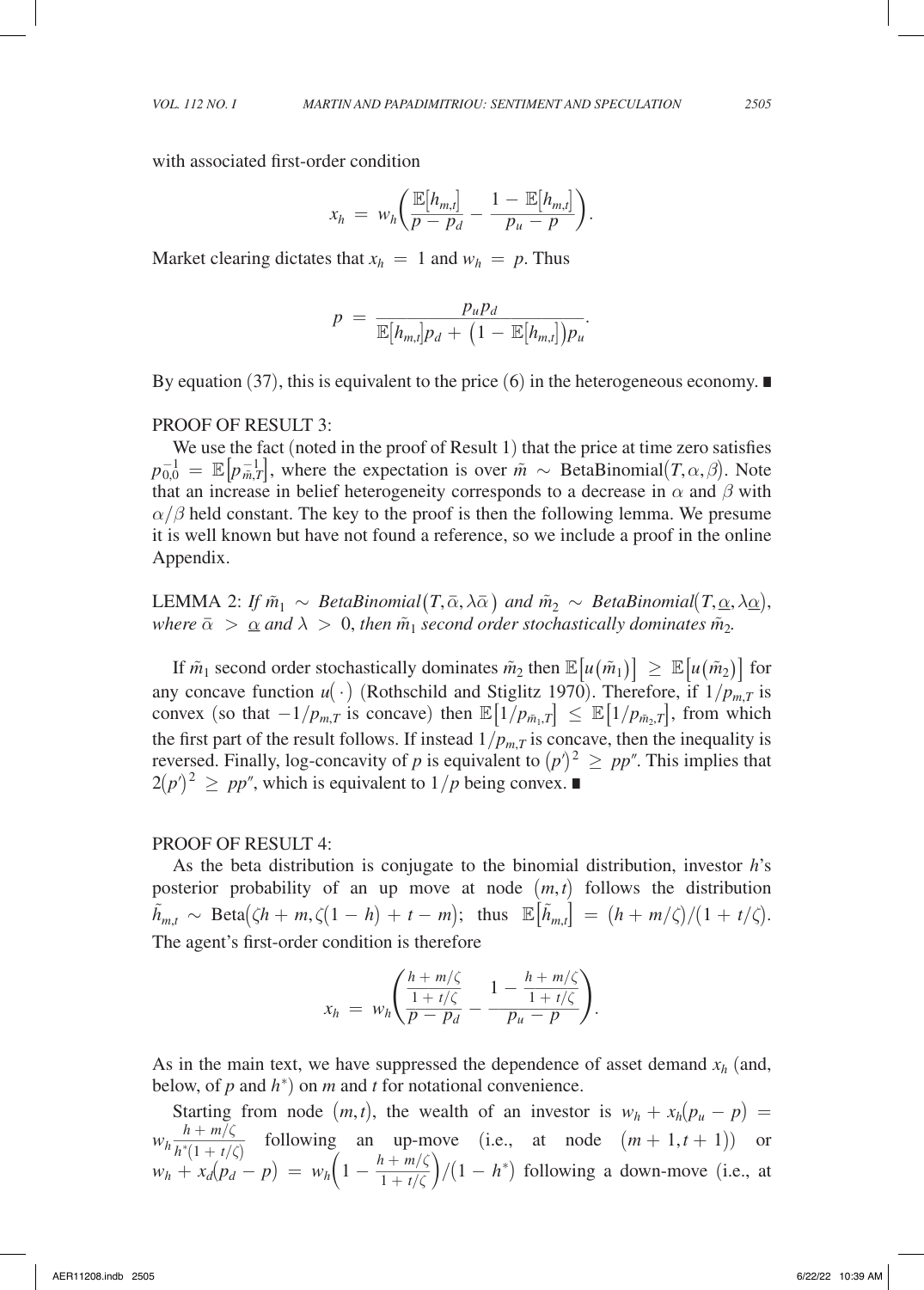node  $(m, t)$  is  $w_h = \lambda_{path} \cdot I_{m,t}(h)$ , where

node 
$$
(m, t + 1)
$$
). It follows, by induction, that the wealth of an investor at  
node  $(m, t)$  is  $w_h = \tilde{\lambda}_{path} \cdot I_{m,t}(h)$ , where  
  

$$
I_{m,t}(h) = (1 - h) \left(1 - \frac{h}{1 + \frac{1}{\zeta}}\right) \cdots \left(1 - \frac{h}{1 + \frac{t - m - 1}{\zeta}}\right) \left(\frac{h}{1 + \frac{t - m}{\zeta}}\right) \cdots \left(\frac{h + \frac{m - 1}{\zeta}}{1 + \frac{t - 1}{\zeta}}\right)
$$

$$
= \frac{B(\zeta h + m, \zeta(1 - h) + t - m)}{B(\zeta h, \zeta(1 - h))}.
$$

(The ordering of up- and down-moves is immaterial because  $\mathbb{E}\left[1 - \tilde{h}_{m,t}\right]\mathbb{E}\left[\tilde{h}_{m,t+1}\right] =$  $\mathbb{E}[\tilde{h}_{m,t}]\mathbb{E}[1-\tilde{h}_{m+1,t+1}].$  As initial wealth does not depend on  $\tilde{h}$ , we have  $I_0(h) = 1$ . We can find the constant  $\tilde{\lambda}_{path}$  by equating aggregate wealth to the value of the risky asset:

$$
(A6) \t\t p = \tilde{\lambda}_{path} \int_0^1 I_{m,t}(h) f(h) dh.
$$

To clear the market, we must have

(A7) 
$$
1 = \tilde{\lambda}_{path} \left[ \int_0^1 I_{m,t}(h) \left( \frac{h + m/\zeta}{\frac{1 + t/\zeta}{p - p_d}} - \frac{1 - \frac{h + m/\zeta}{1 + t/\zeta}}{p_u - p} \right) f(h) dh \right].
$$

If we define

If we define  
\n(A8) 
$$
G_{m,t} = \frac{\int_0^1 I_{m,t}(h)(h + m/\zeta)f(h)dh}{(1 + t/\zeta)\int_0^1 I_{m,t}(h)f(h)dh} = \frac{\int_0^1 I_{m+1,t+1}(h)f(h)dh}{\int_0^1 I_{m,t}(h)f(h)dh}
$$

then one can check that

then one can check that  
\n(A9) 
$$
1 - G_{m,t} = \frac{\int_0^1 I_{m,t+1}(h) f(h) dh}{\int_0^1 I_{m,t}(h) f(h) dh}.
$$

In these terms, equations (A6) and (A7) imply that  
\n
$$
\frac{1}{p} = \frac{G_{m,t}}{p - p_d} - \frac{1 - G_{m,t}}{p_u - p}.
$$
\nDefining  $z = -1/p$ ,  $z = -1/p$ , and  $z = -1$ .

Defining  $z_{m,t} = 1/p$ ,  $z_{m+1,t+1} = 1/p_u$ , and  $z_{m,t+1} = 1/p_d$ , we can rewrite this as

$$
z_{m,t} = G_{m,t} z_{m+1,t+1} + (1 - G_{m,t}) z_{m,t+1}.
$$

By backward induction, and using the fact that  $(1 - G_{m,t})G_{m,t+1} =$  $G_{m,t}(1 - G_{m+1,t+1})$ , we have  $z_{0,0} = \sum_{m=0}^{T} \tilde{c}_m \cdot z_{m,T}$ , where  $\tilde{c}_m = \binom{T}{m}(1 - G_{0,0}) \cdots$  $(1 - G_{0,T-m-1})G_{0,T-m}\cdots G_{m-1,T-1}$ . Using equations (A8) and (A9) to evaluate this as a telescoping product,

$$
\tilde{c}_m = \binom{T}{m} \int_0^1 I_{m,T}(h) f(h) dh,
$$

which completes the proof of the first part of the Result.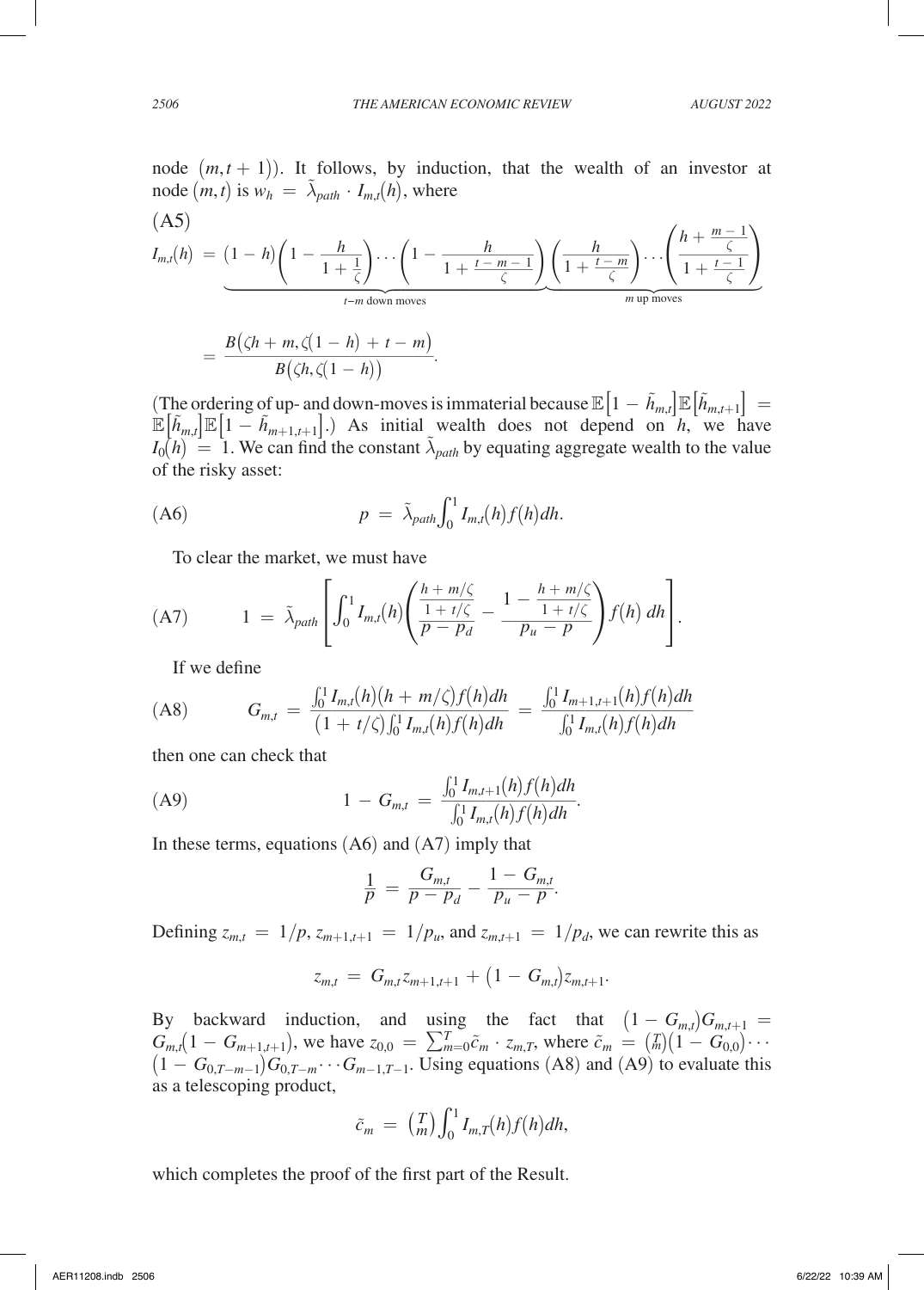To prove the second part of the result, note from  $(A5)$  that  $\binom{T}{m}I_{m,T}$  $\mathbb{P}(\tilde{m} = m)$  where  $\tilde{m} \sim \text{BetaBinomial}(T, \zeta h, \zeta(1 - h))$ , so  $z_{0,0} = \int_0^1 \mathbb{E}[z_{\tilde{m}}] f(h) dh$ . If  $\tilde{m}_i \sim \text{BetaBinomial}(T, \zeta_i h, \zeta_i (1 - h))$  for  $i = 1, 2$ , where  $\zeta_1 > \zeta_2$ , then  $\tilde{m}_1$  second order stochastically dominates  $\tilde{m}_2$  by Lemma 2. It follows that if  $z_m$  is convex,  $\mathbb{E}\left[z_{\tilde{m}_1}\right]$  <  $\mathbb{E}\left[z_{\tilde{m}_2}\right]$  for all *h*, and hence  $p_{0,0}^{(1)} > p_{0,0}^{(2)}$ . Also by Lemma 2, the converse is true if  $z_m$  is concave. ■

### PROOF OF RESULT 5:

We will repeatedly use the fact that  $\Gamma(z + 1)/\Gamma(z) = z$  without comment. In the

risky bond limit, 
$$
(1 - \varepsilon)/\varepsilon \to \infty
$$
, so the sentiment multiplier (19) simplifies to  
\n(A10) 
$$
g(t) = \left(\frac{\alpha}{\alpha + \beta}\right)^{T-t} \frac{\Gamma(\alpha + t)\Gamma(\alpha + \beta + T)}{\Gamma(\alpha + T)\Gamma(\alpha + \beta + t)}.
$$

(A10)  
\n
$$
g(t) = \left(\frac{\alpha}{\alpha + \beta}\right)^{T - t} \frac{\Gamma(\alpha + t)\Gamma(\alpha + \beta + 1)}{\Gamma(\alpha + T)\Gamma(\alpha + \beta + t)}.
$$
\nIt follows that  $g(t)$  is increasing:  
\n
$$
\frac{g(t+1)}{g(t)} = \frac{\alpha + \beta \Gamma(\alpha + t + 1)}{\alpha} \frac{\Gamma(\alpha + \beta + t)}{\Gamma(\alpha + \beta + t + 1)} = \frac{\alpha + \beta}{\alpha} \frac{\alpha + t}{\alpha + \beta + t} \ge 1.
$$
\nIn the bubbley asset limit,  $(1 - \varepsilon)/\varepsilon \to -1$ , so the sentiment multiplier (19) simplifies to  
\n(A11)  
\n
$$
g(t) = \frac{1 - \left(\frac{\alpha}{\alpha + \beta}\right)^{T - t}}{1 - \frac{\Gamma(\alpha + T)}{\Gamma(\alpha + \beta + t)}}.
$$

plifies to *T*<sup>t</sup>

In the bubbley asset limit, 
$$
(1 - \varepsilon)/\varepsilon \to -1
$$
, so the sentiment multiplier (19) simplifies to  
\n(A11) 
$$
g(t) = \frac{1 - \left(\frac{\alpha}{\alpha + \beta}\right)^{T-t}}{1 - \frac{\Gamma(\alpha + T)}{\Gamma(\alpha + t)} \frac{\Gamma(\alpha + \beta + t)}{\Gamma(\alpha + \beta + T)}}
$$
\nWrite  $x(t) = \left[\alpha/(\alpha + \beta)\right]^{T-t}$  and  $y(t) = \Gamma(\alpha + T)\Gamma(\alpha + \beta + t)/\left[\Gamma(\alpha + t)\right]$ 

Write 
$$
x(t) = [\alpha/(\alpha + \beta)]^{T-t}
$$
 and  $y(t) = \Gamma(\alpha + T)\Gamma(\alpha + \beta + t)/[\Gamma(\alpha + \alpha + \beta + T)]$ , so that  
\n $g(t) = \frac{1 - x(t)}{1 - y(t)}$  and  $g(t + 1) = \frac{1 - x(t + 1)}{1 - y(t + 1)} = \frac{1 - x(t)\frac{\alpha + \beta}{\alpha}}{1 - y(t)\frac{\alpha + \beta + t}{\alpha + t}}$ .  
\nIt follows that  $g(t + 1) > g(t)$  if and only if

It follows that 
$$
g(t + 1) > g(t)
$$
 if and only if  
\n(A12) 
$$
\frac{t}{\alpha + t}x(t)y(t) + \frac{\alpha}{\alpha + t}y(t) > x(t).
$$
\nWe can write  
\n
$$
y(t) = \frac{\alpha + t}{\alpha + \beta + t} \frac{\alpha + t + 1}{\alpha + \beta + t + 1} \cdots \frac{\alpha + t}{\alpha + \beta}
$$
\nwhich implies that

We can write

e  

$$
y(t) = \frac{\alpha + t}{\alpha + \beta + t} \frac{\alpha + t + 1}{\alpha + \beta + t + 1} \cdots \frac{\alpha + T - 1}{\alpha + \beta + T - 1},
$$

which implies that

$$
y(t) > \left(\frac{\alpha + t}{\alpha + \beta + t}\right)^{T-t}.
$$

which implies that  
\n(A13) 
$$
y(t) = \alpha + \beta + t \alpha + \beta + t + 1 \quad \alpha + \beta + T - 1'
$$
\nwhich implies that  
\n(A13) 
$$
y(t) > \left(\frac{\alpha + t}{\alpha + \beta + t}\right)^{T-t}.
$$
\nWe can use this fact to establish that inequality (A12) holds, as required:  
\n
$$
\frac{t}{\alpha + t}x(t)y(t) + \frac{\alpha}{\alpha + t}y(t) > \frac{t}{\alpha + t} \left(\frac{\alpha}{\alpha + \beta\alpha + \beta + t}\right)^{T-t} + \frac{\alpha}{\alpha + t} \left(\frac{\alpha + t}{\alpha + \beta + t}\right)^{T-t}
$$
\n
$$
> \left(\frac{t}{\alpha + t} \frac{\alpha}{\alpha + \beta + t} + \frac{\alpha}{\alpha + t} \frac{\alpha + t}{\alpha + \beta + t}\right)^{T-t}
$$
\n
$$
= x(t).
$$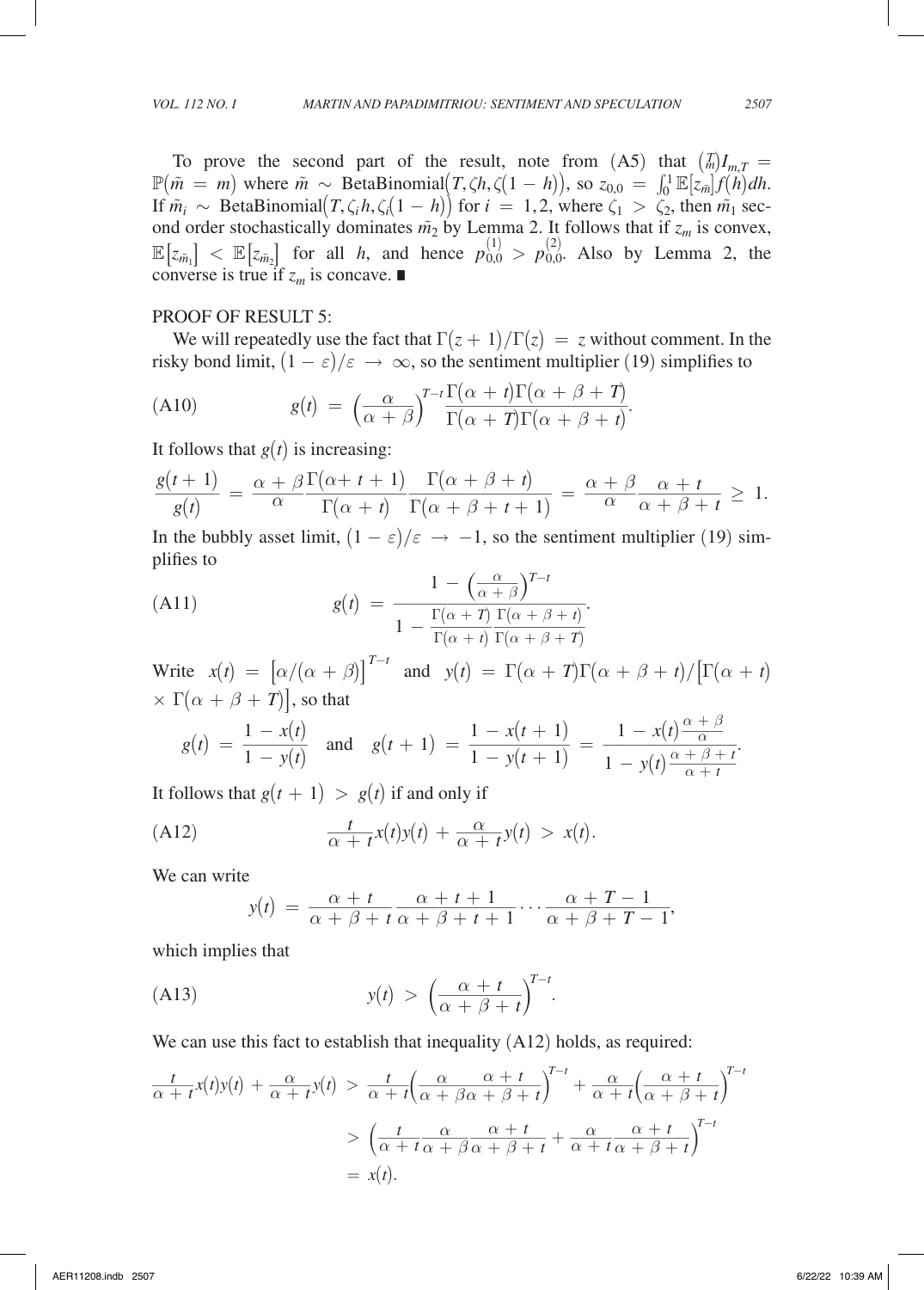The first inequality uses the definition of  $x(t)$  and  $(A12)$ ; the second is Jensen's inequality. ∎

### PROOF OF RESULT 6:

As discussed in the proof of Result 1, and noting that we have 2*N* periods in total, we can write  $p_{0,0}^{-1} = \mathbb{E} [z_{\tilde{m},T}] = \mathbb{E} [e^{-\sigma \sqrt{2\pi i}}]$ *T* Example 1, and noting that we have  $2N$  periods in<br>  $\left[ z_{m,T} \right] = \mathbb{E} \left[ e^{-\sigma \sqrt{2T} \frac{\hat{m}-N}{\sqrt{N}}} \right]$ , where  $\tilde{m} \sim \text{BetaBinomial}$ <br>  $\overline{N}$  and  $\beta = \theta N$  and  $\overline{N}$  Bayl and Plackett (1078)  $(2N, \alpha, \beta)$  and  $\alpha = \theta N + \eta \sqrt{N}$  and  $\beta = \theta N - \eta \sqrt{N}$ . Paul and Plackett (1978) show that  $\tilde{m}$ , appropriately shifted by its mean and scaled by its standard deviation, converges in distribution and in moment-generating function (MGF) to a Normal random variable. The mean of  $\tilde{m}$  is  $2N\alpha/(\alpha + \beta)$ , and its variance is  $2N\alpha\beta(\alpha+\beta+2N)/\big[(\alpha+\beta)^2(\alpha+\beta+1)\big].$  Thus  $\left(\tilde{m}-N-\frac{\eta}{\theta}\right)$  $\frac{\eta}{\theta} \sqrt{N}$  $\frac{1}{2\theta}$  (MGF) to<br>its variance is<br> $\frac{1}{N}$  )/ $\sqrt{\frac{1+\theta}{2\theta}}N$ a isomial random variable. The mean of *m* is  $2N\alpha/(\alpha + \beta)$ <br>  $2N\alpha\beta(\alpha + \beta + 2N)/[(\alpha + \beta)^2(\alpha + \beta + 1)]$ . Thus  $(\tilde{m} - N)$ <br>  $\rightarrow \Psi \sim N(0, 1)$  and  $p_{0,0}^{-1} \rightarrow \mathbb{E} \exp[-\sigma\sqrt{2T}(\Psi\sqrt{\frac{1+\theta}{2\theta}})]$  $\left[\frac{-N - \frac{\eta}{\theta} \sqrt{N}}{1 + \theta} + \frac{\eta}{\theta}\right]$  =  $\exp\left[-\frac{\eta}{\theta}\sigma\right]$  $\longrightarrow \Psi \sim N(0, 1)$  and<br> $\times \sqrt{2T} + \frac{\theta + 1}{2\theta} \sigma^2 T$ .

### PROOF OF RESULT 7:

Fix *t*, and write  $\phi = t/T$ . Consider the perspective of agent *h* at time 0: for her, *m* (the number of up-moves that have occurred by time *t*) has a binomial distribution with mean  $2\phi Nh$  and variance  $2\phi Nh(1 - h)$ . Hence, by the Central Limit Theorem, we can standardize *m* so that it converges in distribution and in MGF to a standard we can standardize *m* so that it converges in distribution<br>Normal distribution as  $N \rightarrow \infty$ :  $\frac{(m - 2\phi Nh)}{\sqrt{2\phi Nh(1 - h)}}$ cocurred b<br>  $(1-h)$ . He<br>
erges in dis<br>  $\frac{(m-2\phi Nh)}{2\phi Nh(1-h)}$ <br>
agent h.  $\frac{m - 2\phi N h}{2\phi N h(1 - h)} \rightarrow N(0, 1)$ . Again, we emphasize agent *h*. that we are taking the perspective of agent *h*.

When we take the limit as  $N \to \infty$ , it is convenient to parametrize the investhat we are taking the perspective of agent *h*.<br>When we take the limit as  $N \rightarrow \infty$ , it is convenient to parametrize the investor type by  $z = (h - \mathbb{E}h)/\sqrt{\text{var}h}$ , as described in the main text. Similarly, we will parametrize *m* via  $\psi = \frac{m - \mathbb{E}^{(0)}}{\sqrt{m}}$ or agent *i*<br>  $\Rightarrow \infty$ , it<br>  $\frac{\Rightarrow}{\sinh}$ , as de:<br>  $\frac{m - \mathbb{E}^{(0)}[m]}{\sqrt{\text{var}^{(0)}[m]}}$ <br>
tations of  $\frac{\overline{m}}{\overline{m}}$ , as de<br>  $\frac{m}{\sqrt{\text{var}^{(0)}[m]}}$ <br>  $\frac{m}{\sqrt{\text{var}^{(0)}[m]}}$  $\text{var}^{(0)}[m]$  $\frac{1}{2}$ , the number of standard deviations by which *m* exceeds the expectations of the mean investor. Thus  $m = \phi N + \phi N$  $\left(\frac{\psi}{\sqrt{2}}+\frac{\eta}{\theta}\sqrt{\frac{\psi}{2}}\right)$  $\sqrt{2}$   $\theta$  $\frac{1}{1}$ *n* exceeds the expectations of the mean investor. Thus  $m = \phi N + \overline{\phi}$   $\sqrt{\phi N}$ . (Here and throughout the proof, we neglect terms of lower will parametrize *m* via  $\psi = \frac{1}{\sqrt{\text{var}^{(0)}[m]}}$ , the number of standard deviation by which *m* exceeds the expectations of the mean investor. Thus  $m = \phi l$   $\left(\frac{\psi}{\sqrt{2}} + \frac{\eta}{\theta}\sqrt{\phi}\right)\sqrt{\phi N}$ . (Here and throughout the pr *m* − 2 $\phi$ *Nh*<br> $\sqrt{2\phi Nh(1-h)}$ us  $m = \phi l$ <br>terms of lo<br> $\frac{m - 2\phi N h}{2\phi N h (1 - h)}$  $\frac{m-2\phi Nh}{2\phi Nh(1-h)} \rightarrow$  $N(0,1)$  can be rewritten as

(A14) 
$$
\psi - \frac{\sqrt{\phi}}{\sqrt{\theta}} z \to \xi \sim N(0,1).
$$

At time *t*, we have (by Lemma 1)  $p_{m,t}^{-1} = \mathbb{E}\left[e^{-\sigma \sqrt{\sigma}}\right]$  $\overline{2T}$ <sup> $\prime$ </sup>  $\frac{m+\tilde{j}-N}{\sqrt{N}}$  −*N*  $\sqrt{\frac{N}{N}}$ , where the expectation is over  $\tilde{j} \sim \text{BetaBinomial}(2(1 - \phi)N, \alpha + m, \beta + 2\phi N - m)$ . After substituting in  $\alpha$  and  $\beta$ , as given in the main text, together with the parametrization of *m* described above, we can standardize  $\hat{j}$  so that it converges in distribution and in MGF to a standard Normal random variable, as in the proof of Result 6, and we have the realized price, at time *t*, as a function of  $\psi$ :

(A15) 
$$
p_t = \exp\left(-\frac{1-\phi}{2}\frac{\theta+1}{\theta+\phi}\sigma^2T + \frac{\eta}{\theta}\sigma\sqrt{2T} + \frac{\theta+1}{\phi+\theta}\sigma\sqrt{\phi T}\psi\right).
$$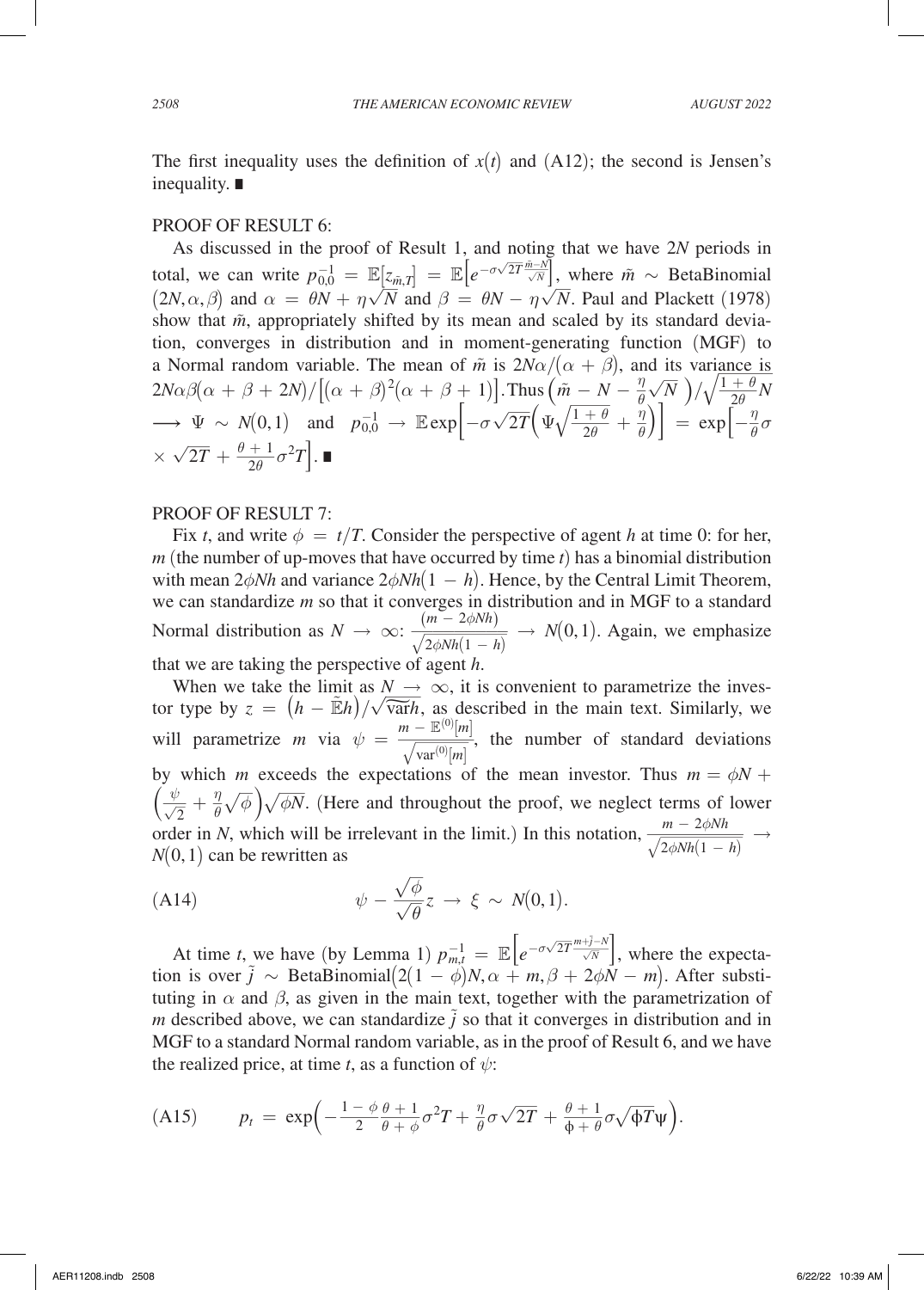Thus, from  $(A14)$  and  $(A15)$ , the investor perceives  $p_t$  as lognormally distributed, and

and  

$$
\mathbb{E}^{(z)} \log p_t = \frac{t(\theta + 1)\frac{z}{\sqrt{\theta}}\sigma\sqrt{T} - \frac{1}{2}(T - t)(\theta + 1)\sigma^2 T}{\theta T + t} + \frac{\eta}{\theta}\sigma\sqrt{2T}
$$

and

and  

$$
var^{(z)} log p_t = \sigma^2 t \left(\frac{\theta + 1}{\theta + \frac{t}{T}}\right)^2.
$$

Her expected return is therefore

$$
\mathbb{E}^{(z)}[R_{0\to t}] = \mathbb{E}^{(z)}\left[\frac{p_t}{p_{0,0}}\right]
$$
  
=  $\exp\left\{\frac{\phi(\theta+1)}{\theta+\phi}\left[\frac{z}{\sqrt{\theta}}\sigma\sqrt{T} + \frac{\theta+1}{2}\left(\frac{1}{\theta} + \frac{1}{\theta+\phi}\right)\sigma^2T\right]\right\}.$ 

The cross-sectional average expectation and disagreement follow immediately, using the fact that *z* has zero cross-sectional mean and unit variance.

To find the autocorrelation of returns, let *m* and  $m + j$  be random variables representing the number of up-moves by times  $t_1$  and  $t_2$  respectively. As above, we have  $\frac{m-2\phi_1 N h}{\sqrt{2\phi_1 N h(1-h)}} \rightarrow \xi_1$  and  $\frac{m+j-2\phi_2 N h}{\sqrt{2\phi_2 N h(1-h)}} \rightarrow \xi_2$  as  $N \rightarrow \infty$ , where  $\xi_1, \xi_2$  are  $\frac{1}{2}$  $\frac{m-2\phi_1 N h}{2\phi_1 N h (1-h)}$ <br>2 $\phi_1 N h (1-h)$ <br>d Normal, ber of up-moves by times  $t_1$ <br>  $\rightarrow \xi_1$  and  $\frac{m+j-2\phi_2 N h}{\sqrt{2\phi_2 N h (1-h)}}$  $\frac{12}{12}$  $\frac{1}{2\phi_2 N h(1-h)} \rightarrow \xi_2$  as  $N \rightarrow \infty$ , where  $\xi_1, \xi_2$  are<br>  $\frac{1}{2\phi_2 N h(1-h)} \rightarrow \xi_2$  as  $N \rightarrow \infty$ , where  $\xi_1, \xi_2$  are standard Normal,  $\sqrt{\phi_2 \xi_2} = \sqrt{\phi_1 \xi_1} + \sqrt{\phi_2 - \phi_1 \Xi}$ , and  $\Xi \sim N(0, 1)$  is indepen- $\frac{\sqrt{2}}{\phi_2 \xi_2 - \sqrt{\phi_1}}$ mes  $t_1$  and<br> $\frac{t_2 N h}{-h}$   $\rightarrow$ <br> $\phi_2 - \phi_1$ dent of  $\xi_1$ . We then have

dent of 
$$
\xi_1
$$
. We then have  
\n
$$
\text{cov}(\log R_{0 \to t_1}, \log R_{t_1 \to t_2}) = \text{cov}\left[\frac{\theta + 1}{\phi_1 + \theta} \sigma \sqrt{\phi_1 T} \xi_1, \frac{\theta + 1}{\phi_2 + \theta} \sigma \sqrt{\phi_2 T} \xi_2 - \frac{\theta + 1}{\phi_1 + \theta} \sigma \sqrt{\phi_1 T} \xi_1\right]
$$
\n
$$
= \frac{(\theta + 1)^2}{(\phi_1 + \theta)^2} \frac{\phi_1 - \phi_2}{\phi_2 + \theta} \sigma^2 \phi_1 T.
$$

Moreover, var  $\left[\log R_{0 \to t_1}\right] = \frac{(\theta + 1)^2}{(\phi_1 + \theta)^2}$ <br>var  $\left[\log R_{0 \to t_1}\right] = \frac{(\theta + 1)^2}{(\phi_1 + \theta)^2}$  $\frac{(\theta+1)^2}{(\phi_1+\theta)^2} \sigma^2 \phi_1 T$ , and using the fact that var  $\left[\log R_{t_1 \to t_2}\right] =$  $var[log(p_{t_1})]$  +  $var[log(p_{t_2})]$  –  $2cov(log(p_{t_1}),log(p_{t_2}))$ , we have

$$
\text{var}\left[\log R_{t_1 \to t_2}\right] = \frac{(\theta + 1)^2}{(\phi_1 + \theta)^2 (\theta + \phi_2)^2} \sigma^2 \phi_1 T \Big[ (\phi_2 + \theta)^2 + \frac{\phi_2}{\phi_1} (\phi_1 + \theta)^2 - 2(\phi_1 + \theta) (\phi_2 + \theta) \Big].
$$

Combining these, we find the expression for the autocorrelation given in the result. ∎

### PROOF OF RESULT 8:

Note that  $2\phi N$  is the number of periods corresponding to  $t = \phi T$ . Writing  $q_{m,t}$  for the risk-neutral probability of going from node  $(0, 0)$  to node  $(m, t)$ , we have (as in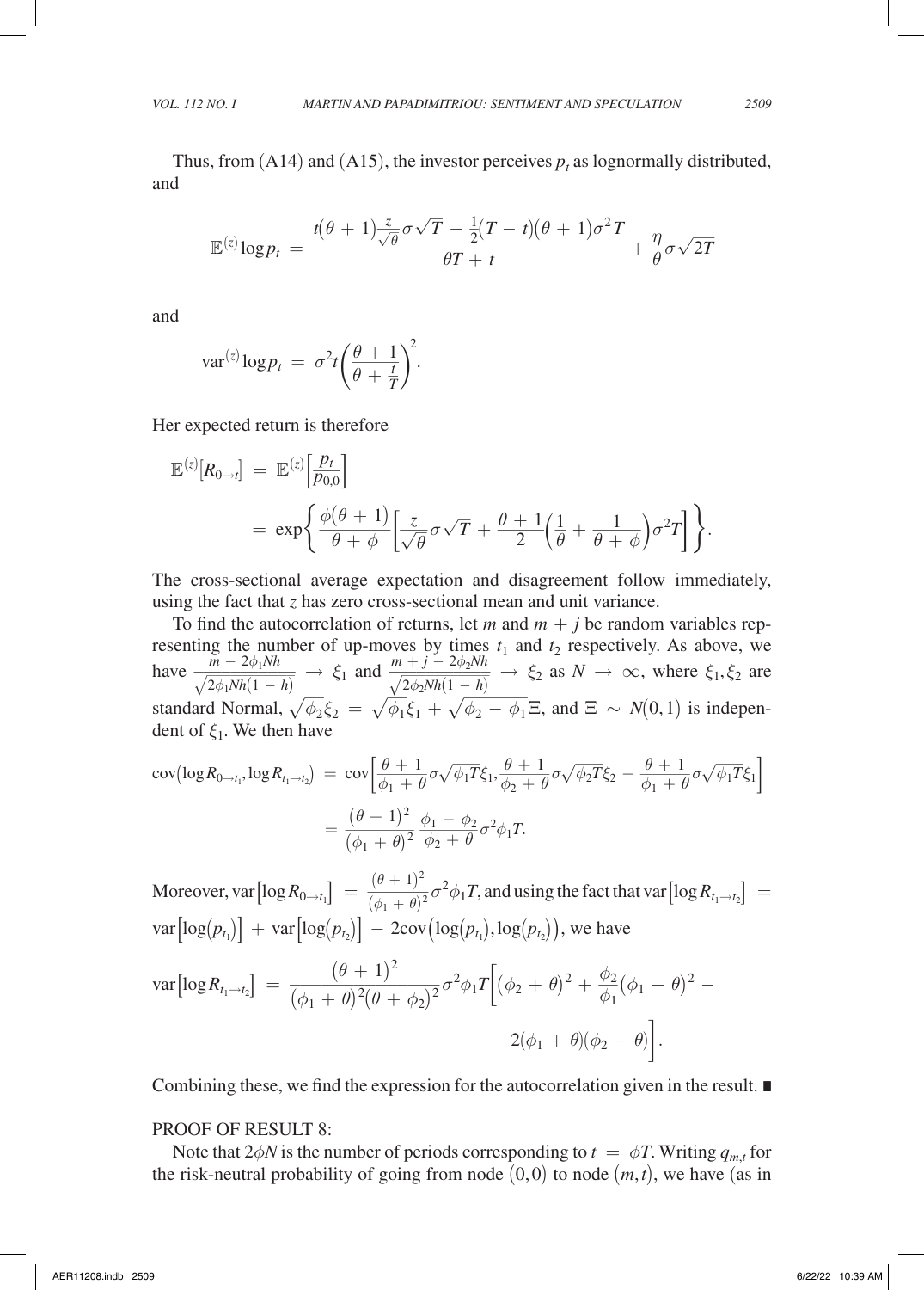Lemma 1)  $q_{m,t} = \frac{p_0}{p_{m,t}}$  $\frac{p_0}{p_{m,t}} c_{m,t}$ , where  $c_{m,t} = \left(\frac{2\phi N}{m}\right)^{T}$ *B*( $\alpha$  + *m*,  $\beta$  + 2 $\phi$ *N* − *m*)  $B(\alpha, \beta)$ <br>th strike *K*, maturing at tin  $\frac{m_j}{m}$ . As the riskless rate is 0, the time zero price of a call option with strike *K*, maturing at time *t*, is

$$
C(0,t;K) = \sum_{m=0}^{2\phi N} q_{m,t}(p_{m,t} - K)^{+} = p_0 \sum_{m=0}^{2\phi N} c_{m,t} \left(1 - \frac{K}{p_{m,t}}\right)^{+} = p_0 \mathbb{E}\bigg[\bigg(1 - \frac{K}{p_{m,t}}\bigg)^{+}\bigg].
$$

The expectation is over  $m \sim$  BetaBinomial( $2\phi N, \alpha, \beta$ ) which is asymptotically Normal as above. Using (A15) to substitute for the price we have, in the limit,<br> $\sqrt{(a-x)^{1-\phi}e^{a}+a^2x^2+a^2\sqrt{2T}}e^{a+1}e^{a}(\overline{a}\overline{t})e^{a}e^{a}+a^2\overline{t}}$ 

$$
C(0,t;K)\ =\ p_0\mathbb{E}\bigg[\Big(1\,-\,K e^{\frac{1-\phi\,\theta+1}{2}\sigma^2 T-\frac{\eta}{\theta}\sigma \sqrt{2T}-\frac{\theta+1}{\theta+\phi}\sigma \sqrt{\phi T}\sqrt{\frac{\phi+\theta}{\theta}}\Psi}\Big)^+\bigg],
$$

where  $\Psi \sim N(0, 1)$ . (Convergence in distribution implies convergence in expectation by the Helly–Bray theorem, as the function of  $\Psi$  inside the expectation is bounded and continuous.) The expectation can be evaluated as in Black and Scholes (1973), giving the result.

Lastly, we can calculate the variance risk premium at arbitrary horizons  $t < T$ . We have  $var^* \log R_{0\to t} = \mathbb{E}^* \left[ (\log R_{0\to t})^2 \right] - \left[ \mathbb{E}^* (\log R_{0\to t}) \right]^2$ . Each of the riskneutral expectations is determined by the prices of options expiring at time *t*, by the logic of Breeden and Litzenberger (1978), so var<sup>\*</sup>log  $R_{0\to t}$  is as it would be in the Black–Scholes model with constant volatility  $\tilde{\sigma}_t$ . As is well known, this is  $\tilde{\sigma}_t^2$  in annualized terms. Using the expression for var  $\log R_t$  provided in Result 7, we have<br>
a generalization of the result given in the text:<br>  $\frac{1}{t}(\text{var}^* \log R_{0\to t} - \text{var} \log R_{0\to t}) = \frac{(\theta + 1)^2 \frac{t}{T}}{\theta (\theta + \frac{t}{T})^2} \sigma^2$ . a generalization of the result given in the text:

$$
\frac{1}{t}(\operatorname{var}^* \log R_{0 \to t} - \operatorname{var} \log R_{0 \to t}) = \frac{(\theta + 1)^2 \frac{t}{T}}{\theta \left(\theta + \frac{t}{T}\right)^2} \sigma^2.
$$

### PROOF OF RESULT 9:

As all investors have log utility,  $R_{0\to T}^{(z)}$  is the growth optimal return from 0 to *T* as perceived by investor *z*, which equals  $1/M_{0\rightarrow T}^{(z)}$  where  $M_{0\rightarrow T}^{(z)}$  is the SDF perceived by investor *z*. The following lemma provides a formula for this quantity.

LEMMA 3: The SDF of investor z, 
$$
M_{0\to t}^{(z)}
$$
, is given by  
\n(A16) 
$$
M_{0\to t}^{(z)} = \sqrt{\frac{\theta}{\theta + \phi}} \exp\left\{\frac{\theta + \phi}{2(1 + \theta)^2 \sigma^2 T} \Big[ \log \Big(R_{0\to t}/K_t^{(z)}\Big) \Big]^2 - \frac{1}{2}(z - z_g)^2 \right\},
$$

where 
$$
\log K_t^{(z)} = \mathbb{E}^{(z)} \log R_{0 \to t} + [(\theta + 1)/(\theta + \phi)](z - z_g) \sigma \sqrt{\theta T}
$$
.

## PROOF:

 $M_{0\rightarrow t}^{(z)}$  links investor *z*'s perceived true probabilities to the objectively observed risk-neutral probabilities, which we computed in Lemma 1. Hence the value of agent *z*'s SDF at node  $(m,t)$  is  $M_{0\to t}^{(z)} = \frac{p_{0,0}}{p_{m,t}}$  $\frac{p_{0,0}}{p_{m,t}} \frac{c_{m,t}}{\pi^{(z)}}$  $\frac{c_{m,t}}{\pi_{m,t}^{(z)}}$ , where  $\pi_{m,t}^{(z)}$  is the agent's subjective probability of arriving at node  $(m,t)$  and  $c_{m,t}$  was defined in the proof of Result 8. We established in the proofs of Results 7 and 8 that  $c_{m,t}$  and  $\pi_{m,t}^{(z)}$  correspond to the probability mass functions of a beta-binomial distribution and of a binomial distribution, which converge (after appropriate rescaling) to the pdf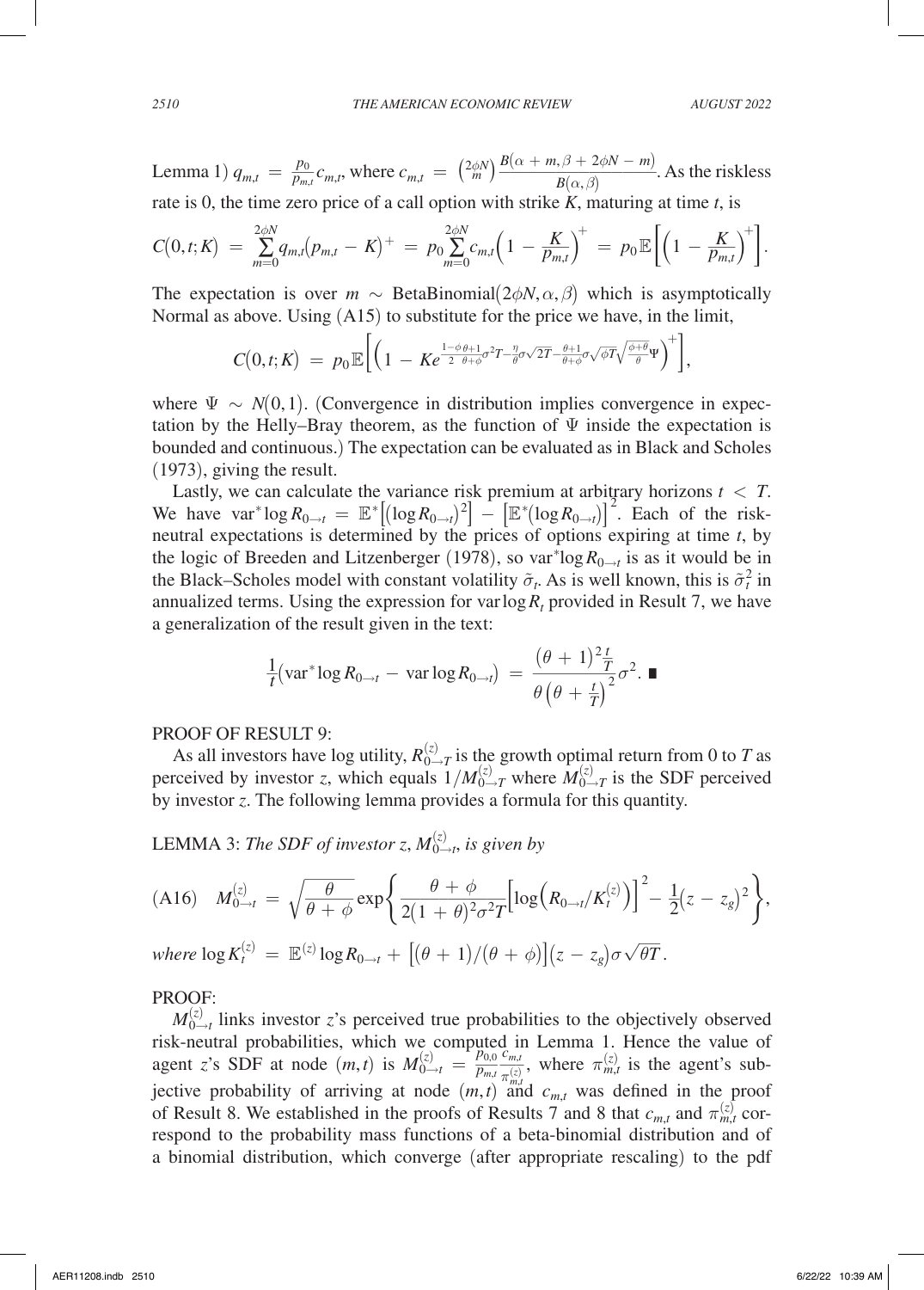of the Normal distribution. For the binomial distribution we standardize *m* via  $\psi =$ *m* −  $\phi N - \frac{\eta}{\theta} \phi \sqrt{N}$ , as in the proof of Result 7, while for the beta-binomial  $\frac{m - \phi N - \frac{\eta}{\theta} \phi \sqrt{N}}{\sqrt{\phi N/2}}$ , as in the proof of Result 7, while for the beta-binomial survivion we set  $\tilde{\psi}_1 = \frac{\psi}{\sqrt{N}}$ . The distribution we set  $\tilde{\psi} = \frac{\psi}{\sqrt{(\phi + \theta)/\theta}}$  $\frac{\varphi}{\overline{(\phi + \theta)/\theta}}$ . Then  $c_{m,t} = \mathbb{P}$  $X_N - \phi N - \frac{\eta}{\theta} \phi \sqrt{N}$ hile for the beta-b.<br>  $\frac{X_N - \phi N - \frac{\eta}{\theta} \phi \sqrt{N}}{\sqrt{\frac{\phi + \theta}{2\theta} \phi N}}$  =  $\frac{\phi + \theta}{2\theta} \phi N$  $\frac{1}{\sqrt{2}} = \tilde{\psi}$   $\Big) \sim$  $\frac{1}{\sqrt{2\pi}}e^{-\frac{1}{2}\tilde{\psi}^2}$  $\sqrt{\phi N/2}$ <br>
on we set<br>  $\frac{1}{\sqrt{\frac{\phi + \theta}{2\theta}}\phi N}$  $\frac{\phi + \theta}{2\theta} \phi N$ , where  $X_N$  is a sequence of beta-binomial random variables, and  $\pi_{m,t}^{(z)} \sim \frac{1}{\sqrt{2\pi}} e^{-\frac{1}{2} (\psi - \frac{\sqrt{\phi}}{\sqrt{\theta}})}$  $\frac{\sqrt{\phi}}{\sqrt{\theta}}z\bigg)^2$  $\frac{1}{\sqrt{\phi N/2}}$ . Thus  $M_t^{(z)} \sim \sqrt{\frac{\theta}{\phi + \theta}}$ <br> $\frac{1}{\sqrt{\phi N/2}}$ . Thus  $M_t^{(z)} \sim \sqrt{\frac{\theta}{\phi + \theta}}$  $\frac{\theta}{\phi + \theta} \frac{1}{R_{0\to t}} e^{-\frac{\theta}{2(\phi+\theta)} \psi^2 + \frac{1}{2} \left(\psi - \frac{\sqrt{\phi}}{\sqrt{\theta}}\right)}$  $\frac{\sqrt{\phi}}{\sqrt{\theta}}z\bigg)^2$ . Using the fact that  $\psi - \frac{\sqrt{\phi}}{\sqrt{\theta}}$  $\frac{\sqrt{\phi}}{\sqrt{\theta}} z \ = \ \frac{\log R_{0 \to t} - \mathbb{E}^{(z)}[\log R_{0 \to t}]}{\sqrt{\mathrm{var}^{(z)} \! \log R_{0 \to t}}}$  $\frac{1}{2}$ . Thus  $M_t^{(z)} \sim \sqrt{\frac{\theta}{\phi + \theta}}$ <br>  $\frac{\log R_{0 \to t} - \mathbb{E}^{(z)} [\log R_{0 \to t}]}{\sqrt{\text{var}^{(z)} \log R_{0 \to t}}}$  (whowe equation (A16) as N  $\frac{1}{\sqrt{\frac{1}{\pi} \cdot \frac{1}{\sqrt{1}}}}$  $\frac{\log R_{0\to t}}{\log R_{0\to t}}$  (which follows from equa-<br>n (A16) as  $N \to \infty$ 

tion (A15)) and rearranging, we have equation (A16) as  $N \to \infty$ .

Equation (23) and the remaining statements of the result follow immediately. For future reference, note that as  $\psi - (\sqrt{\sqrt{2}})$  $\frac{1}{\alpha}$  $\frac{d}{\phi}/\sqrt{\theta}$ ) $z \stackrel{d}{\rightarrow} \xi \sim N(0,1)$  from (A14), we have

we have  
\n(A17) 
$$
M_{0\to t}^{(z)} \xrightarrow{d} \sqrt{\frac{\theta}{\phi + \theta}} e^{-\frac{\theta}{2(\phi+\theta)} \left(\xi + \frac{\sqrt{\phi}}{\sqrt{\theta}} z\right)^2 + \frac{1}{2} \xi^2 - \frac{\theta+1}{\theta+\phi} \sigma \sqrt{\tau} \xi - \mathbb{E}^{(z)} [\log R_{0\to t}]},
$$

where  $\xi \sim N(0, 1)$ .

### PROOF OF RESULT 10:

We exploit a lemma in the spirit of Breeden and Litzenberger (1978) whose proof we provide in the online Appendix:

LEMMA 4: *Write W*( $p_T$ ) for an investor's wealth at time T, as a function of the price *of the risky asset p<sub>T</sub>. Suppose that*  $W(0) = 0$ . Then, terminal wealth  $W(p_T)$  can be *achieved by holding a portfolio of (i)*  $W(K_0)$  *units of the underlying asset, (ii) bonds with face value*  $W(K_0) - K_0 W(K_0)$ , *(iii)*  $W''(K)dK$  *put options on the risky asset maturing at time T with strike K, for every*  $K < K_0$ *, and (<i>iv*)  $W''(K)dK$  call options *maturing at time T with strike K, for every K*  $> K_0$ *. The constant K<sub>0</sub>*  $> 0$  *can be chosen arbitrarily.*

We can write investor *z*'s wealth at time *T* as  $W^{(z)}(p_T) = p_0 R_{0 \to T}^{(z)}(p_T/p_0)$ , where  $R_{0\to T}^{(z)}$  is given as a function of  $R_{0\to T} = p_T/p_0$  in equation (23). The result follows by applying Lemma 4 with  $K_0 = p_0 K^{(z)}$ , and noting that  $W^{(z)'}(K_0) = 0$  from the definition (24) of  $K^{(z)}$ . Furthermore, from (23) we have

$$
\text{sign}\big[ W^{(z)''}\big(\exp\mathbb{E}^{(z)}\text{log}p_T\big)\big] = \text{sign}\big[z^2 - z_g z - \frac{\theta + 1}{\theta}\big],
$$

which is negative for moderate investors (including all investors  $z \in [z_g,0]$ ), and positive if |*z*| is sufficiently large. ∎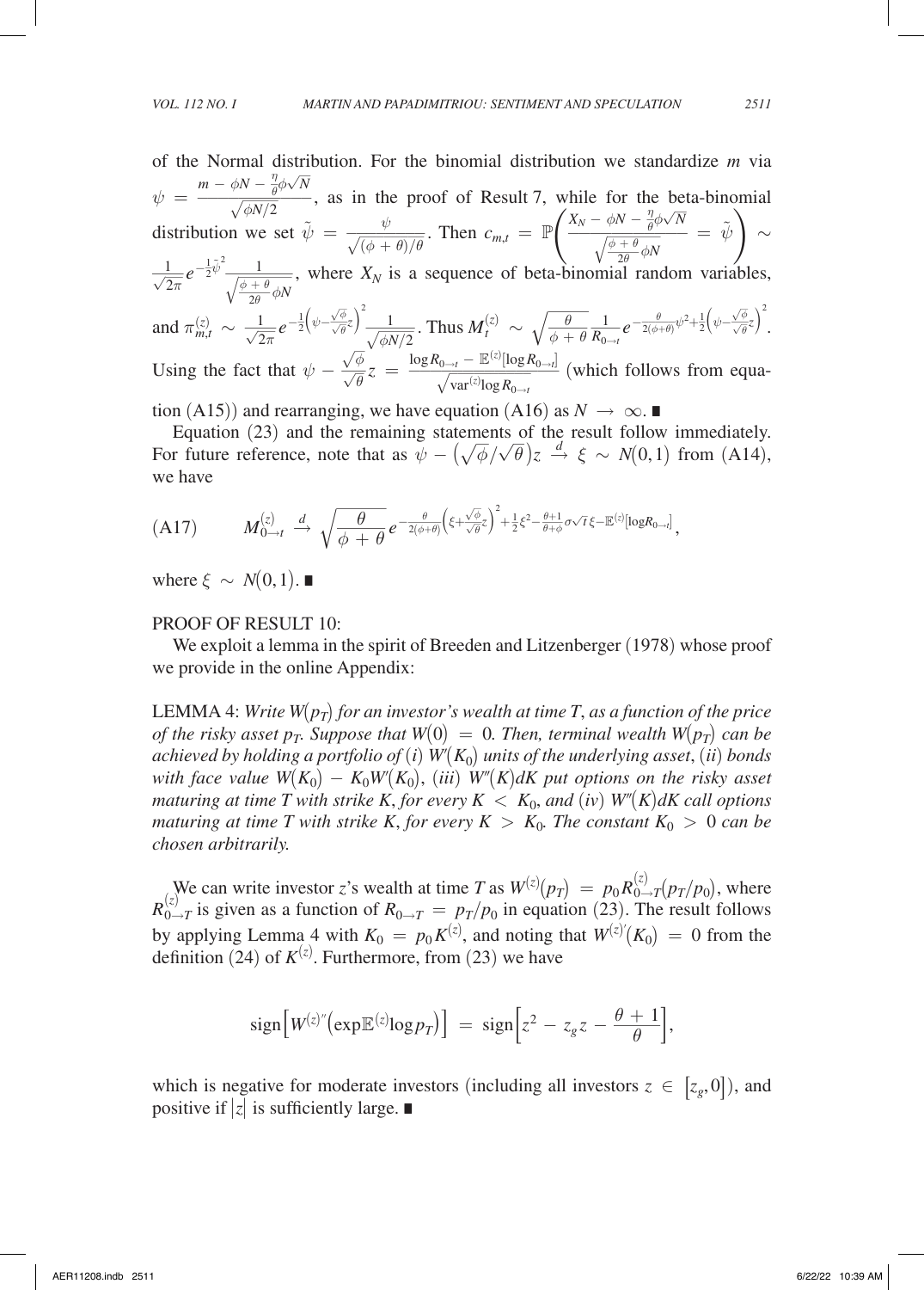### PROOF OF RESULT 11:

As the market is complete, there is a strategy that attains the MSR implied by the Hansen and Jagannathan (1991) bound. In order to be able to use equation (A17)

to compute the variance of  $M_t$ —for the rest of the proof, we write  $M_{0\to t}^{(z)} = M_t$  to

save space—we will first need the following Lemma which we prove in the online Appendix:

LEMMA 5: If  $\theta > 1$ , then the sequence  $\left\{ (M_t^2)^{(N)} \right\}$  (where we include superscripts *to emphasize the dependence on N*) *is uniformly integrable.*

Uniform integrability implies convergence of expectations. We can thus use equation (A17) to find the variance of  $M_t$  from the perspective of agent *z*, as  $N \to \infty$ , by computing the MGF of a chi-squared random variable. Doing so, we find that

$$
N \to \infty, \text{ by computing the MGF of a chi-squared random variable. Doi}
$$
\nfind that\n
$$
\mathbb{E}^{(z)}\left[M_t^2\right] = \frac{\theta}{\sqrt{\theta^2 - \phi^2}} \exp\left[\frac{\left[z\sqrt{\theta\phi} + (\theta + 1)\sigma\sqrt{\phi T}\right]^2}{\theta(\theta - \phi)}\right].
$$
\nIf  $\theta \le 1$  and  $\phi = 1$  (i.e.,  $t = T$ ), we have  $\lim_{\theta \to 0} \inf_{\theta \in \mathbb{R}} \mathbb{E}^{(z)}[t]$ .

If  $\theta \le 1$  and  $\phi = 1$  (i.e.,  $t = T$ ), we have  $\liminf \mathbb{E}^{z} |M_T^2|^{(N)} \ge$  $\mathbb{E}^{(z)}\left[e^{\frac{1}{\theta+1}\xi^2+B\xi+C}\right]$  for some constants *B* and *C*, using Fatou's lemma and equation (A17). As  $1/(\theta + 1) \ge 1/2$  and  $\xi \sim N(0, 1)$ , the expectation on the right-hand side is infinite, so  $\mathbb{E}^{(z)}\left[M_T^2\right] = \infty$ .

### PROOF OF RESULT 12:

Write 
$$
r_{0\to T}^{(x)} = \log R_{0\to T}^{(x)}
$$
 and  $r_{0\to T} = \log R_{0\to T}$ . Rearranging (23), we have  
\n
$$
r_{0\to T}^{(x)} = \frac{1}{2} \log \frac{\theta + 1}{\theta} + \frac{1}{2} (x - z_g)^2 - \frac{1}{2(1 + \theta)}
$$
\n
$$
\times \left\{ \frac{r_{0\to T} - \mathbb{E}^{(z)} r_{0\to T}}{\sigma \sqrt{T}} + \frac{\mathbb{E}^{(z)} r_{0\to T} - \mathbb{E}^{(x)} r_{0\to T}}{\sigma \sqrt{T}} - \sqrt{\theta} (x - z_g) \right\}^2.
$$
\nAs  $\mathbb{E}^{(z)} r_{0\to T} - \mathbb{E}^{(x)} r_{0\to T} = (z - x) \sigma \sqrt{T} / \sqrt{\theta}$  and  $\frac{r_{0\to T} - \mathbb{E}^{(z)} r_{0\to T}}{\sigma \sqrt{T}}$  is a zero-  
\nunit-variance random variable in the opinion of agent *z*,  
\n $\mathbb{E}^{(z)} r_{0\to T}^{(x)} = \frac{1}{2} \log \frac{\theta + 1}{\theta + 1} + \frac{1}{2} (x - z_g)^2 - \frac{1}{2} \frac{1}{\sqrt{T}}$ 

As  $\mathbb{E}^{(z)} r_{0 \to T} - \mathbb{E}^{(x)} r_{0 \to T} = (z - x) \sigma \sqrt{T} / \sqrt{\theta}$  and  $\frac{r_{0 \to T} - \mathbb{E}^{(z)}}{\sigma \sqrt{T}}$  $\frac{\overline{p}}{T}$  is a zero-mean,

As 
$$
\mathbb{E}^{(z)} r_{0 \to T} - \mathbb{E}^{(x)} r_{0 \to T} = (z - x) \sigma \sqrt{T} / \sqrt{\theta}
$$
 and  $\frac{r_{0 \to z}}{r_{0 \to T}}$   
unit-variance random variable in the opinion of agent *z*,  

$$
\mathbb{E}^{(z)} r_{0 \to T}^{(x)} = \frac{1}{2} \log \frac{\theta + 1}{\theta} + \frac{1}{2} (x - z_g)^2 - \frac{1}{2(1 + \theta)}
$$

$$
\times \left\{ 1 + \left[ \frac{z - x}{\sqrt{\theta}} - \sqrt{\theta} (x - z_g) \right]^2 \right\}.
$$

Result 7 showed that

Result 7 showed that  
\n
$$
\mathbb{E}^{(z)} r_{0 \to T} = \frac{z \sigma \sqrt{T}}{\sqrt{\theta}} + \frac{\theta + 1}{2\theta} \sigma^2 T = -\frac{z z_g}{\theta + 1} + \frac{1}{2} \frac{z_g^2}{\theta + 1},
$$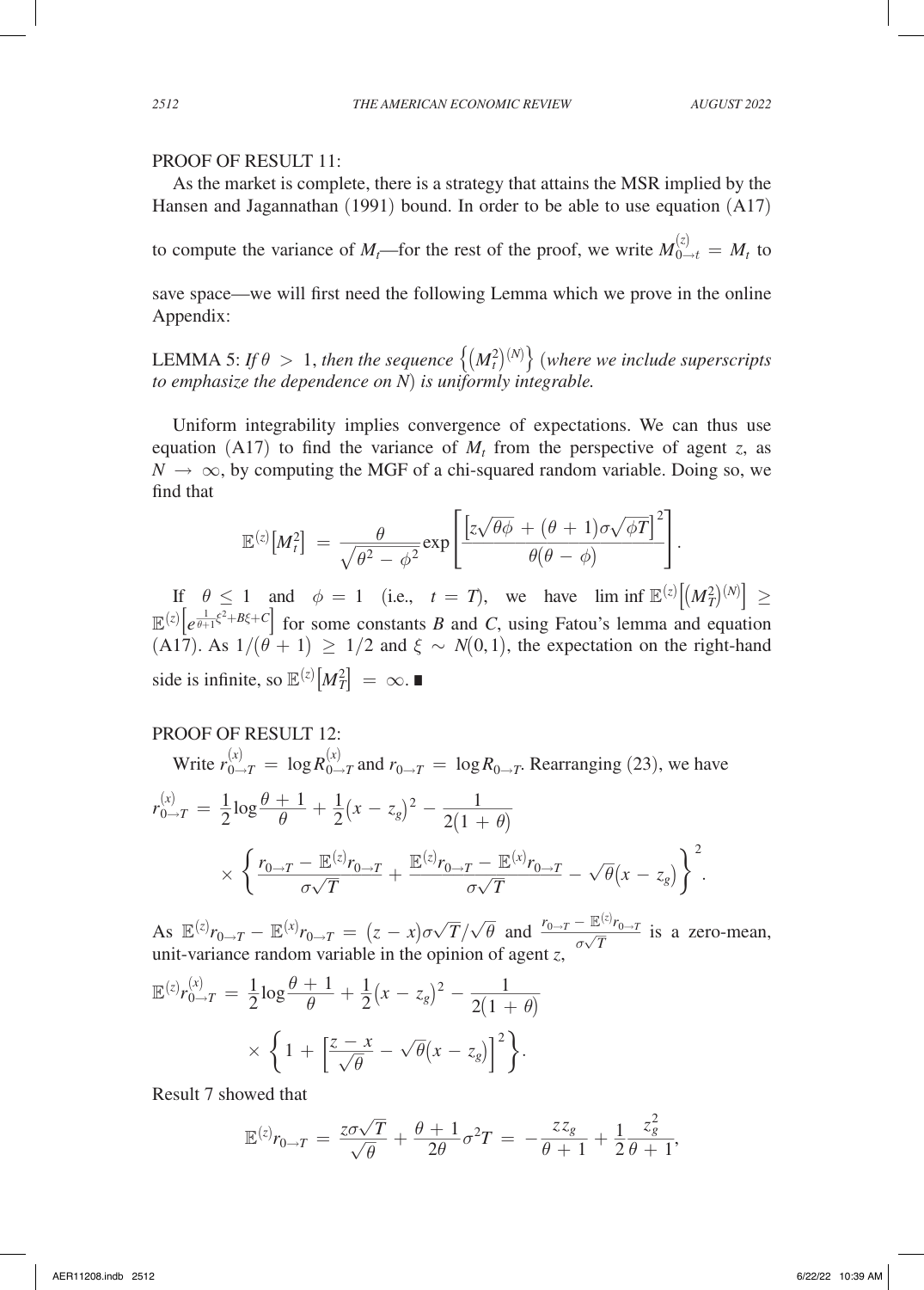where we use the definition of 
$$
z_g
$$
 in the second equality. It follows that  
\n
$$
\mathbb{E}^{(z)}\left(r_{0\to T}^{(x)} - r_{0\to T}\right) = \frac{1}{2}\log\frac{\theta + 1}{\theta} + \frac{z^2 - 1}{2(1 + \theta)} - \frac{(z - x)^2}{2\theta},
$$

which gives the first part of the result because  $\log\left(1 + \xi^{(z,x)}\right) = \mathbb{E}^{(z)}\left(r_{0 \to T}^{(x)} - r_{0 \to T}\right)$ .

As the asymptotic distribution of types *x* is standard Normal,  $\xi = \int_{-\infty}^{\infty} \xi^{(z,x)} g(x) dx$ As the asymptotic distribution of types *x* is standard Normal,  $\xi = \int_{-\infty}^{\infty} \xi^{(z,x)} g(x) dx$ <br>where  $g(x) = \frac{1}{\sqrt{2\pi}} e^{-x^2/2}$ , and evaluating the integral gives the final part of the result. ∎

### PROOF OF RESULT 13:

From the definition (29), we see that  $\log(1 - A_T) = \frac{1}{N} \sum_{i=1}^{N} \log y_i - \log \mu$ , where  $\mu$  is cross-sectional average wealth. In our setting, with a continuum of investors, this becomes  $\log(1 - A_T) = \mathbb{E} \log W^{(z)} - \log \mathbb{E} W^{(z)}$ . (As before, we use the notation  $\mathbb{E}$  to denote a cross-sectional expectation that averages across agents.) As  $\widetilde{E}W^{(z)} = p_0 R_{0 \to T}$  equals aggregate wealth, whereas  $\log W^{(z)} =$  $\log(p_0 R_{(0 \to T)}^{(z)})$  equals the log return chosen by investor *z*, we have  $\log(1 - A_T)$  =  $\widetilde{\mathbb{E}} \log R_{0 \to T}^{(z)} - \log R_{0 \to T}$ . Henceforth, we write  $r_{0 \to T}^{(z)} = \log R_{0 \to T}^{(z)}$  and  $r_{0 \to T} =$ 

$$
\log R_{0\to T}
$$
, so that  $\log(1 - A_T) = \tilde{\mathbb{E}}r_{0\to T}^{(z)} - r_{0\to T}$ .  
We can rewrite equation (23) as  

$$
r_{0\to T}^{(z)} = \frac{1}{2}\log\frac{\theta + 1}{\theta} + \frac{1}{2}(z - z_g)^2 - \frac{1}{2(1 + \theta)}
$$

$$
\times \left[\frac{r_{0\to T} - z\sigma\sqrt{\frac{T}{\theta}} - \frac{\theta + 1}{2\theta}\sigma^2 T}{\sigma\sqrt{T}} - \sqrt{\theta}(z - z_g)\right]^2.
$$

This expression is quadratic in *z*. As *z* has zero mean and unit variance, so that

This expression is quadratic in z. As z has zero mean and unit variance, so  
\n
$$
\tilde{E}z = 0 \text{ and } \tilde{E}z^2 = 1, \text{ we have (after some algebra)}
$$
\n
$$
\tilde{E}r_{0\to T}^{(z)} = \frac{1}{2}\log\frac{\theta + 1}{\theta} + \frac{1}{2}\left(1 + z_g^2\right) - \frac{1}{2\left(1 + \theta\right)}
$$
\n
$$
\times \left\{\left[\frac{r_{0\to T}}{\sigma\sqrt{T}} - \frac{\theta + 1}{2\theta}\sigma\sqrt{T} - (\theta + 1)\sigma\sqrt{T}\right]^2 + \left(\sqrt{\theta} + \frac{1}{\sqrt{\theta}}\right)^2\right\}.
$$

$$
\times \left\{ \left[ \frac{r_{0\to T}}{\sigma\sqrt{T}} - \frac{\theta + 1}{2\theta} \sigma\sqrt{T} - (\theta + 1)\sigma\sqrt{T} \right] + \left( \sqrt{\theta} + \frac{1}{\sqrt{\theta}} \right)^2 \right\}.
$$
  
Using the expression for  $z_g$  given in equation (21) and simplifying, we find that  

$$
\log(1 - A_T) = \frac{1}{2} \left( \log \frac{\theta + 1}{\theta} - \frac{1}{\theta} \right) - \frac{1}{2(1 + \theta)\sigma^2 T} \left( r_{0\to T} - \frac{1 + \theta}{2\theta} \sigma^2 T \right)^2.
$$
  
This is equivalent to the expression given in the text.

This is equivalent to the expression given in the text. ∎

### PROOF OF RESULT 14:

There are *N* periods of length *T*/*N*. Let us write  $t = \phi T$ . Suppose there have been  $n = q$  down-moves (jumps) and  $m = \phi N - q$  up-moves by time *t*. If  $\tilde{q}$  of the remaining  $(1 - \phi)N$  periods are down-moves and *j* are up-moves, then we must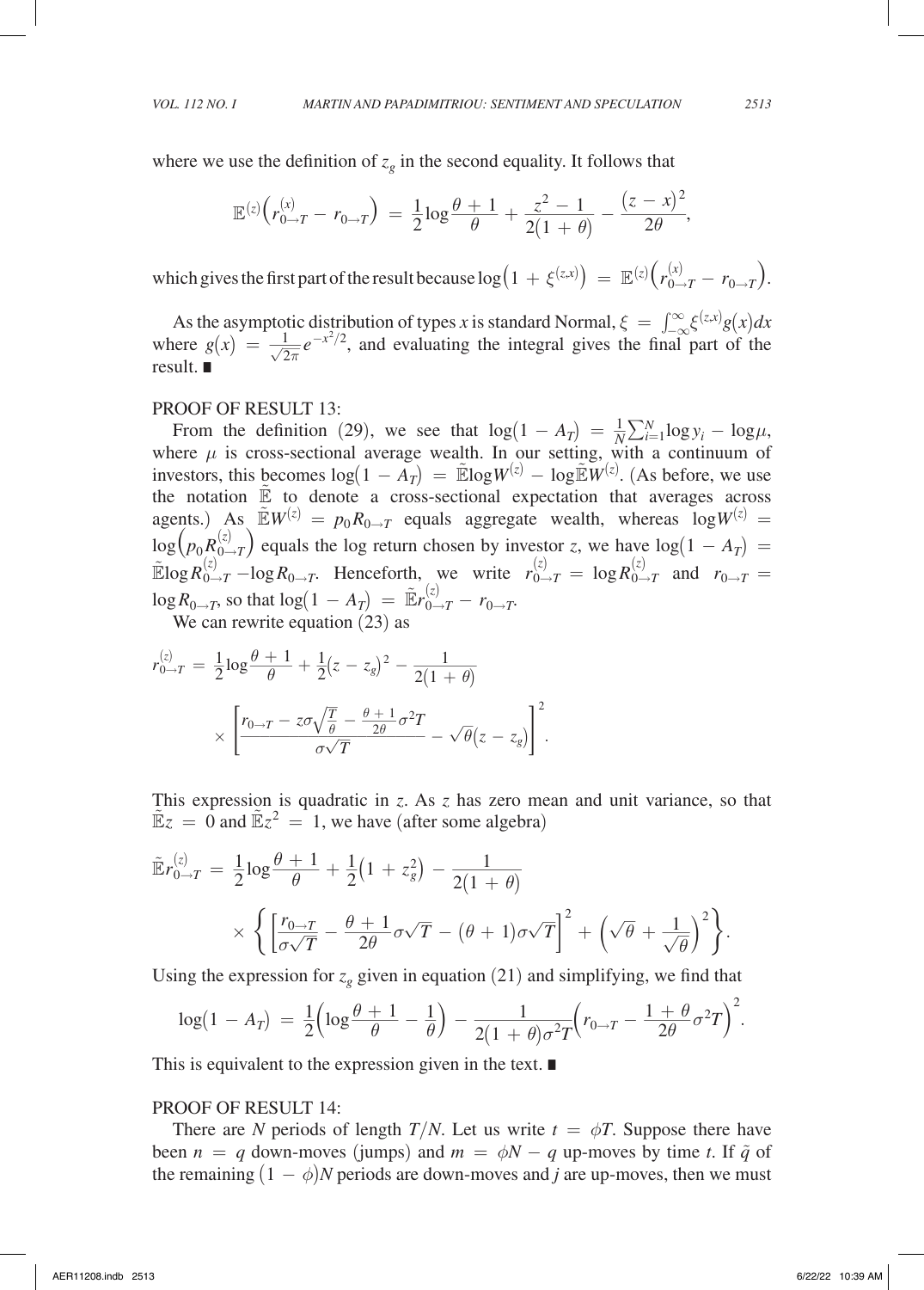have  $\tilde{q} + j = (1 - \phi)N$ . From Lemma 1, the price at time *t* is  $\left[ \mathbb{E} \left( e^{(q+\tilde{q})j} \right) \right]$ −1 , where the expectation is over  $\tilde{q} \sim$  BetaBinomial $((1 - \phi)N, q + 1/\omega^2,$  $N/(\omega^2 \lambda T) + \phi N - q$ . We now use the fact that as  $n \to \infty$ , a beta binomial distribution with parameters  $n$ ,  $\alpha$ ,  $Cn$  approaches a negative binomial distribution with  $r = \alpha$  and  $p = 1/(1 + C)$ . Therefore, as  $N \to \infty$ ,  $\tilde{q}$  is asymptotically distributed as a negative binomial distribution with parameters  $q + 1/\omega^2$  and  $\omega^2 \lambda T (1 - \phi) / (1 + \omega^2 \lambda T)$ . Using the formula for the MGF of a negative binomial distribution, the price equals

distribution, the price equals  
\n
$$
e^{-qJ} \left[ \frac{1 - \omega^2 \lambda T (e^J - 1) + \omega^2 \lambda t e^J}{1 + \omega^2 \lambda t} \right]^{q + \frac{1}{\omega^2}}.
$$
\nSimilarly, the expression gives the price (31).

Simplifying this expression gives the price (31).

As the riskless rate equals zero, agent *z*'s SDF equals the ratio of the risk-neutral probability of *q* jumps occurring by time *t* to the corresponding true probability (which is  $(\lambda(1 - z\omega)t)^q e^{-\lambda(1 - z\omega)t}/q!$ ). As in the proof of Result 8, the risk-neutral probability of  $m = \phi N - q$  up-moves having occurred during the first  $\phi N$  moves is  $(p_0/p_{m,\phi N})x_N$ , where  $x_N$  is the probability of *m* realizations in a beta-binomial distribution with parameters  $\phi N$ ,  $N/(\omega^2 \lambda T)$ , and  $1/\omega^2$  or, equivalently, the probability of  $\phi N - m = q$  realizations in a beta-binomial distribution with parameters  $(\phi N,$  $1/\omega^2$ ,  $N/(\omega^2 \lambda T)$ ). In the limit as  $N \to \infty$ , using the convergence of this beta binomial to a negative binomial distribution with parameters  $1/\omega^2$ ,  $\frac{\omega^2}{1+\omega^2}$ the parameter of this b<br>  $\frac{\omega^2 \lambda \phi T}{1 + \omega^2 \lambda \phi T}$ λϕ*T*  $\frac{\omega \lambda \phi I}{1 + \omega^2 \lambda \phi T}$ , we find

that the probability 
$$
x_N
$$
 is therefore equal to  
\n
$$
\frac{\Gamma\left(q + \frac{1}{\omega^2}\right)}{q!\Gamma\left(\frac{1}{\omega^2}\right)} \left(\frac{1}{1 + \omega^2 \lambda t}\right)^{\frac{1}{\omega^2}} \left(\frac{\omega^2 \lambda t}{1 + \omega^2 \lambda t}\right)^q.
$$

Similarly, as *N* tends to infinity,  $p_0/p_{m,\phi N}$  tends to the reciprocal of the return from 0 to *t* conditional on *q* jumps having occurred, as provided in Result 14. The SDF follows as stated. To calculate  $\mathbb{E}^{(z)}$  log  $M_{0\rightarrow T}^{(z)}$ , note that investor *z* perceives the number of jumps,  $q$ , that occur by time  $T$  as distributed according to a Poisson distribution with parameter  $\lambda(1 - z\omega)T$ . As  $\Gamma(z) = O(z^{z-1/2}e^{-z})$ , it follows that  $\mathbb{E}^{(z)}\log M_{0\rightarrow T}^{(z)}$  is finite but  $\mathbb{E}^{(z)}\Big[\left(M_{0\rightarrow T}^{(z)}\right)^z$ 2 ] is infinite. ∎

#### PROOF OF RESULT 15:

The risk-neutral probability inside the limit in (33) is the price of a security with unit payoff if there is at least one jump in  $[t, t + \varepsilon]$ . As the interest rate is zero, this price equals  $1 - x_{\epsilon}$ , where  $x_{\epsilon}$  is the price of a security with unit payoff if there are

no jumps between *t* and 
$$
t + \varepsilon
$$
. A straightforward calculation gives  
\n
$$
x_{\varepsilon} = \left[1 + \frac{\varepsilon \omega^2 \lambda e^J}{1 - \omega^2 \lambda T (e^J - 1) + \omega^2 \lambda t e^J}\right]^{-q - 1/\omega^2}.
$$

As  $\lambda_t^* = \lim_{\varepsilon \to 0}$  $\frac{1-x_{\varepsilon}}{\varepsilon}$  $\frac{1 - x_{\varepsilon}}{\varepsilon}$ , the result follows by the binomial theorem. ■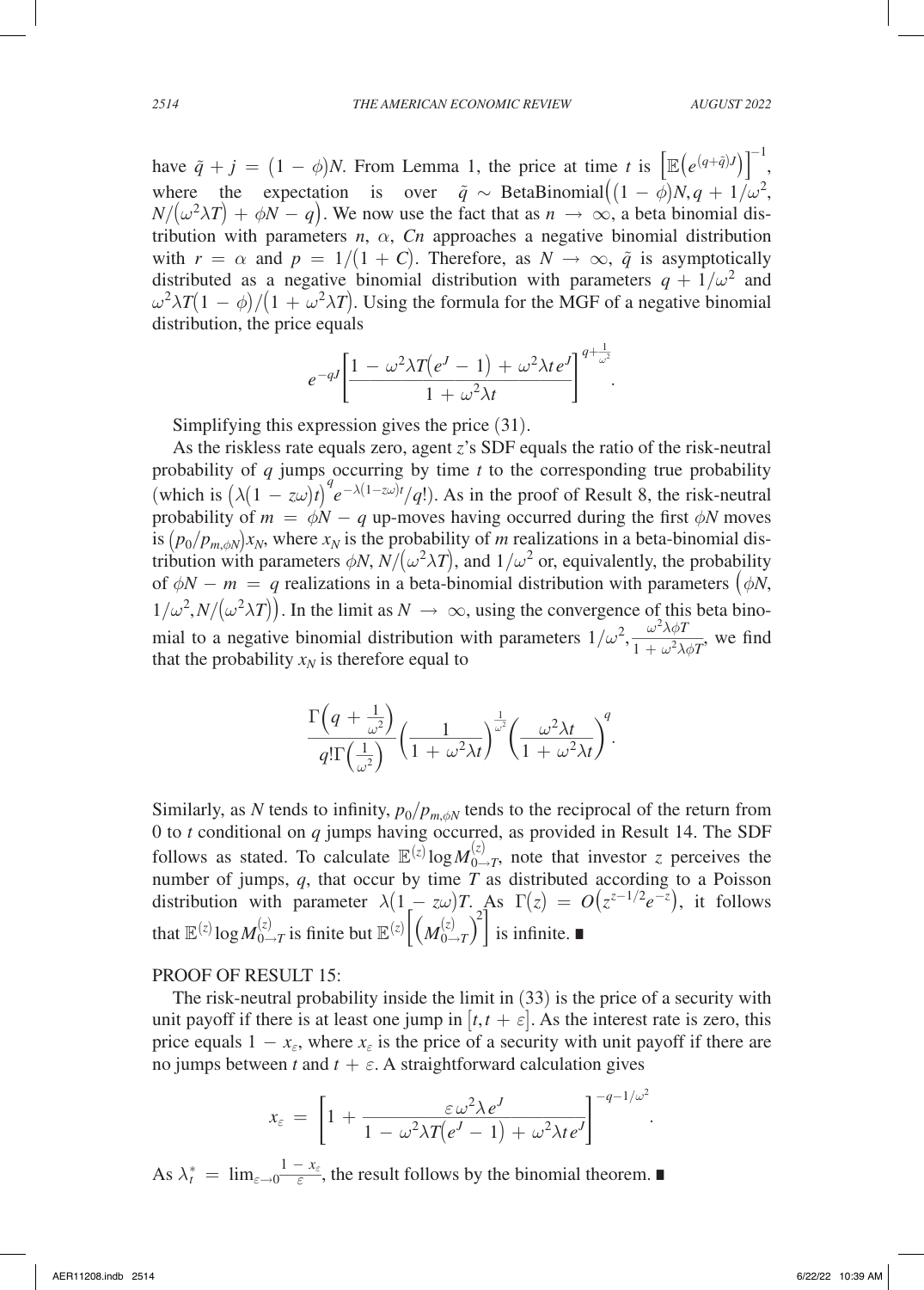#### REFERENCES

- **Aït-Sahalia, Yacine, and Andrew W. Lo.** 2000. "Nonparametric Risk Management and Implied Risk Aversion." *Journal of Econometrics* 94 (1–2): 9–51.
- **Atkinson, Anthony B.** 1970. "On the Measurement of Inequality." *Journal of Economic Theory* 2 (3): 244–63.
- **Atmaz, Adem, and Suleyman Basak.** 2018. "Belief Dispersion in the Stock Market." *Journal of Finance* 73 (3): 1225–79.
- **Avramov, Doron, Tarun Chordia, Gergana Jostova, and Alexander Philipov.** 2009. "Dispersion in Analysts' Earnings Forecasts and Credit Rating." *Journal of Financial Economics* 91 (1): 83–101.
- **Bakshi, Gurdip, and Nikunj Kapadia.** 2003. "Delta-Hedged Gains and the Negative Market Volatility Risk Premium." *Review of Financial Studies* 16 (2): 527–66.
- **Banerjee, Snehal.** 2011. "Learning from Prices and the Dispersion in Beliefs." *Review of Financial Studies* 24 (9): 3025–68.
- **Banerjee, Snehal, and Ilan Kremer.** 2010. "Disagreement and learning: Dynamic patterns of trade." *Journal of Finance* 65 (4): 1269–1302.
- **Barberis, Nicholas, Robin Greenwood, Lawrence Jin, and Andrei Shleifer.** 2015. "X-CAPM: An Extrapolative Capital Asset Pricing Model." *Journal of Financial Economics* 115 (1): 1–24.
- **Basak, Suleyman.** 2005. "Asset Pricing with Heterogeneous Beliefs." *Journal of Banking and Finance* 29 (11): 2849–81.
- **Ben-David, Itzhak, John R. Graham, and Campbell R. Harvey.** 2013. "Managerial Miscalibration." *Quarterly Journal of Economics* 128 (4): 1547–84.
- **Bhamra, Harjoat S., and Raman Uppal.** 2014. "Asset Prices with Heterogeneity in Preferences and Beliefs." *Review of Financial Studies* 27 (2): 519–80.
- **Black, Fischer, and Myron Scholes.** 1973. "The Pricing of Options and Corporate Liabilities." *Journal of Political Economy* 81(3): 637–54.
- **Blume, Lawrence, and David Easley.** 1993. "Economic Natural Selection." *Economics Letters* 42 (2–3): 281–89.
- **Blume, Lawrence, and David Easley.** 2006. "If You're So Smart, Why Aren't You Rich? Belief Selection in Complete and Incomplete Markets." *Econometrica* 74(4): 929–66.
- **Blume, Lawrence, and David Easley.** 2010. "Heterogeneity, Selection, and Wealth Dynamics." *Annual Review of Economics* 2 (1): 425–50.
- **Bollerslev, Tim, Michael Gibson, and Hao Zhou.** 2011. "Dynamic Estimation of Volatility Risk Premia and Investor Risk Aversion from Option-Implied and Realized Volatilities." *Journal of Econometrics* 160 (1): 235–45.
- **Born, Patricia, and W. Kip Viscusi.** 2006. "The Catastrophic Effects of Natural Disasters on Insurance Markets." *Journal of Risk and Uncertainty* 33 (1–2): 55–72.
- Borovička, Jaroslav. 2020. "Survival and Long-Run Dynamics with Heterogeneous Beliefs Under Recursive Preferences." *Journal of Political Economy* 128 (1): 206–51.
- **Breeden, Douglas T., and Robert H. Litzenberger.** 1978. "Prices of State-Contingent Claims Implicit in Option Prices." *Journal of Business* 51 (4): 621–51.
- **Brunnermeier, Markus K., Alp Simsek, and Wei Xiong.** 2014. "A Welfare Criterion for Models with Biased Beliefs." *Quarterly Journal of Economics* 129 (4): 1753–97.
- **Buraschi, Andrea, and Alexei Jiltsov.** 2006. "Model Uncertainty and Option Markets with Heterogeneous Beliefs." *Journal of Finance* 61 (6): 2841–97.
- **Carr, Peter, and Liuren Wu.** 2009. "Variance Risk Premiums." *Review of Financial Studies* 22 (3): 1311–41.
- **Chan, Yeung Lewis, and Leonid Kogan.** 2002. "Catching Up with the Joneses: Heterogeneous Preferences and the Dynamics of Asset Prices." *Journal of Political Economy* 110 (6): 1255–85.
- **Chen, Hui, Scott Joslin, and Ngoc-Khanh Tran.** 2012. "Rare Disasters and Risk Sharing with Heterogeneous Beliefs." *Review of Financial Studies* 25 (7): 2189–2224.
- **Chen, Joseph, Harrison Hong, and Jeremy C. Stein.** 2002. "Breadth of Ownership and Stock Returns." *Journal of Financial Economics* 66 (2–3): 171–205.
- **Cochrane, John H.** 2003. "Stocks as Money: Convenience Yield and the Tech-Stock Bubble." In *Asset Price Bubbles*, edited by William C. Hunter, George G. Kaufman and Michael Pomerleano. Cambridge: MIT Press.
- **Coval, Joshua D., and Tyler Shumway.** 2001. "Expected Option Returns." *Journal of Finance* 56 (3): 983–1009.
- **Cox, J., S. Ross, and M. Rubinstein.** 1979. "Option Pricing: A Simplified Approach." *Journal of Financial Economics* 7 (3): 229–63.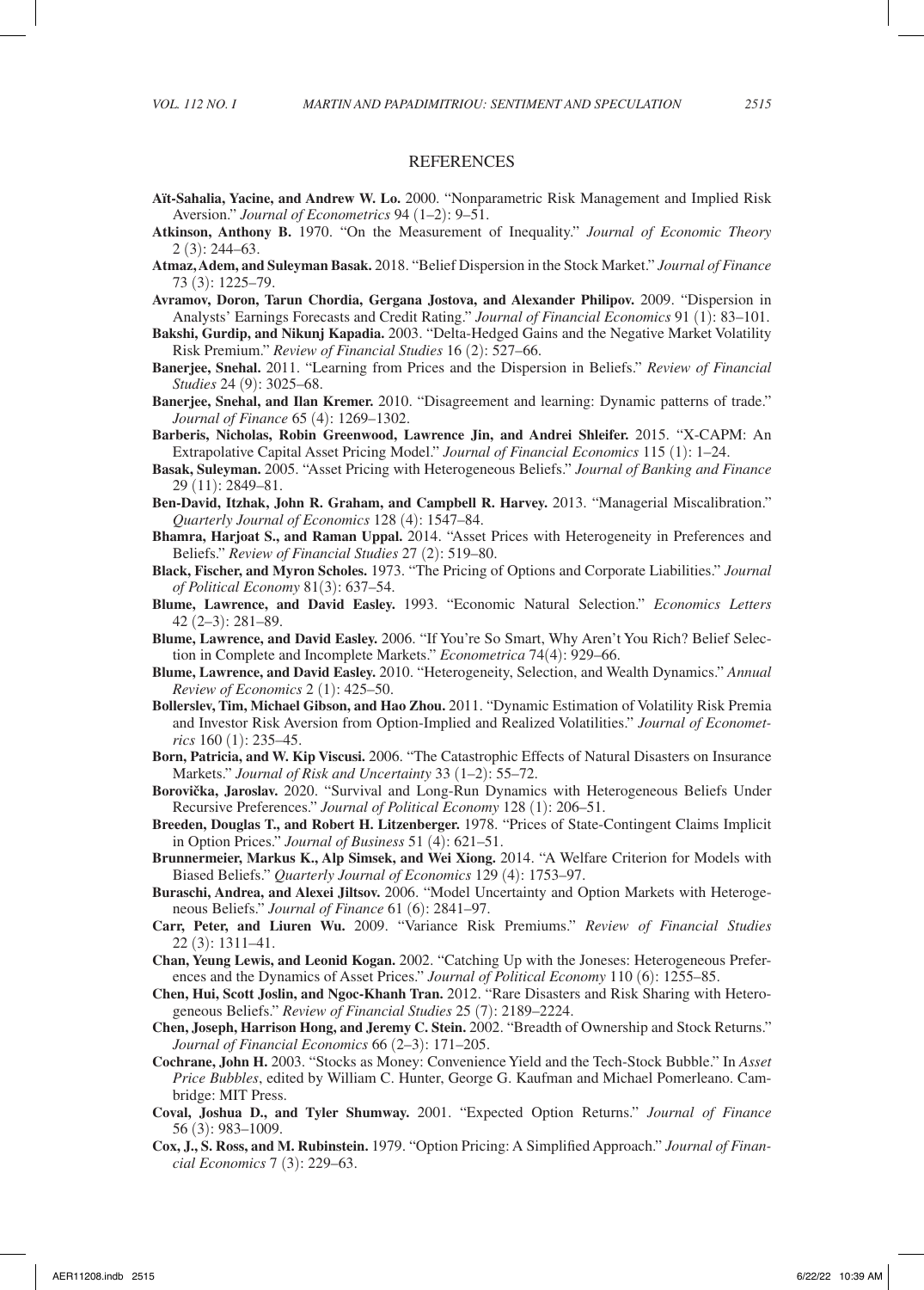- **Cvitani´c, Jakša, Elyes Jouini, Semyon Malamud, and Clotilde Napp.** 2012. "Financial Markets Equilibrium with Heterogeneous Agents." *Review of Finance* 16 (1): 285–321.
- **De Long, J. Bradford, Andrei Shleifer, Lawrence H. Summers, and Robert J. Waldmann.** 1990. "Noise Trader Risk in Financial Markets." *Journal of Political Economy* 98 (4): 703–38.
- **Duffie, Darrell.** 2010. "Presidential Address: Asset Price Dynamics with Slow-Moving Capital." *Journal of Finance* 65 (4): 1237–67.
- **Dumas, Bernard.** 1989. "Two-Person Dynamic Equilibrium in the Capital Market." *Review of Financial Studies* 2 (2): 157–88.
- **Dumas, Bernard, Alexander Kurshev, and Raman Uppal.** 2009. "Equilibrium Portfolio Strategies in the Presence of Sentiment Risk and Excess Volatility." *Journal of Finance* 64 (2): 579–629.
- **Figlewski, Stephen.** 1978. "Market "Efficiency" in a Market with Heterogeneous Information." *Journal of Political Economy* 86 (4): 581–97.
- **Froot, Ken, and Paul O'Connell.** 1999. "The Pricing of U.S. Catastrophe Reinsurance." In *The Financing of Catastrophe Risk*, edited by Ken Froot, 195–232. Chicago: University of Chicago Press.
- **Gao, Can, and Ian W. R. Martin.** 2021. "Volatility, Valuation Ratios, and Bubbles: An Empirical Measure of Market Sentiment." *Journal of Finance* 76 (6): 3211–54.
- **Geanakoplos, John.** 2010. "The Leverage Cycle." In *NBER Macroeconomic Annual 2009,* Vol. 24, edited by Daron Acemoglu, Kenneth Rogoff and Michael Woodford, 1–65. Chicago: University of Chicago Press.
- **Giglio, Stefano, Matteo Maggiori, Johannes Stroebel, and Stephen Utkus.** 2021. "Five Facts About Beliefs and Portfolios." *American Economic Review* 111 (5): 1481–1522.
- **Greenwood, Robin, and Andrei Shleifer.** 2014. "Expectations of Returns and Expected Returns." *Review of Financial Studies* 27 (3): 714–46.
- **Hansen, Lars Peter, and Ravi Jagannathan.** 1991. "Implications of Security Market Data for Models of Dynamic Economies." *Journal of Political Economy* 99 (2): 225–62.
- **Hansen, Lars Peter., and Scott F. Richard.** 1987. "The Role of Conditioning Information in Deducing Testable Restrictions Implied by Dynamic Asset Pricing Models." *Econometrica* 55 (3): 587–613.
- **Harrison, J. Michael, and David M. Kreps.** 1978. "Speculative Investor Behavior in a Stock Market with Heterogeneous Expectations." *Quarterly Journal of Economics* 92 (2): 323–36.
- **Jackwerth, Jens C.** 2000. "Recovering Risk Aversion from Option Prices and Realized Returns." *Review of Financial Studies* 13 (2): 433–51.
- **Johnson, Timothy C.** 2004. "Forecast Dispersion and the Cross Section of Expected Returns." *Journal of Finance* 59 (5): 1957–78.
- **Jouini, Elyes, and Clotilde Napp.** 2007. "Consensus Consumer and Intertemporal Asset Pricing with Heterogeneous Beliefs." *Review of Economic Studies* 74 (4): 1149–74.
- **Kogan, Leonid, Stephen A. Ross, Jiang Wang, and Mark M. Westerfield.** 2006. "The Price Impact and Survival of Irrational Traders." *Journal of Finance* 61 (1): 195–229.
- **Kremens, Lukas, and Ian W. R. Martin.** 2019. "The Quanto Theory of Exchange Rates." *American Economic Review* 109 (3): 810–43.
- **Kullback, S.; Leibler, R.A**. 1951. "On information and sufficiency." *Annals of Mathematical Statistics* 22 (1): 79–86
- **Martin, Ian W. R.** 2017. "What is the Expected Return on the Market?" *Quarterly Journal of Economics* 132 (1): 367–433.
- **Martin, Ian W. R., and Christian Wagner.** 2019. "What is the Expected Return on a Stock?" *Journal of Finance* 74 (4): 1887–1929.
- **Meeuwis, Maarten, Jonathan A. Parker, Antoinette Schoar, and Duncan I. Simester.** 2019. "Belief Disagreement and Portfolio Choice." Unpublished.
- **Merton, Robert C.** 1969. "Lifetime Portfolio Selection under Uncertainty: The Continuous-Time Case." *Review of Economics and Statistics* 51 (3): 247–57.
- **Milne, A. A.** 1926. *Winnie-the-Pooh*. London: Methuen.
- **Ottaviani, Marco, and Peter Norman Sørensen.** 2015. "Price Reaction to Information with Heterogeneous Beliefs and Wealth Effects: Underreaction, Momentum, and Reversal." *American Economic Review* 105 (1): 1–34.
- **Paul, S. R., and R. L. Plackett.** 1978. "Inference Sensitivity for Poisson Mixtures." *Biometrika* 65 (3): 591–602.
- **Roll, Richard.** 1984. "Orange Juice and Weather." *American Economic Review* 74 (5): 861–80.
- **Rothschild, Michael, and Joseph E. Stiglitz.** 1970. "Increasing Risk: I. A Definition." *Journal of Economic Theory* 2 (3): 225–43.
- **Rubinstein, Mark.** 1976. "The Strong Case for the Generalized Logarithmic Utility Model as the Premier Model of Financial Markets." *Journal of Finance* 31 (2): 551–71.